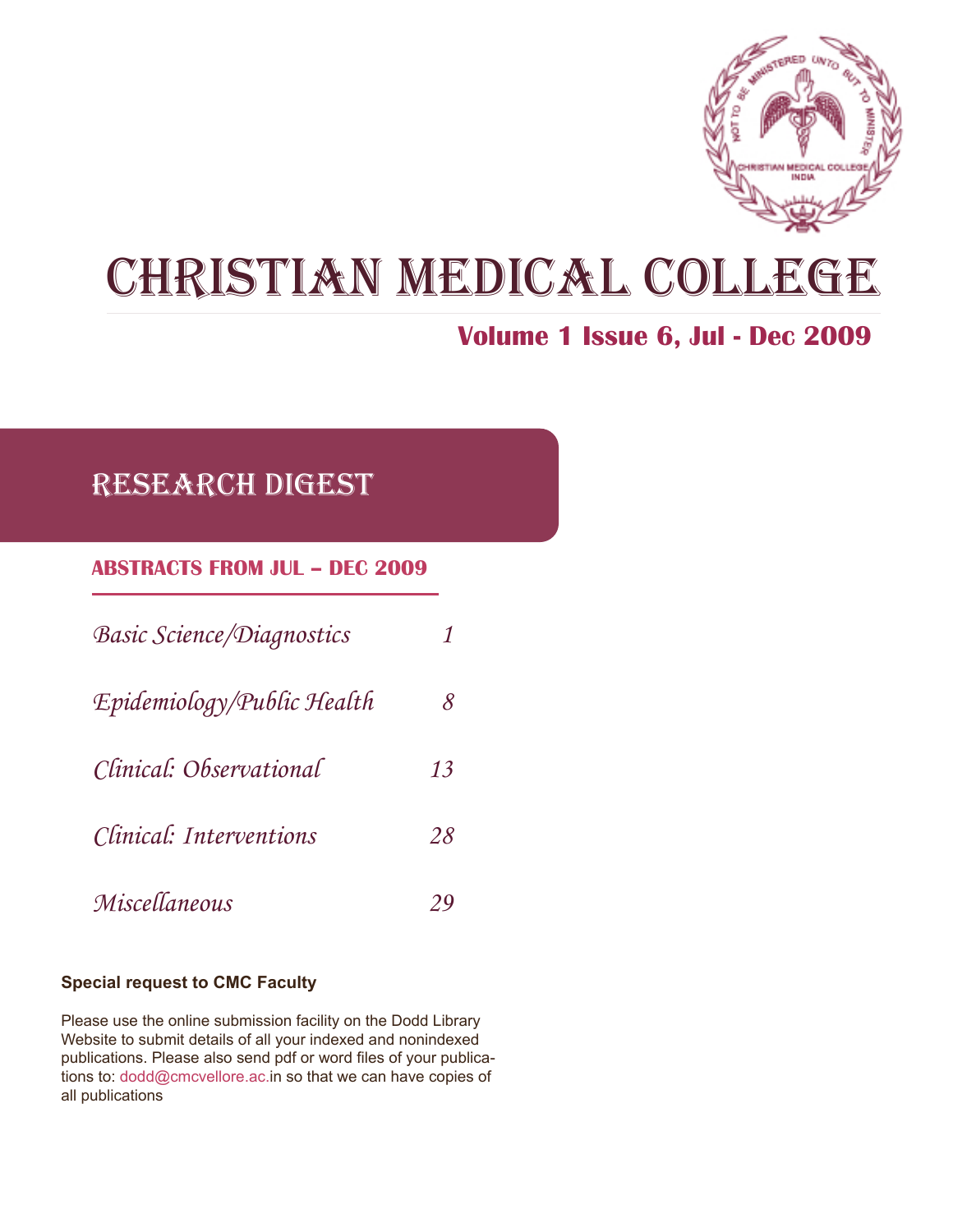### EDITORIAL

Research at CMC is and always has been an important part of the mandate to 'inculcate the spirit of inquiry' in our students and to generate and advance knowledge to improve the provision of curative and preventive services, to the people we serve directly and to the nation.

Given the strong clinical base and the grounding in the rural and urban communities, CMC has the potential to be a leader in medical research in India today, from assessing the needs of the population in terms of communicable and non-communicable disease to translating interventions that arise from basic research on pathogenesis and prevention of illness. With the commitment of the institution and building on the credibility of CMC, it is possible to support innovative research projects to addressing specific issues in alignment with national priorities, increase focus on basic, translational and operations research and develop CMC as a Centre of Excellence, while matching and then expanding the core competencies and skills of the CMC research staff.

However, under the conditions that are currently laid down by the Medical Council of India and the Tamil Nadu Dr. MGR Medical University, it is not possible for CMC's potential to be utilized, even in partial measure. The silo structure of medical teaching departments permits no leeway for cross-appointments of faculty who may be interested in interdisciplinary areas. This mixing of faculty from diverse backgrounds with clinical and scientific expertise has been the key to the growth of research in the few departments that are recognized for their outstanding research contributions. However, this has been at the cost of academic disadvantage or even disenfranchisement for the faculty who have chosen to work outside their 'parent' department according to MCI.

CMC's faculty are of the highest calibre and have the ability to achieve excellence and relevance, but the infrastructure and the framework have to be conducive and permissive to allow them to reach their maximum potential in research—an outcome that we expect from CMC as an Institution of National Importance.

In order to achieve this objective, we need to thinking about development of systems and structures to support clinical and basic research and training for our students and faculty to promote and support research.

> **Gagandeep Kang, MD, PhD, FRCPath Vice Principal (Research)**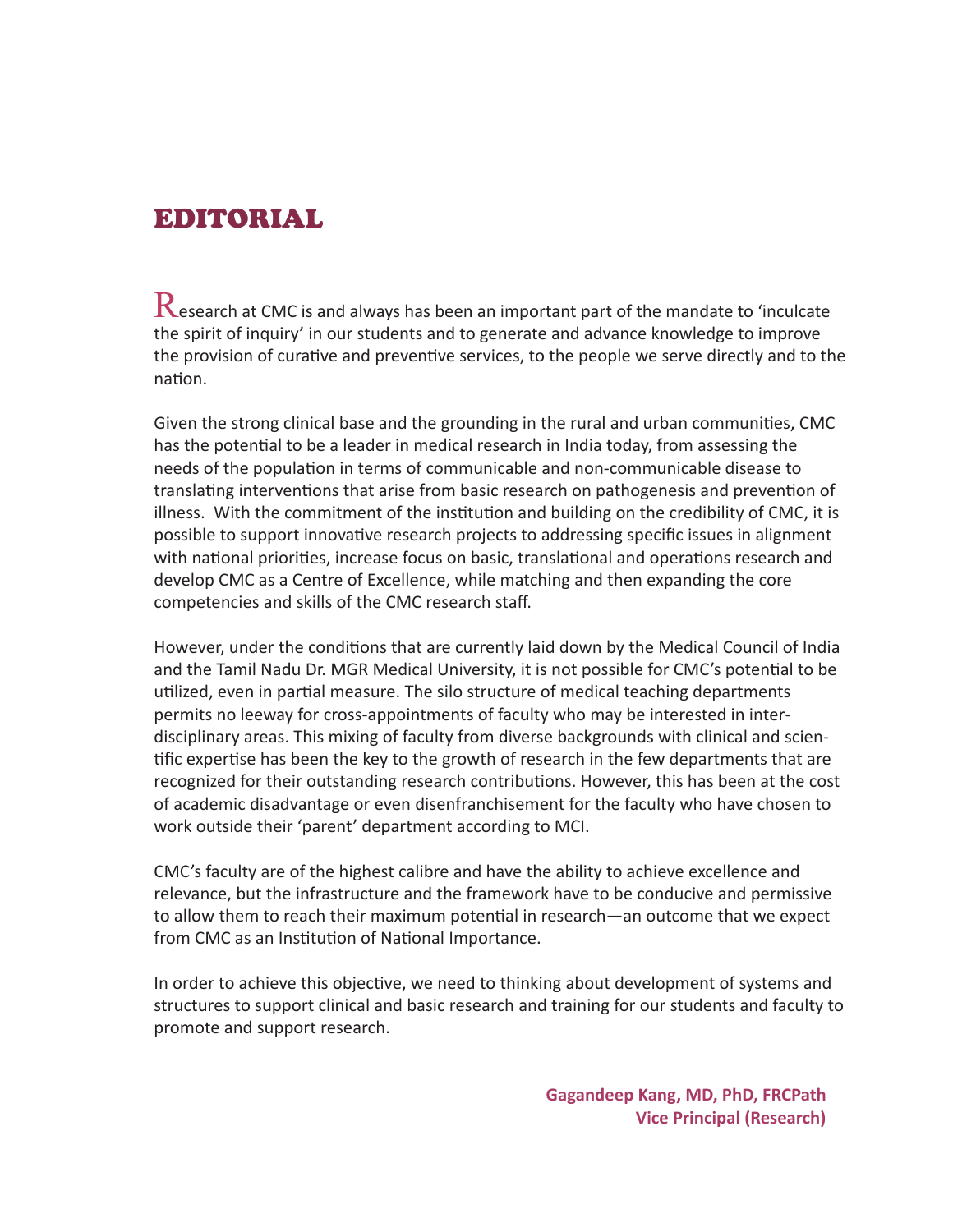# BASIC SCIENCES/DIAGNOSTICS

*Balamurugan R, George G, Kabeerdoss J, Hepsiba J, Chandragunasekaran AM, Ramakrishna BS. Quantitative differences in intestinal Faecalibacterium prausnitzii in obese Indian children. Br J Nutr. 20 Feb;103(3):335-8. Epub 2009 Oct 23. Department of Gastrointestinal Sciences, Christian Medical College, Vellore 632004, India.*

Gut bacteria contribute to energy conservation in man through their ability to ferment unabsorbed carbohydrate. The present study examined the composition of predominant faecal microbiota in obese and non-obese children. The participants (n 28) aged 11-14 years provided fresh faecal samples and completed a dietary survey consisting of 24 h diet recall and a FFQ of commonly used foods taken over the previous 3 months. Faecal bacteria were quantitated by real-time PCR using primers targeted at 16S rDNA. Of the participants, fifteen (seven female) were obese, with median BMI-for-age at the 99th percentile (range 97 to>99) while thirteen participants (seven female) were normal weight, with median BMI-for age being at the 50th percentile (range 1-85). Consumption of energy, carbohydrates, fat and protein was not significantly different between the obese and non-obese participants. There was no significant difference between the two groups in faecal levels of Bacteroides-Prevotella, Bifidobacterium species, Lactobacillus acidophilus group or Eubacterium rectale. Levels of Faecalibacterium prausnitzii were significantly higher in obese children than in non-obese participants ( $P = 0.0253$ ). We concluded that the finding of increased numbers of F. prausnitzii in the faeces of obese children in south India adds to the growing information on alterations in faecal microbiota in obesity.



*Chandy S, Okumura M, Yoshimatsu K, Ulrich RG, John GT, Abraham P, Arikawa J, Sridharan G. Hantavirus species in India: a retrospective study. Indian J Med Microbiol. 2009 Oct-Dec;27(4):348-50 Department of Clinical Virology, Christian Medical College, Dr. Ida Scudder Road, Vellore-632 004, India. g\_sridharan@yahoo.com*

Hantaviruses cause hemorrhagic fever with renal syndrome in Europe and Asia. There are about 20 documented hantavirus species and newer species are being described worldwide, especially in non-rodent reservoirs, i.e shrews. Focus reduction neutralization test is the classical serotyping technique for hantavirus. However, this study employs a previously established serotyping ELISA, to retrospectively analyze known hantavirus IgG reactive samples for infecting serotypes. The result suggests presence of Thailand virus- like and Hantaan virus -like strains in India.



*Daley P, Michael JS, Hmar P, Latha A, Chordia P, Mathai D, John KR, Pai M. Blinded evaluation of commercial urinary lipoarabinomannan for active tuberculosis: a pilot study. Int J Tuberc Lung Dis. 2009 Aug;13(8):989-95. Department of Medicine, Christian Medical College, Vellore, India.*

SETTING: Urine antigen testing is an attractive strategy for the diagnosis of active tuberculosis (TB), but accuracy data are scarce. OBJECTIVE: To prospectively evaluate the diagnostic performance of commercial urinary lipoarabinomannan (LAM) antigen testing for active TB among pulmonary and extra-pulmonary TB suspects. DESIGN: Prospective blinded evaluation of 200 adult TB suspects at a tertiary referral hospital in India. Reference standards included culture and clinical diagnosis. RESULTS: Patients were 61% male (mean age 40.4 years): 8.5% were human immunodeficiency virus (HIV) infected and 47 of 200 (23.5%) were culture-positive for TB. Compared to positivity on either Lowenstein-Jensen (LJ) or BACTEC cultures, LAM sensitivity was 17.8% (95%CI 8.5-32.6), while specificity was 87.7% (95%CI 81.3-92.3). Compared to positivity on both LJ and BACTEC, LAM sensitivity was 5.8% (95%CI 12.5-44.9), with a specificity of 88.8% (95%CI 82.7-92.9). Compared to the clinical diagnosis, LAM sensitivity was 20.0% (95%CI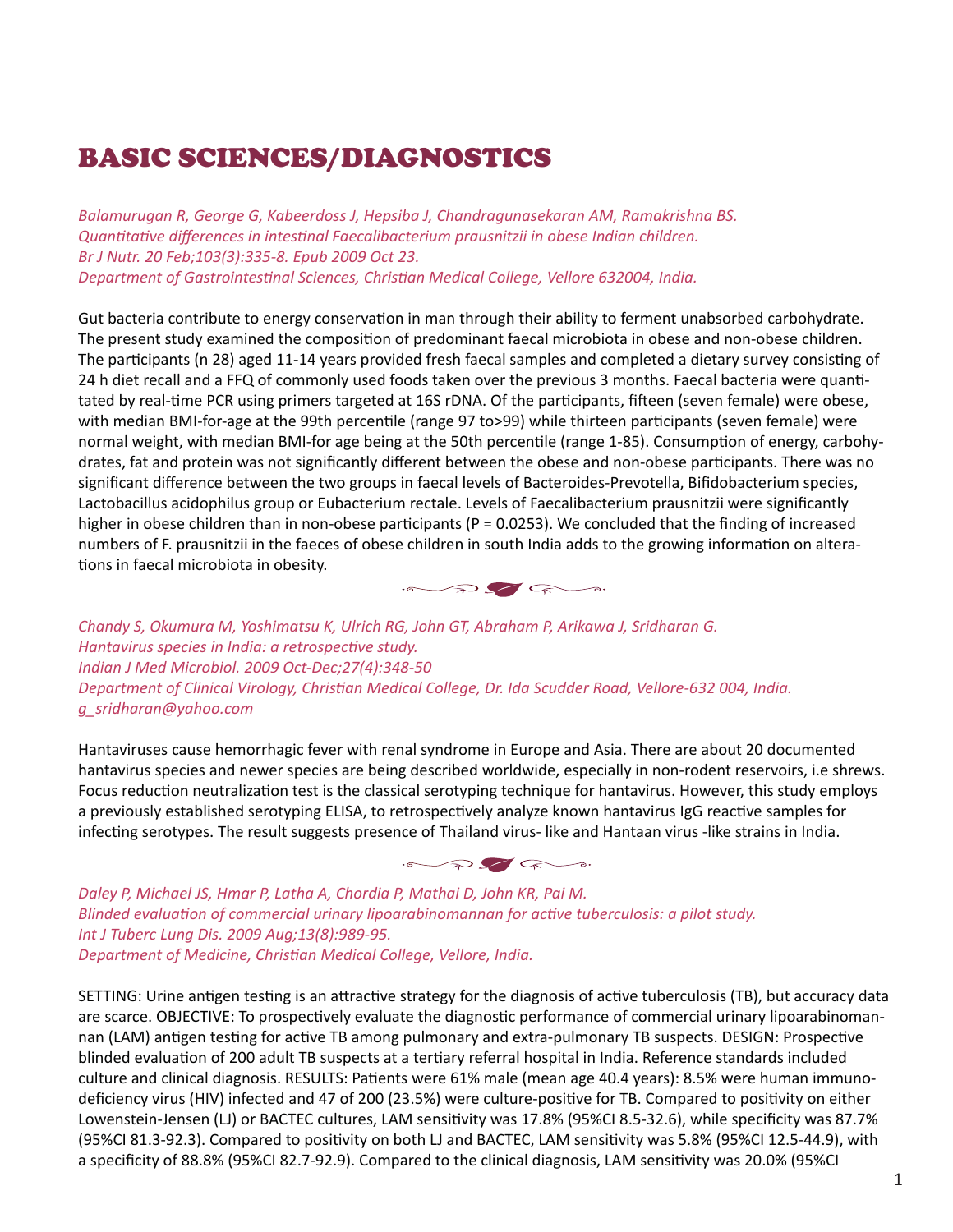1.1-70.1), with a specificity of 83.3% (95%CI 50.9-97.0). HIV and smear status did not influence test accuracy. CON-CLUSION: In its current form, LAM is insensitive for the diagnosis of active TB, although its specificity is adequate.



*Finkbeiner SR, Holtz LR, Jiang Y, Rajendran P, Franz CJ, Zhao G, Kang G, Wang D. Human stool contains a previously unrecognized diversity of novel astroviruses. Virol J. 2009 Oct 8;6:161. Department of Molecular Microbiology and Pathology, Washington University School of Medicine, St Louis, MO, USA. stacy.finkbeiner@gmail.com*

Human astroviruses are a leading cause of gastrointestinal disease. Since their discovery in 1975, 8 closely related serotypes have been described in humans, and more recently, two new astrovirus species, astrovirus MLB1 and astrovirus VA1, were identified in diarrhea patients. In this study, we used consensus astrovirus primers targeting the RNA polymerase to define the diversity of astroviruses present in pediatric patients with diarrhea on two continents. From 416 stool specimens comprising two different cohorts from Vellore, India, 35 samples were positive. These positive samples were analyzed further by either sequencing of the approximately 400 bp amplicon generated by the consensus PCR or by performing additional RT-PCR specific for individual astroviruses. 19 samples contained the classic human astrovirus serotypes 1-8 while 7 samples were positive for the recently described astrovirus MLB1. Strikingly, from samples that were positive in the consensus PCR screen but negative in the specific PCR assays, five samples contained sequences that were highly divergent from all previously described astroviruses. Sequence analysis suggested that three novel astroviruses, tentatively named astroviruses VA2, MLB2 and VA3, were present in these five patient specimens (AstV-VA2 in 2 patients, AstV-MLB2 in 2 patients and AstV-VA3 in one patient). Using the same RT-PCR screening strategy, 13 samples out of 466 tested stool specimens collected in St. Louis, USA were positive. Nine samples were positive for the classic human astroviruses. One sample was positive forAstV-VA2, and 3 samples were positive for AstV-MLB2 demonstrating that these two viruses are globally widespread. Collectively, these findings underscore the tremendous diversity of astroviruses present in fecal specimens from diarrhea patients. Given that a significant fraction of diarrhea etiologies is currently unknown, it is plausible that these or other yet unrecognized astroviruses may be responsible for at least part of the undiagnosed cases.



*Fletcher GJ, Gnanamony M, David J, Ismail AM, Subramani T, Abraham P. Do we need an 'in-house' neutralization assay for confirmation of hepatitis B surface antigen? Answers from a tertiary care hospital in India.*

*J Gastroenterol Hepatol. 2009 Nov 19. [Epub ahead of print] Department of Clinical Virology, Christian Medical College, Vellore, India*

Background and Aims: Hepatitis B surface antigen (HBsAg) is an important serological marker for diagnosis of hepatitis B virus (HBV) infection. Commercial kits for detection of HBsAg emphasize confirmation by neutralization assays. In this study, we have standardized an 'in-house' neutralization test for HBsAg confirmation. Methods: Among 6684 HBsAg-positive samples, 615 were subjected to an 'in-house' HBsAg neutralization test (NT). Of these, 91 (100%) high-reactive samples (optical density [OD] 1.000-3.000) and 286 (93%) of 289 low-reactive samples (OD < 1.000) were neutralized, and 235 (100%) grey-zone reactive samples were 'in-house' NT negative. Eighty-four samples of varying reactivities that were tested by the 'in-house' NT were compared with a commercial NT (AxSYM, Abbott). Results: The 'in-house' NT showed an excellent agreement (kappa = 0.83, P < 0.001) with the commercial confirmatory assay. The sensitivity, specificity, positive and negative predictive values were 90%, 94%, 96% and 87%, respectively. Conclusion: The enzyme immunoassay-based 'in-house' HBsAg neutralization assay is a feasible alternative to the commercial HBsAg confirmatory assay. This technique is easily adaptable, cost-effective and reliable for the confirmation of HBsAg in a low resource setting, enhancing the overall quality of HBsAg screening.

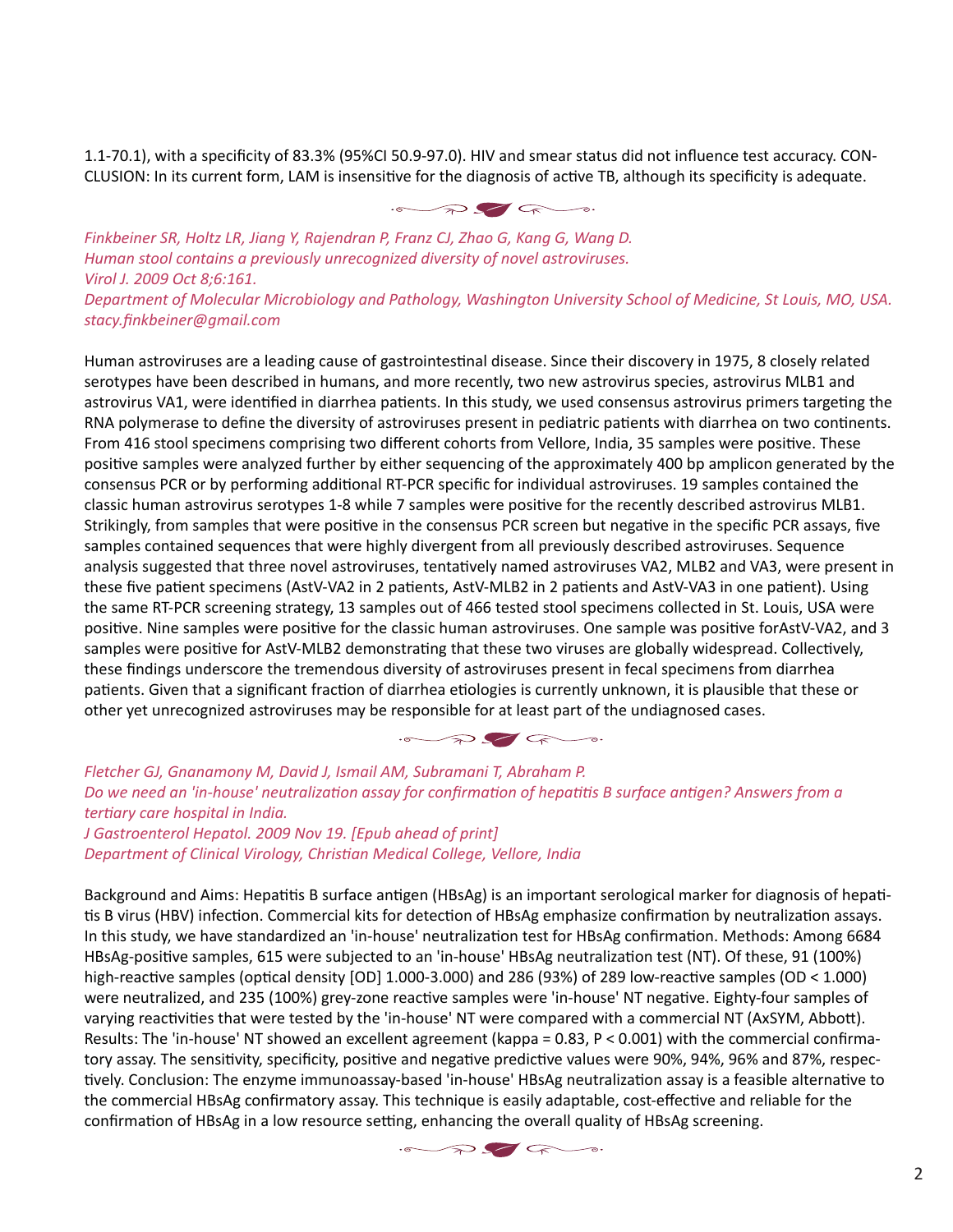*Gnanamony M, Peedicayil A, Subhashini J, Ram TS, Christopher S, Gravitt P, Abraham P Human papillomavirus types 16 and 18 mRNA levels and not DNA levels may be associated with advancing stages of cervical cancer.*

*Int J Gynecol Cancer. 2009 Nov;19(8):1415-20. Department of Clinical Virology, Christian Medical College, Vellore, India.*

OBJECTIVE: Human papillomavirus (HPV) contributes to the development of cervical cancer. We hypothesize that HPV DNA and messenger RNA (mRNA) levels may be associated with increasing stages of cervical cancer. MATERIALS AND METHODS: In this study, we measured DNA and mRNA viral loads of the most common high-risk HPV-16 and HPV-18 in cervical biopsy tissue of women with cervical neoplasia using real-time polymerase chain reaction. RESULTS: Median HPV-16 and HPV-18 DNA viral loads were 58,342 copies and 71,367 per 5000 cells, respectively. We found that HPV-16 and HPV-18 DNA levels did not correlate with advancing tumor stage (P = 0.977 and P = 0.263). Messenger RNA transcripts were detected in 81 (86%) of HPV-16 DNA-positive women and in 16 (84.2%) of HPV-18 positive women. Median HPV-16 and HPV-18 transcript copy numbers were 5964 and 6158, respectively. In women with squamous cell carcinoma, HPV-16 mRNA loads showed an increasing but not statistically significant trend with advancing disease stage (rho = 0.231, P = 0.058). CONCLUSIONS: We conclude that HPV mRNA levels and not DNA levels may be associated with advancing stages of cervical cancer.

*Gnanamony M, Peedicayil A, Subhashini J, Ram TS, Rajasekar A, Gravitt P, Abraham P. Detection and quantitation of HPV 16 and 18 in plasma of Indian women with cervical cancer. Gynecol Oncol. 2010 Mar;116(3):447-51. Epub 2009 Nov 17. Department of Clinical Virology, Christian Medical College, Tamil Nadu, India.*

 $\widehat{\phantom{a}}$ 

OBJECTIVE.: HPV infection is a necessary but insufficient cause of cervical cancer. The significance of HPV DNA in blood however is debatable because of variable detection rates due to the differences in the methodology used. The aim of this study was to detect and quantitate HPV 16 and 18 plasma viremia in women with cervical neoplasia. METHODS.: HPV DNA was detected in cervical tissue using consensus PGMY primers and genotyped using reverse line blot hybridization. HPV 16 and 18 quantitation in tissue and detection and quantitation in plasma was performed using sensitive real time PCRs targeting E6/E7 region of HPV 16/18 genome respectively. Results were correlated with viral loads in corresponding tissue and with clinical disease stage. RESULTS.: Viremia was detected in 56.4% of HPV 16 positive women and 20% of HPV 18 positive women. The prevalence of HPV 16 DNA in plasma increased with advancing disease stage (p=0.001), although HPV 16 absolute plasma viral load was not significantly associated with advancing disease stage (p=0.281). There was no correlation between absolute plasma viral load and viral load in corresponding cervical tissue (Spearman's rho=0.184, p=0.187). The prevalence of HPV 18 viremia and absolute HPV 18 plasma viral load were not associated with advancing disease stage (p=0.620, p=0.508). CONCLUSION.: The presence of HPV 16 in plasma is a marker of advancing cervical disease.

 $\overline{\mathcal{P}}$ 

*Jared SR, Rao JP, Subramani S.*

*Actions of antidiuretic hormone analogues on intact and nystatin-permeabilized frog skins. Exp Physiol. 2009 Dec;94(12):1174-84. Epub 2009 Aug 7. Department of Physiology, Christian Medical College, Vellore, Tamilnadu, India.*

The roles of two antidiuretic hormone analogues, namely arginine vasotocin (AVT) and lysine vasopressin (LVP), in solute transport across the ventral abdominal skin of frogs (Rana hexadactyla) were studied using voltage-clamp methods on intact and nystatin-permeabilized preparations. Arginine vasotocin (40 nm), the amphibian analogue of antidiuretic hormone, did not have any effect on the skin of Rana hexadactyla. However, LVP, the porcine antidiuretic hormone, increased the transepithelial potential difference (TEPD) and short-circuit current (SCC) significantly, without affecting the slope conductance. Lysine vasopressin had no action subsequent to addition of amiloride (100 microm) on the apical side or ouabain (10 microm) on the basolateral side. Lysine vasopressin increased slope conductance in the nystatin-permeablized skin while decreasing TEPD. Such a change was not seen in chloride-free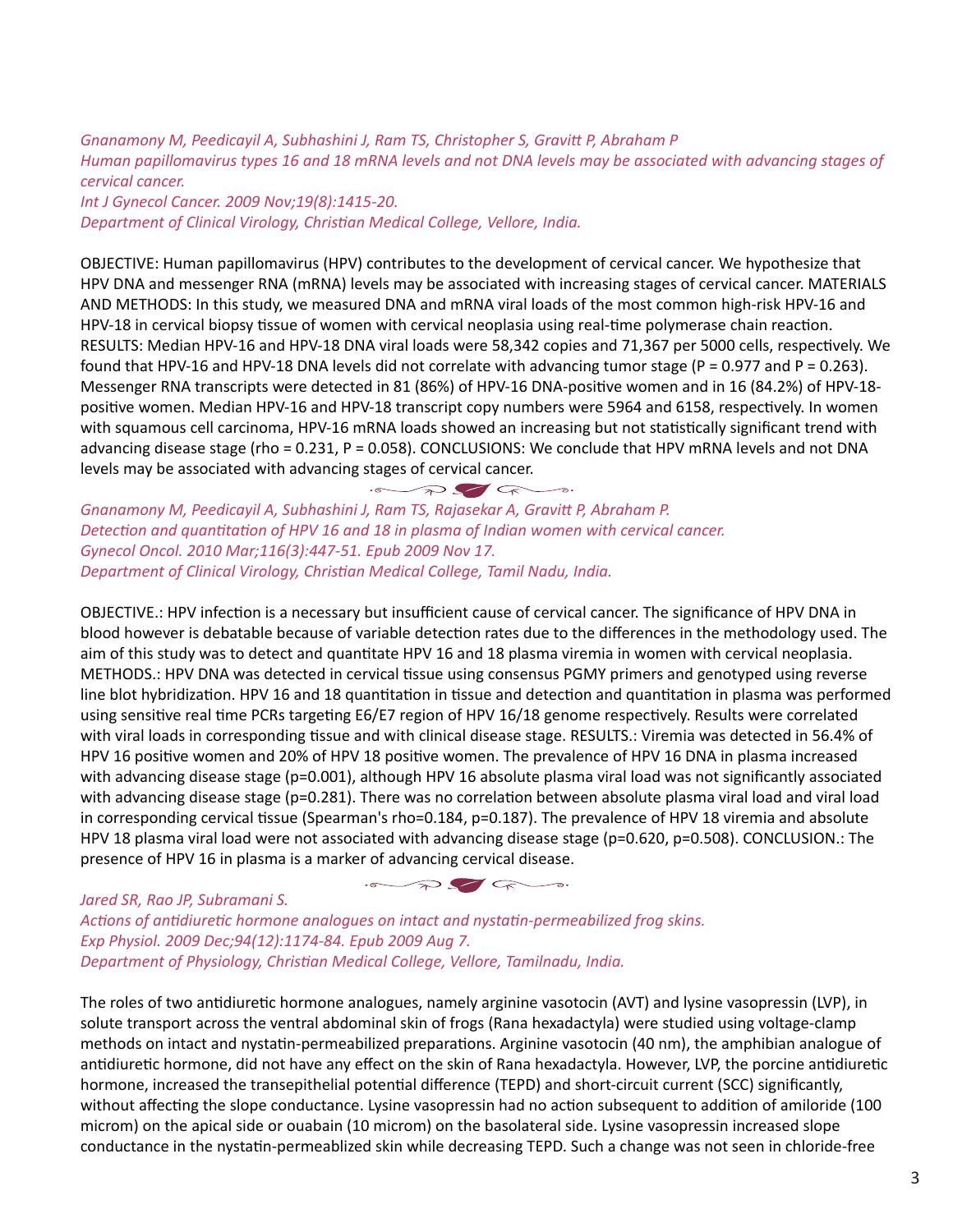solutions. To elucidate the mechanism of action of LVP on intact skin, experiments were done with forskolin and a V(2) receptor blocker. The effects of forskolin (10 microm) were different from those of LVP in that forskolin significantly increased SCC and conductance of the intact skin, while decreasing TEPD. The forskolin-induced increase in conductance was not abolished by amiloride. Use of the V(2) receptor blocker inhibited the effects of LVP. We conclude that AVT does not have an action on the skin of Rana hexadactyla. Lysine vasopressin enhances transepithelial sodium transport by increasing sodium-potassium pump activity, while not affecting the epithelial sodium channel conductance. Lysine vasopressin also enhances an inward-directed conductance on the basolateral membrane, probably a chloride conductance. The action of LVP on the intact frog skin is through the V(2) receptors; however, downstream signalling does not seem to be mediated by cAMP. Analysis of the electrophysiological model of frog skin with LVP allows us additionally to conclude that modulation of channel activity and not carrier-mediated transport affects slope conductance.  $\overline{P}$ 

#### *Kandathil AJ, Kannangai R, Abraham OC, Rupali P, Pulimood SA, Verghese VP, Grant P, Pillay D, Sridharan G The frequency of HIV-I drug resistance mutations among treatment-naive individuals at a tertiary care centre in south India.*

*Int J STD AIDS. 2009 Aug;20(8):522-6. Department of Clinical Virology, Christian Medical College, Vellore, India.*

Antiretroviral treatment (ART) use in India requires information on baseline drug resistance mutations and polymorphisms in the protease (Pr) and reverse transcriptase (RT) genes of HIV-1 strains from treatment-naive individuals. We report resistance predictor mutations and polymorphisms in the Pr and the RT sequence of non-clade B HIV-1 strains from ART naive individuals. The genotypic resistance assay was done on 93 treatment-naive individuals. The sequences were analysed by Stanford HIV drug resistance data for genotypic drug resistance analysis and REGA HIV-1 subtyping tool. Phylogenetic tree was generated with MEGA 4 for quality control. Ninety-two strains belonged to clade C and one to clade A (A1). Amino acid substitutions were seen at positions associated with drug resistance in Pr gene--10, 24, 74 (each 3%) and position 82 (11%). Substitutions were seen at positions 41 (1%), 100 (1%), 101 (6%), 103 (2%), 179 (6%) and 181 (1%) of the RT sequence known to confer drug resistance in clade B. Polymorphisms in HIV-1 pol gene among treatment-naive individuals were similar when compared with previous data. One strain each had Y181C substitution, T74S and E35G substitutions in the Pr and one had A98G, K101R and L210FL substitutions in RT.



*Kandathil AJ, Kannangai R, Verghese VP, Pulimood SA, Rupali P, Sridharan G, Grant P, Pillay D, Abraham OC. Drug resistant mutations detected by genotypic drug resistance testing in patients failing therapy in clade C HIV-1 infected individuals from India.*

*Indian J Med Microbiol. 2009 Jul-Sep;27(3):231-6. Department of Clinical Virology, Christian Medical College, Vellore, India.*

PURPOSE: There has been an increase in the number of individuals administered antiretroviral therapy (ART) in India but treatment outcome is hampered by increasing development of drug resistance. Previous reports from India have shown M184V as the commonest mutation in treated individuals. However, there is no evidence for any protease mutations in these reports. This study was done to observe the common/unique mutational patterns observed in reverse transcriptase (RT) and protease (Pr) genes of clade C HIV-1 strains from individuals showing treatment failure in India. MATERIALS AND METHODS: The assay was done by sequencing the Pr and RT genes of the HIV-1 strains from 18 individuals failing ART. Analysis was carried out using Stanford HIV drug resistance database (SHDB). The sequences were also submitted to the calibrated population resistance tool of SHDB and Rega HIV-1 sub typing tool. Phylogenetic analysis and quality control were performed with Mega 4. RESULTS: Among the 20 strains, 19 showed resistance to both nucleoside reverse transcriptase inhibitors (NRTIs) and non-nucleoside reverse transcriptase inhibitors (NNRTIs), one strain to NNRTIs and five strains showed protease inhibitors (PI) resistance and 3-class resistance. The most common mutation conferring NRTI resistance was M184V (90%) while K103N (45%) was the most common mutation conferring NNRTI resistance. The M46I mutation was seen in 20% of the Pr sequences.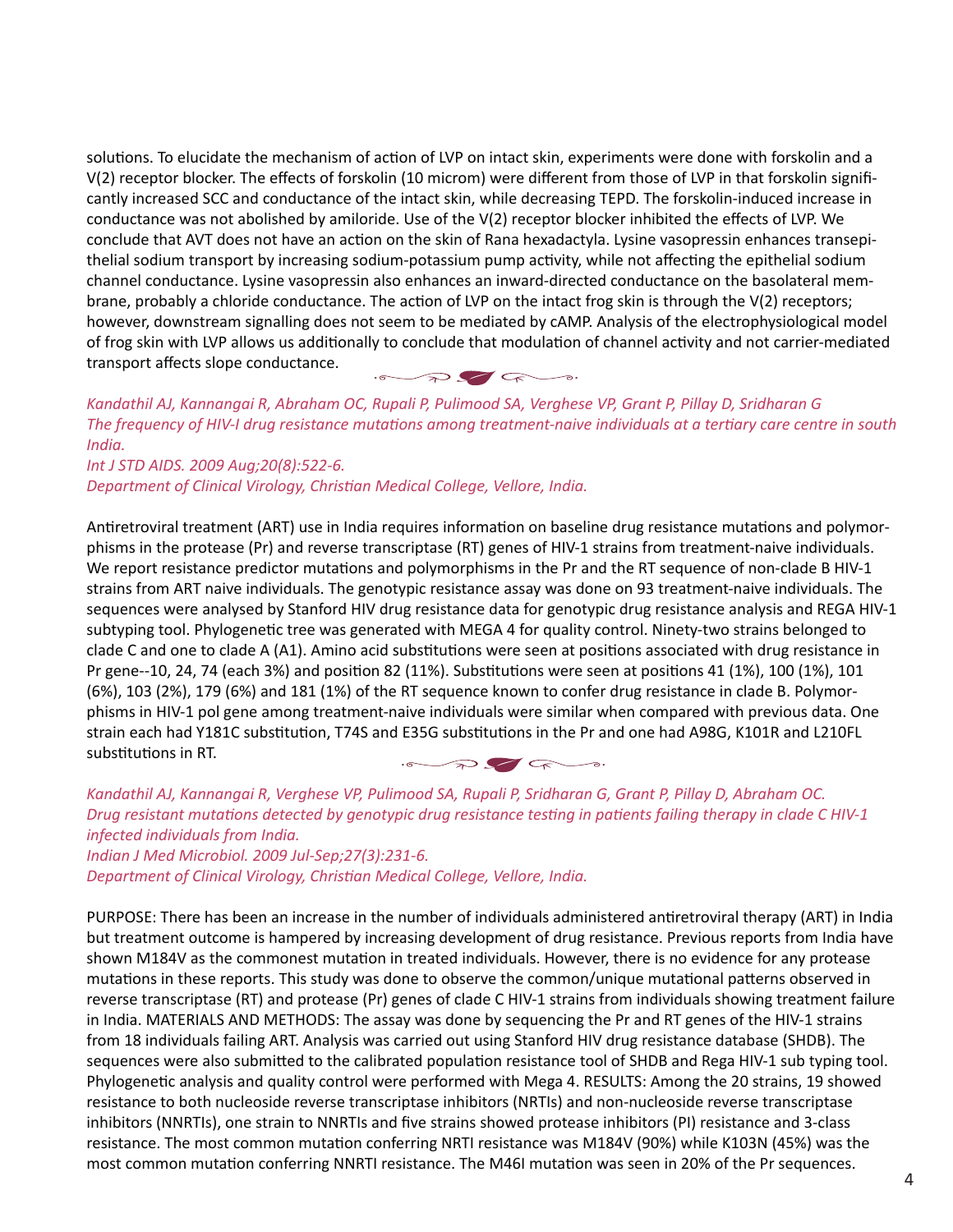CONCLUSION: Resistance testing to check the prevalence of drug resistance mutations that arise following failure of the first line regimen to establish guidelines for second line regimens in India is a must. Studies are needed to confirm if mutation patterns that arise among clade C following failure of ART are the same as for clade B strains.

*Karthikeyan M, Arunakaran J, Balasubramanian K. The effects of prolactin and corticosterone on insulin binding to rat Leydig cells. Reprod Biol. 2009 Jul;9(2):189-94 Reproductive Medicine Unit, Department of Obstetrics & Gynecology, Christian Medical College & Hospital, Vellore-4,Tamilnadu, India. mmuutthhuu@yahoo.com*

 $\overline{\mathcal{P}}$ 

The influence of prolactin (PRL) and corticosterone on insulin binding to purified rat Leydig cells was assessed in vitro. The lowest dose of PRL (50 ng/ml) increased (p<0.05) and the remaining PRL concentrations (100, 150, 200, 250 ng/ml) decreased (p<0.05) the insulin binding to Leydig cells. All doses of corticosterone (150, 200, 250, 300 ng/ml) except the lowest one (100 ng/ml) decreased the insulin binding. In conclusion, hyperprolactinemia or excess glucocorticoids associated with an impairment of testicular steroidogenesis may be mediated by a defective insulin binding to Leydig cells.  $\overline{\mathcal{P}}$ 

*Livingstone RS, Dinakaran PM. Regional survey of CT dose indices in India. Radiat Prot Dosimetry. 2009;136(3):222-7. Epub 2009 Aug 17. Department of Radiology, Christian Medical College, Vellore, Tamil Nadu. roshanlivingstone@yahoo.com*

This study intends to evaluate the current level of computed tomography (CT) scanner doses installed in a region in India. In-site CT dose measurement was performed for 127 CT scanners in a region in India. CT dose index (CTDI) was measured using a 10 cm3 pencil ion chamber and 32-cm polymethyl methacrylate body phantom. The CT numbers and image noise were measured for the phantom using software available on each CT scanner. Of the 127 CT scanners, 13 were conventional, 53 helical single-section, 44 multidetector row CT (MDCT) and 17 refurbished machines. The mean-weighted CTDI (CTDI(w)) values calculated using standard exposure parameters for conventional, conventional refurbished, single-section helical scanner (SSHS), refurbished SSHS and MDCT scanners were 7.5, 6.53, 6.8, 6.6 and 7.04 mGy. Twenty-seven CT scanners had deranged CT numbers. Periodic quality assurance and regional dose surveys would be beneficial to set up regional reference levels in India.

 $\overline{P}$ 

*Moorthy M, Chandy S, Selvaraj K, Abraham AM. Evaluation of a rapid immunochromatographic device for the detection of IgM & IgG antibodies to dengue viruses (DENV) in a tertiary care hospital in south India. Indian J Med Microbiol. 2009 Jul-Sep;27(3):254-6. Department of Clinical Virology, Christian Medical College, Vellore, Tamil Nadu, India.*

This study has evaluated the performance of a rapid immunochromatographic test (ICT) device in detecting antibodies to Dengue virus (DENV) in a tertiary hospital in South India. Sera from hospital attendees, with requests for DENV antibody testing, were tested with the Panbio Dengue Duo Cassette and a reference antibody capture assay for the detection of IgM (Dengue IgM capture ELISA-National Institute of Virology, India) and IgG (Dengue IgG capture ELISA-Panbio Diagnostics Inc., Australia) antibodies. The ICT results were compared with results of antibody capture tests for the detection of the IgM and IgG antibodies, respectively. Accuracy indices for IgM and IgG detection, respectively were -- sensitivity 81.8% and 87.5%, specificity 75.0%, and 66.6%, positive predictive value (PPV) 61.0% and 72.9% and negative predictive value (NPV) 89.6% and 83.9%. The device performs poorly in detection of IgM and IgG antibodies to DENVs and is not recommended for use as a stand-alone diagnostic test.

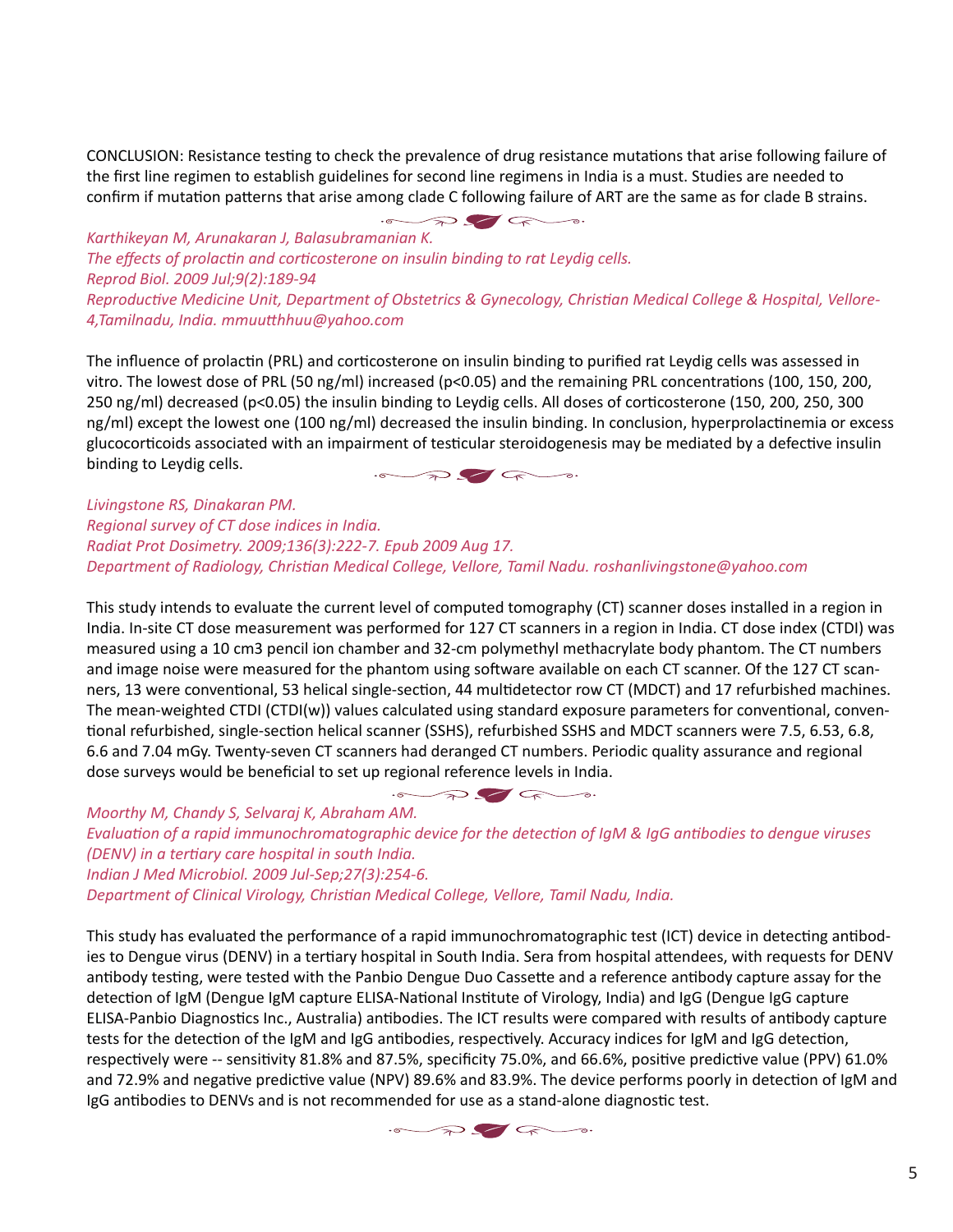*Nandakumar NS, Pugazhendhi S, Ramakrishna BS. Effects of enteropathogenic bacteria & lactobacilli on chemokine secretion & Toll like receptor gene expression in two human colonic epithelial cell lines. Indian J Med Res. 2009 Aug;130(2):170-8 Department of Gastrointestinal Sciences, Christian Medical College, Vellore, India.*

BACKGROUND & OBJECTIVE: The intestinal epithelium is part of the innate immune system responding to contact with pathogenic or commensal bacteria. The objective of this study was to compare innate responses of intestinal epithelial cell lines to pathogenic bacteria and to lactobacilli. METHODS: Two human intestinal epithelial cell lines, HT29 (enterocyte-like) and T84 (crypt-like), were exposed to pathogenic bacteria representative of non invasive (Vibrio cholerae O1 and O139), adherent (enterohaemorrhagic Escherichia coli, EHEC) or invasive (Salmonella Typhimurium and Shigella flexneri) phenotypes and to non pathogenic Lactobacillus rhamnosus GG or Lactobacillus plantarum. Interleukin-8 (IL-8) was measured in culture supernatant by ELISA, while mRNA from cells was subjected to quantitative reverse transcriptase PCR for several other chemokines (CXCL1, CCL5 and CXCL5) and for Toll-like receptors (TLR) 2, 4, 5 and 9. RESULTS: V. cholerae, S. Typhimurium, S. flexneri and EHEC induced IL-8 secretion from epithelial cells into the medium. Salmonella, Shigella and EHEC, but not V. cholerae, significantly increased mRNA expression of CXCL1. None of the pathogens induced CCL5 or CXCL5. Salmonella and Vibrio significantly increased TLR4 expression, while Vibrio and EHEC decreased TLR5 expression. EHEC also decreased TLR9 expression. Lactobacilli attenuated the IL-8 response of the cell lines to V. cholerae, Salmonella, and EHEC but did not significantly change the IL-8 response to Shigella. INTERPRETATION & CONCLUSION: Distinct patterns of epithelial cell chemokine responses were induced by the bacterial pathogens studied and these were modulated by commensal lactobacilli. Alterations in TLR expression by these pathogens are likely to be important in pathogenesis.

*Pai R, Samuel P, Nehru AG, Manipadam MT, Thomas SN.*

*Comparison of 11 endogenous control genes for normalization of mRNA obtained from paraffin-embedded tissues. APMIS. 2009 Dec;117(12):886-92.*

 $PQ$ 

*Department of Pathology, Christian Medical College, Vellore 632004, Tamil Nadu, India.*

 $-\infty$ 

Real-time reverse transcriptase PCR (RT-PCR) based assays are being increasingly used in characterization of gene expression. Good quality mRNA is an essential prerequisite for such assays. While fresh tissues provide quality mRNA, the same may not be true of tissues which are formalin-fixed and paraffin-embedded (FFPE). This emphasizes the need to identify a good endogenous control gene to normalize for differences in quality and RNA recovery. We attempted to characterize gene expression patterns of 11 commonly used endogenous control genes among 20 FFPE tissues (both neoplastic and normal). Pearson's coefficient of correlation was determined by comparing the expression of each gene against the mean expression of all other genes. beta2 microglobulin (beta2M) and beta-actin (betaA) (r = 0.95 and 0.94, respectively) were found to be stably expressed across all tissues. However, betaA had greater accuracy (2 x SD) than beta2M and therefore may be a better choice of an endogenous control for experiments that require normalization while using FFPE tissues.

 $\overline{\phantom{a}}$ 

*Sachithanandham J, Ramamurthy M, Kannangai R, Daniel HD, Abraham OC, Rupali P, Pulimood SA, Abraham AM, Sridharan G*

*Detection of opportunistic DNA viral infections by multiplex PCR among HIV infected individuals receiving care at a tertiary care hospital in South India.*

 *Indian J Med Microbiol. 2009 Jul-Sep;27(3):210-6. Department of Clinical Virology, Christian Medical College, Vellore, India.*

PURPOSE: Opportunistic viral infections cause increased morbidity and mortality among human immunodeficiency virus (HIV) infected individuals, especially those who are not on antiretroviral treatment. Early diagnosis of these opportunistic viruses will be able to reduce the risk of disease progression with appropriate intervention. MATERIALS AND METHODS: Multiplex PCR was attempted to detect the opportunistic herpes viruses (HSV-1, HSV-2, VZV, EBV, 6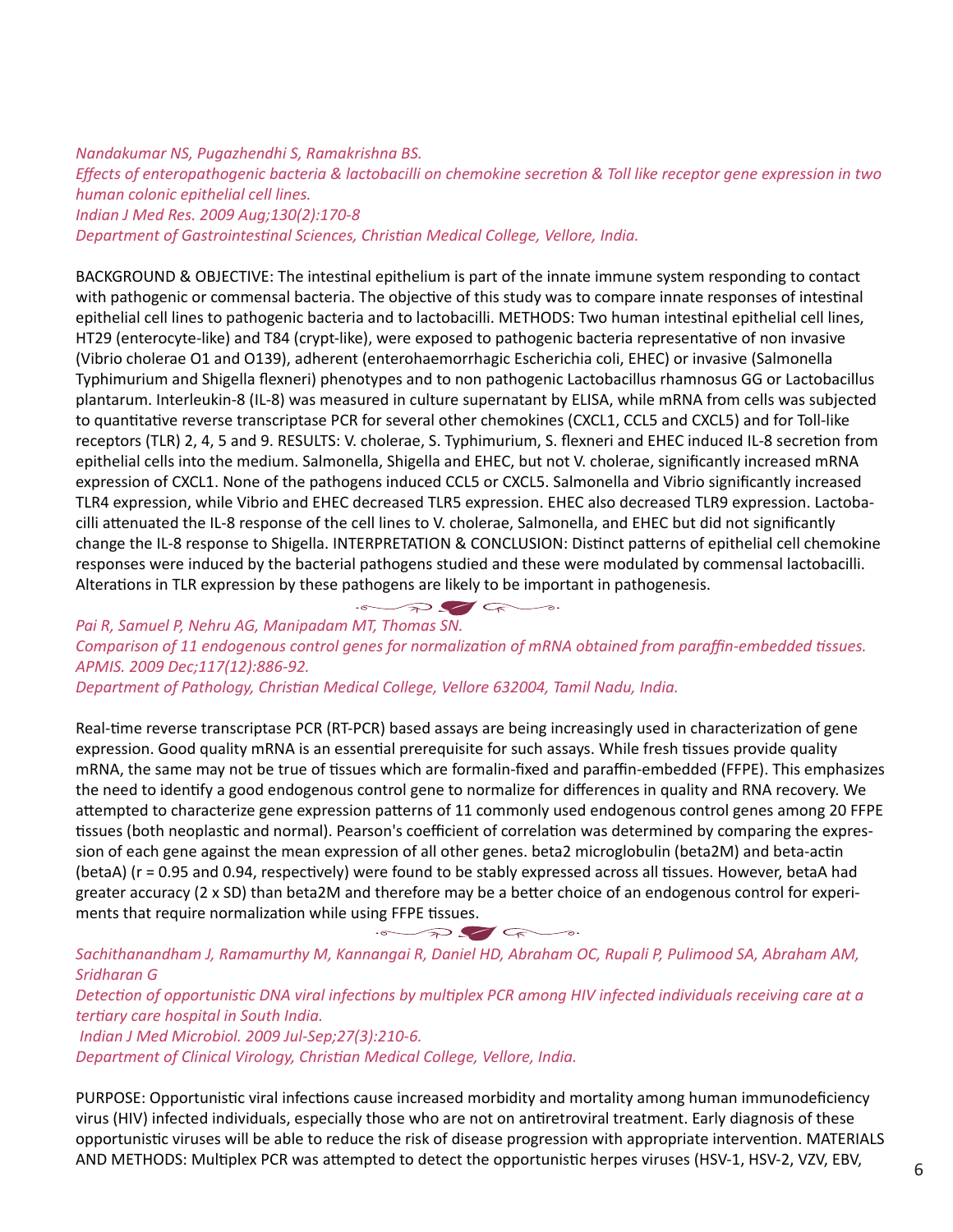and CMV), adenovirus and polyoma viruses (JC and BK) in three cocktails of PCR reactions. Subsequently, all the viruses detected were quantitated by testing using monoplex real time PCR. Whole blood samples collected between 2006 and 2007 from 68 treatment naive HIV-1 infected and 30 normal healthy individuals were tested for these eight viruses. Among the 68 HIV-1 infected individuals 35 had CD4+ T cell count less than or equal to 200 while the other 33 had greater than 200 CD4+ T cells. RESULTS: Among the 68 HIV-1 infected individuals, 49 (72%) were positive for EBV, 5 (7%) samples were positive for CMV. All the five CMV positive individuals had CD4+ T cell count of less than or equal to 200 cells/microL. The mean EBV load among the individuals with a CD4+ T cells of less than or equal to 200 cells/microL was 3.88 log(10) while among those with greater than 200 CD4+ T cells it was 3.75 log(10) . The mean CMV load was 6.98 log(10). Three samples were positive for both CMV & EBV. None of the samples was positive for HSV-1, HSV-2, VZV, Adenovirus, JC and BK viruses. CONCLUSIONS: In our study, multiplex PCR based detection system was found useful in detecting opportunistic viruses in HIV infected individuals. Though EBV is the most prevalent opportunistic viral infection among HIV infected individuals, there was no significant association between EBV load, CD4+ T cell counts and HIV-1 virus load. CMV was seen in HIV infected individuals with low CD4+ T cell counts (less than 200 cells/microL).  $\overline{P}$ 

*Selvan B, Babu S, Paul MJ, Abraham D, Samuel P, Nair A.*

*Mapping the compound muscle action potentials of cricothyroid muscle using electromyography in thyroid operations: a novel method to clinically type the external branch of the superior laryngeal nerve. Ann Surg. 2009 Aug;250(2):293-300.*

*Department of Surgery, Christian Medical College, Vellore, Tamilnadu. drckben@gmail.com*

OBJECTIVE: Variations of the external branch of the superior laryngeal nerve (EBSLN) are well represented in literature but with conflicting reports about the types and variations. Using EMG, the cricothyroid compound muscle action potential (CMAP) was recorded, to identify the EBSLN and classified them according to clinical variation during routine thyroid operations. SUMMARY BACKGROUND DATA: There is increasing awareness among patients and physicians of the consequences of injury to the external laryngeal nerve in thyroid surgeries. There are at least 4 types, which are described in the literature. The gold standard of nerve identification is EMG, which we used during operations in this study to identify all the EBSLN by demonstrating CMAP and reclassify them. Based on this principle, to avoid injury during thyroidectomy, we propose a new classification. METHODS: This study was a prospective, descriptive study of the EBSLN done during elective thyroidectomy operations. CMAP was demonstrated and EMG was plotted to identify and type them according to clinical variations. The distance between the entry of superior thyroid vessels (STVs) to the lobe and the EBSLN, relationship with the cricothyroid muscle and inferior constrictor muscle were taken into consideration. Based on the possible risk to this during thyroidectomy, we divided them into 4 types. RESULTS:: A total of 70 external laryngeal nerves were dissected and confirmed by the CMAPs in 35 total thyroidectomy patients. Using CMAPs, all the nerves were identified. CONCLUSION: New clinical typing of the EBSLN will give a better understanding of the EBSLN in the intraoperative period. EBSLN need not be identified in routine thyroidectomy operations. Even in large goiters, the incidence of nerve at risk does not increase significantly. Injury to EBSLN can be avoided if the principle of ligating the STVs individually away from the CT muscle and close to the capsule of the gland is followed.

 $PQQ$ 

## ABSTRACT NOT AVAILABLE

*Rajendran P, Rajan DP, Kang G, Thorpe CM Shiga toxin-producing Escherichia coli infection in South India. J Med Microbiol. 2009 Nov;58(Pt 11):1525-6. Epub 2009 Jul 9.*

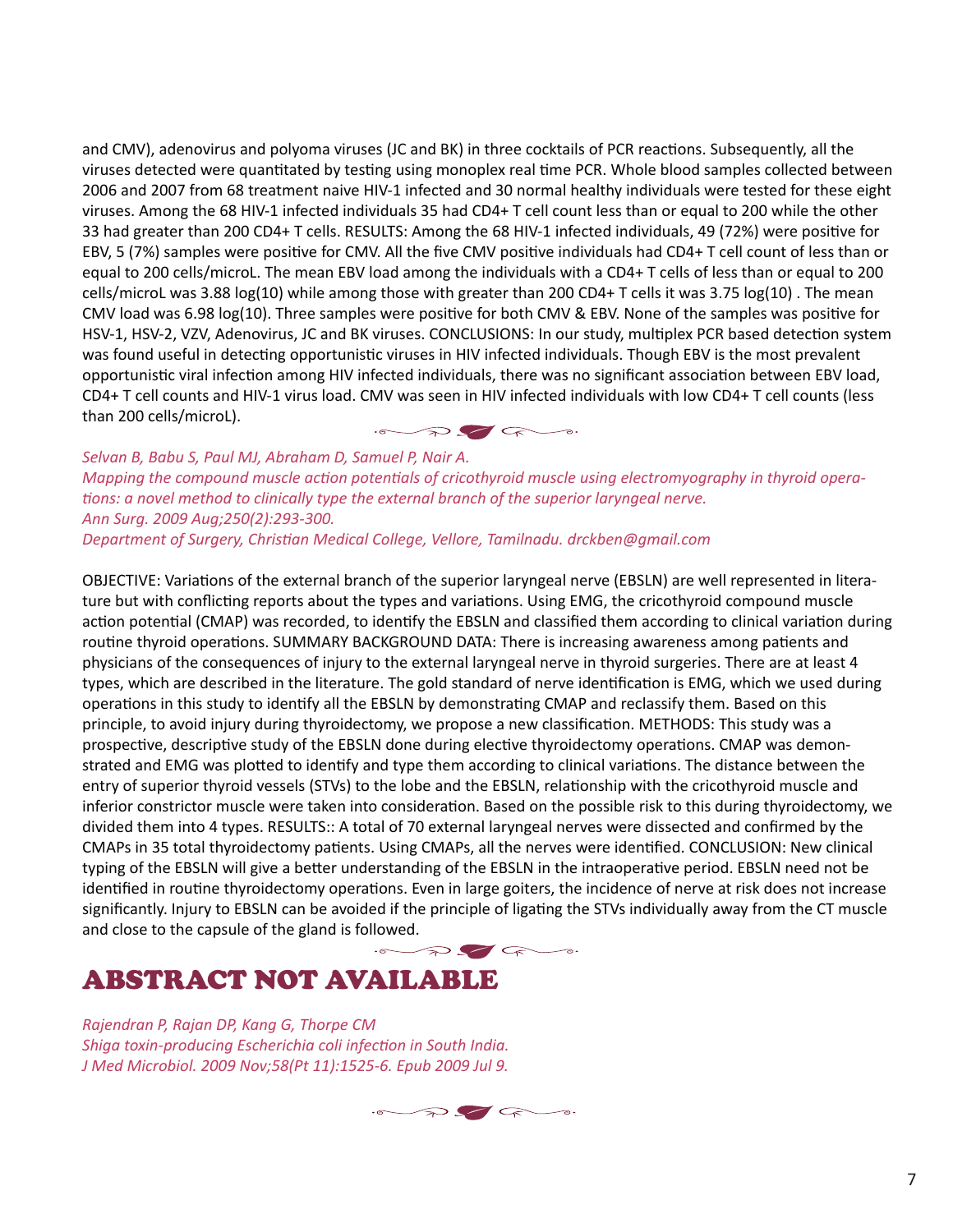### EPIDEMIOLOGY/PUBLIC HEALTH

*Gladstone BP, Das AR, Rehman AM, Jaffar S, Estes MK, Muliyil J, Kang G, Bose A Burden of Illness in the First 3 Years of Life in an Indian Slum. J Trop Pediatr. 2009 Dec 22. [Epub ahead of print] Department of Community Health, Christian Medical College, Vellore 632002, India.*

 The morbidity and mortality in a cohort of 452 children followed up from birth up to 3 years of age, in an urban slum in India, is described. These children were recruited and followed from March 2002 to September 2006. A prospective morbidity survey was established. There were 1162 child-years of follow-up. The average morbidity rate was 11.26 episodes/child-year. Respiratory infections caused 58.3 and diarrheal disease 18.4% of the illnesses. Respiratory illnesses resulted in 48, 67.5 and 50 days of illnesses, and there were 3.6, 1.64 and 1.16 diarrheal episodes per child in the 3 years, respectively. There were five deaths in the cohort in the 3 years of follow-up. Of the 77 drop-outs 44 were contacted for mortality data. The morbidity in the area is high, comparable to other studies. The mortality is low, and is attributed to the facilitated access to care.

 $P = \mathcal{F}$ 

*John KR, Daley P, Kincler N, Oxlade O, Menzies D. Costs incurred by patients with pulmonary tuberculosis in rural India. Int J Tuberc Lung Dis. 2009 Oct;13(10):1281-7. Department of Community Health, Christian Medical College, Vellore, India.*

OBJECTIVE: To measure patient costs associated with diagnosis and the complete treatment of tuberculosis (TB). DESIGN: Prospective structured interview of 100 new smear-positive adult patients being treated for TB in Tamil Nadu, India, selected evenly from 10 representative health facilities in the state. Direct (out-of-pocket) and indirect (lost-time) costs were quantified by period of illness using a standardised questionnaire, and univariate regression investigated predictors of total cost. RESULTS: Seventy-four per cent of patients were male, with a mean age of 40.2 years. All were given a first-line regimen, and none had been previously treated. The mean direct cost was US\$34.91 (SD \$46.94), the mean indirect cost was \$526.87 (SD \$375.71), and the total mean cost per patient was \$562.66 (SD \$287.48). Twenty-five patients were admitted to hospital, at a mean cost of \$279.43 (SD \$142.88) per admission. Variation in costs was associated with admission. CONCLUSION: TB patients in India incur large costs associated with TB illness. The greatest single cost was time lost during admission. Total patient costs represent 193% of the estimated monthly income of a manual labourer.  $PQQ$ 

*Kang G, Arora R, Chitambar SD, Deshpande J, Gupte MD, Kulkarni M, Naik TN, Mukherji D, Venkatasubramaniam S, Gentsch JR, Glass RI, Parashar UD; Indian Rotavirus Strain Surveillance Network. Multicenter, hospital-based surveillance of rotavirus disease and strains among indian children aged <5 years. J Infect Dis. 2009 Nov 1;200 Suppl 1:S147-53. Christian Medical College, Vellore, New Delhi, India.*

BACKGROUND: Current, nationally representative data on rotavirus disease burden and rotavirus strains in India are needed to understand the potential health benefits of rotavirus vaccination. METHODS: The Indian Rotavirus Strain Surveillance Network was established with 4 laboratories and 10 hospitals in 7 different regions of India. At each hospital, children aged <5 years who presented with acute gastroenteritis and required hospitalization with rehydration for at least 6 h were enrolled. A fecal specimen was obtained and was tested for rotavirus with use of a commercial enzyme immunoassay, and strains were characterized using reverse-transcription polymerase chain reaction. RESULTS: From December 2005 through November 2007, rotavirus was found in approximately 39% of 4243 enrolled patients. Rotavirus was markedly seasonal in northern temperate locations but was less seasonal in southern locations with a tropical climate. Rotavirus detection rates were greatest among children aged 6-23 months, and 13.3% of rotavirus infections involved children aged <6 months. The most common types of strains were G2P[4]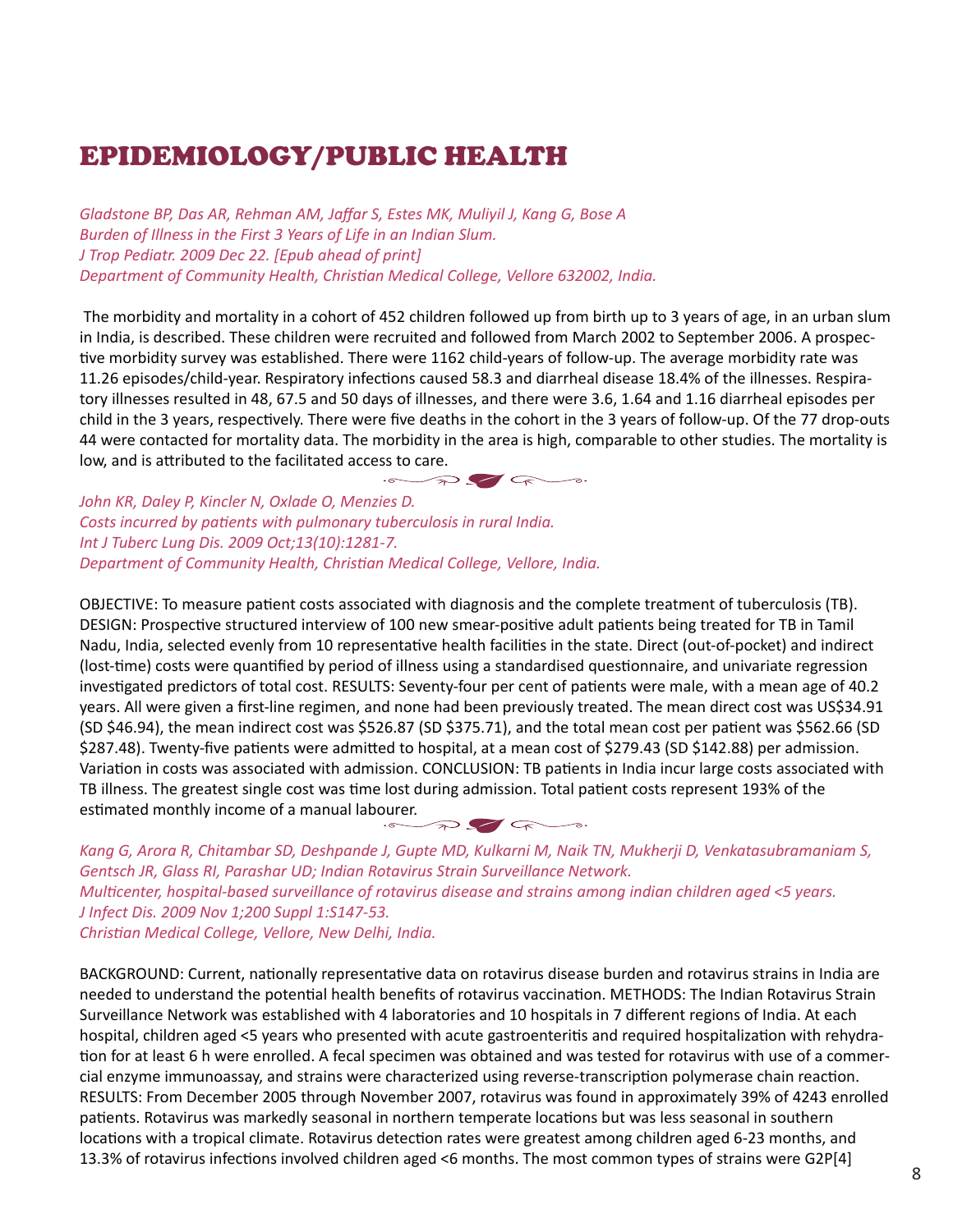(25.7% of strains), G1P[8] (22.1%), and G9P[8] (8.5%); G12 strains were seen in combination with types P[4], P[6], and P[8] and together comprised 6.5% of strains. CONCLUSIONS: These data highlight the need for development and implementation of effective prophylactic measures, such as vaccines, to prevent the large burden of rotavirus disease among Indian children.  $\overline{\mathcal{P}}$ 

*Mukhopadhya I, Anbu D, Iturriza-Gomara M, Gray JJ, Brown DW, Kavanagh O, Estes MK, Kang G Anti-VP6 IgG antibodies against group A and group C rotaviruses in South India. Epidemiol Infect. 2010 Mar;138(3):442-7. Epub 2009 Sep 2. Department of Gastrointestinal Sciences, Christian Medical College, Vellore, India.*

SUMMARY: In an epidemiological survey from South India, 936 serum samples were tested for IgG against recombinant baculovirus-expressed VP6 proteins from human group A and group C rotaviruses. The overall seroprevalence for group A was 100% and for group C was 25.32% (95% CI 22.64-28.21). The lowest seroprevalence for group C was in children aged <10 years (16.79%). An age-related rise in seroprevalence in group C, but not group A, suggests different patterns of exposure. Seroprevalence was similar in rural and urban subjects, unlike the higher prevalence in rural subjects in studies elsewhere.  $\overline{\mathcal{P}}$ 

*Peedicayil A, Thiyagarajan K, Gnanamony M, Pulimood SA, Jeyaseelan V, Kannangai R, Lionel J, Abraham OC, Abraham P*

*Prevalence and risk factors for human papillomavirus and cervical intraepithelial neoplasia among HIV-positive women at a tertiary level hospital in India.*

*J Low Genit Tract Dis. 2009 Jul;13(3):159-64.*

*Department of Obstetrics & Gynaecology, Christian Medical College, Vellore, Tamilnadu, India. abraham@cmcvellore.ac.in*

OBJECTIVES: The hypothesis to be tested was that the prevalence of human papillomavirus (HPV) and cervical intraepithelial neoplasia would be significantly higher in HIV seropositive women as compared with seronegative controls. Secondary aims were to determine the risk factors for HPV and cervical intraepithelial neoplasia and the HPV types in HIV-positive women. MATERIALS AND METHODS: A cross-sectional study of women 18 to 49 years old was done. Seventy-five women who were HIV seropositive and 58 seronegative women, of whom 27 had HIV-positive partners, participated in the study. A Pap smear and a cervical swab for HPV were done. Women with Pap smear abnormality underwent colposcopy and large loop excision procedures if indicated. RESULTS: Ten (13.3%) HIV-positive women had high-grade squamous intraepithelial lesion as compared with 2 (3.4%) seronegative women (odds ratio [OR] 4.3; 95% CI = 0.9-41.7; p =.048). Among the HIV-positive women, 28 (37.3%) had high-risk HPV, whereas only 9 (15.5%) had high-risk HPV among seronegative women (OR 3.2; 95% CI = 1.3-8.3; p =.009). Among women who were positive for high-risk HPV, the HIV-positive women were significantly more likely to have more than 1 HPV type (OR 7.4; 95% CI = 1.4-43.7;  $p = 0.005$ ). Women who had coitus at less than 18 years of age were more likely to have high-risk HPV infection (OR 2.9;  $95\%$  CI = 1.2-6.2;  $p = 0.013$ ) even after controlling for HIV status. CON-CLUSIONS: HIV-positive women have a higher risk for multiple HPV infections as compared with seronegative women. Behavioral factors dominate HIV in determining HPV infections and resultant cervical neoplasia.

*Rehman AM, Gladstone BP, Verghese VP, Muliyil J, Jaffar S, Kang G Chronic growth faltering amongst a birth cohort of Indian children begins prior to weaning and is highly prevalent at three years of age. Nutr J. 2009 Sep 29;8:44. Department of Gastrointestinal Sciences, Christian Medical College, Vellore, India.*

 $\sim$ 

BACKGROUND: Poor growth of children in developing countries is a major public health problem associated with mortality, morbidity and developmental delay. We describe growth up to three years of age and investigate factors related to stunting (low height-for-age) at three years of age in a birth cohort from an urban slum. METHODS: 452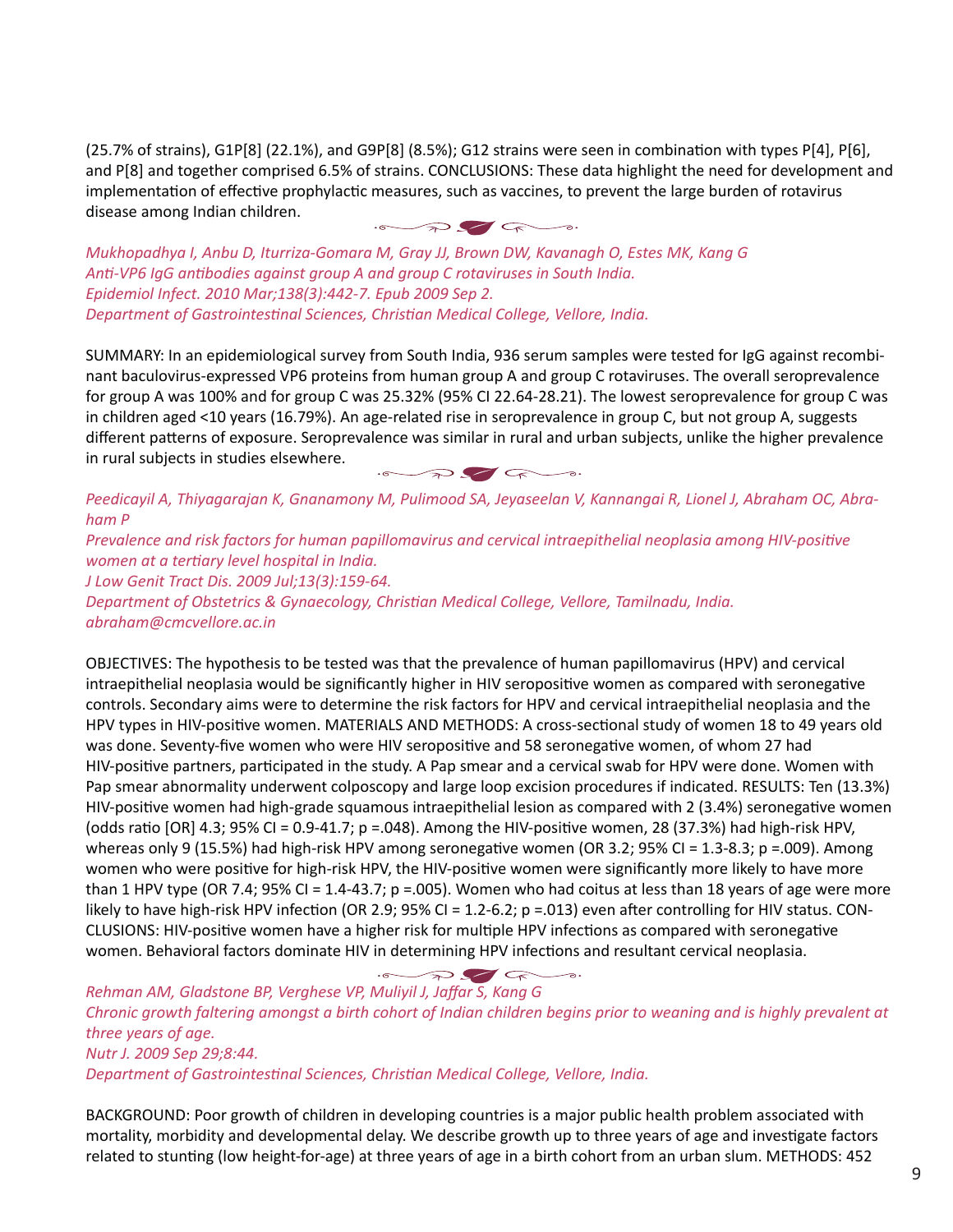children born between March 2002 and August 2003 were followed until their third birthday in three neighbouring slums in Vellore, South India. Field workers visited homes to collect details of morbidity twice a week. Height and weight were measured monthly from one month of age in a study-run clinic. For analysis, standardised z-scores were generated using the 2006 WHO child growth standards. Risk factors for stunting at three years of age were analysed in logistic regression models. A sensitivity analysis was conducted to examine the effect of missing values. RESULTS: At age three years, of 186 boys and 187 girls still under follow-up, 109 (66%, 95% Confidence interval 58-73%) boys and 93 (56%, 95% CI 49-64%) girls were stunted, 14 (8%, 95% CI 4-13%) boys and 12 (7%, 95% CI 3-11%) girls were wasted (low weight-for-height) and 72 (43%, 95% CI 36-51) boys and 66 (39%, 95% CI 31-47%) girls were underweight (low weight-for-age). In total 224/331 (68%) children at three years had at least one growth deficiency (were stunted and/or underweight and/or wasted); even as early as one month of age 186/377 (49%) children had at least one growth deficiency.Factors associated with stunting at three years were birth weight less than 2.5 kg (OR 3.63, 95% CI 1.36-9.70) 'beedi-making' (manual production of cigarettes for a daily wage) in the household (OR 1.74, 95% CI 1.05-2.86), maternal height less than 150 cm (OR 2.02, 95% CI 1.12-3.62), being stunted, wasted or underweight at six months of age (OR 1.75, 95% CI 1.05-2.93) and having at least one older sibling (OR 2.00, 95% CI 1.14-3.51). CONCLUSION: A high proportion of urban slum dwelling children had poor growth throughout the first three years of life. Interventions are needed urgently during pregnancy, early breastfeeding and weaning in this population.

 $PQ \nsubseteq Q$ 

*Savarimuthu RJ, Ezhilarasu P, Charles H, Antonisamy B, Kurian S, Jacob KS Post-partum depression in the community: a qualitative study from rural South India. Int J Soc Psychiatry. 2010 Jan;56(1):94-102. Epub 2009 Nov 11. Department of Psychiatric Nursing, College of Nursing, Christian Medical College, Vellore, India.*

 $\cdot$   $\circ$ 

BACKGROUND: Post-partum depression, although heterogeneous, is often considered a medical disease when viewed from the biomedical perspective. However, recent reports from the Indian subcontinent have documented psychosocial causal factors. METHOD: This study employed qualitative methodology in a representative sample of women in rural South India. Women in the post-partum period were assessed using the Tamil versions of the Short Explanatory Model Interview, the Edinburgh Postnatal Depression Scale and a semi-structured interview to diagnose ICD 10 depression. Socio-demographic and clinical details were also recorded. RESULTS: Some 137 women were recruited and assessed, of these, 26.3% were diagnosed to have post-partum depression. The following factors were associated with post-partum depression after adjusting for age and education: age less than 20 or over 30 years, schooling less than five years, thoughts of aborting current pregnancy, unhappy marriage, physical abuse during current pregnancy and after childbirth, husband's use of alcohol, girl child delivered in the absence of living boys and a preference for a boy, low birth weight, and a family history of depression. Post-partum depression was also associated with an increased number of causal models of illness, a number of non-medical models, treatment models and non-medical treatment models. CONCLUSION: Many social and cultural factors have a major impact on post-partum depression. Post-partum depression, when viewed from a biomedical framework, fails to acknowledge the role of context in the production of emotional distress in the post-partum period.

> $\sqrt{2}$  $\overline{\phantom{a}}$

*Sousa RM, Ferri CP, Acosta D, Albanese E, Guerra M, Huang Y, Jacob KS, Jotheeswaran AT, Rodriguez JJ, Pichardo GR, Rodriguez MC, Salas A, Sosa AL, Williams J, Zuniga T, Prince M. Contribution of chronic diseases to disability in elderly people in countries with low and middle incomes: a 10/66 Dementia Research Group population-based survey. Lancet. 2009 Nov 28;374(9704):1821-30. Department of Psychiatric Christian Medical College, Vellore, India.*

BACKGROUND: Disability in elderly people in countries with low and middle incomes is little studied; according to Global Burden of Disease estimates, visual impairment is the leading contributor to years lived with disability in this population. We aimed to assess the contribution of physical, mental, and cognitive chronic diseases to disability, and the extent to which sociodemographic and health characteristics account for geographical variation in disability. METHODS: We undertook cross-sectional surveys of residents aged older than 65 years (n=15 022) in 11 sites in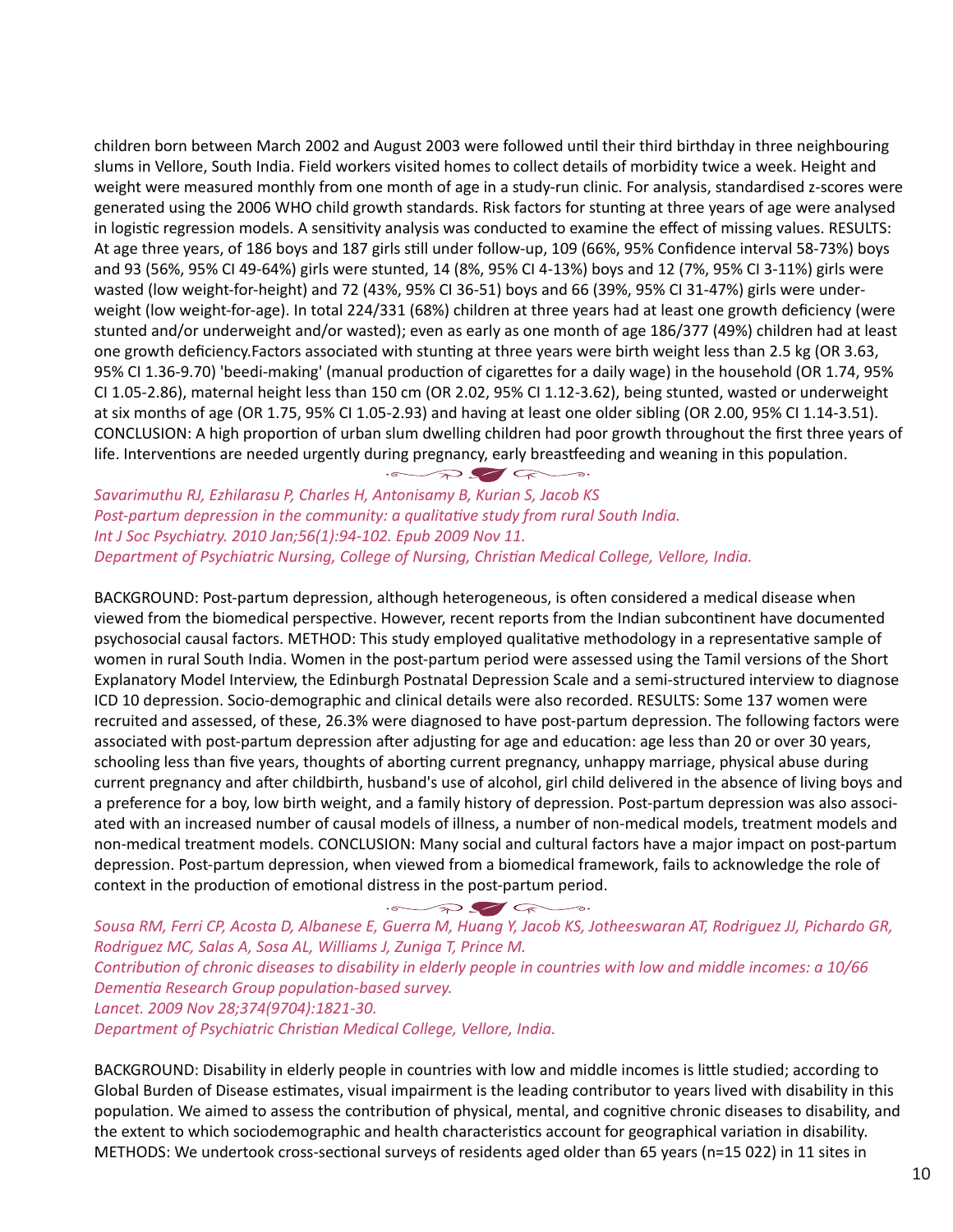seven countries with low and middle incomes (China, India, Cuba, Dominican Republic, Venezuela, Mexico, and Peru). Disability was assessed with the 12-item WHO disability assessment schedule 2.0. Dementia, depression, hypertension, and chronic obstructive pulmonary disease were ascertained by clinical assessment; diabetes, stroke, and heart disease by self-reported diagnosis; and sensory, gastrointestinal, skin, limb, and arthritic disorders by self-reported impairment. Independent contributions to disability scores were assessed by zero-inflated negative binomial regression and Poisson regression to generate population-attributable prevalence fractions (PAPF). FIND-INGS: In regions other than rural India and Venezuela, dementia made the largest contribution to disability (median PAPF 25.1% [IQR 19.2-43.6]). Other substantial contributors were stroke (11.4% [1.8-21.4]), limb impairment (10.5% [5.7-33.8]), arthritis (9.9% [3.2-34.8]), depression (8.3% [0.5-23.0]), eyesight problems (6.8% [1.7-17.6]), and gastrointestinal impairments (6.5% [0.3-23.1]). Associations with chronic diseases accounted for around two-thirds of prevalent disability. When zero inflation was taken into account, between-site differences in disability scores were largely attributable to compositional differences in health and sociodemographic characteristics. INTERPRETATION: On the basis of empirical research, dementia, not blindness, is overwhelmingly the most important independent contributor to disability for elderly people in countries with low and middle incomes. Chronic diseases of the brain and mind deserve increased prioritisation. Besides disability, they lead to dependency and present stressful, complex, long-term challenges to carers. Societal costs are enormous. FUNDING: Wellcome Trust; WHO; US Alzheimer's Association; Fondo Nacional de Ciencia Y Tecnologia, Consejo de Desarrollo Cientifico Y Humanistico, Universidad Central de Venezuela.  $\overline{\mathcal{P}}$ 

*Sosa AL, Albanese E, Prince M, Acosta D, Ferri CP, Guerra M, Huang Y, Jacob KS, de Rodriguez JL, Salas A, Yang F, Gaona C, Joteeshwaran A, Rodriguez G, de la Torre GR, Williams JD, Stewart R. Population normative data for the 10/66 Dementia Research Group cognitive test battery from Latin America, India and China: a cross-sectional survey BMC Neurol. 2009 Aug 26;9:48.*

BACKGROUND: 1) To report site-specific normative values by age, sex and educational level for four components of the 10/66 Dementia Research Group cognitive test battery; 2) to estimate the main and interactive effects of age, sex, and educational level by site; and 3) to investigate the effect of site by region and by rural or urban location. METHODS: Population-based cross-sectional one phase catchment area surveys were conducted in Cuba, Dominican Republic, Venezuela, Peru, Mexico, China and India. The protocol included the administration of the Community Screening Instrument for Dementia (CSI 'D', generating the COGSCORE measure of global function), and the Consortium to Establish a Registry for Alzheimer's Disease (CERAD) verbal fluency (VF), word list memory (WLM, immediate recall) and recall (WLR, delayed recall) tests. Only those free of dementia were included in the analysis. RESULTS: Older people, and those with less education performed worse on all four tests. The effect of sex was much smaller and less consistent. There was a considerable effect of site after accounting for compositional differences in age, education and sex. Much of this was accounted for by the effect of region with Chinese participants performing better, and Indian participants worse, than those from Latin America. The effect of region was more prominent for VF and WLM than for COGSCORE and WLR. CONCLUSION: Cognitive assessment is a basic element for dementia diagnosis. Age- and education-specific norms are required for this purpose, while the effect of gender can probably be ignored. The basis of cultural effects is poorly understood, but our findings serve to emphasise that normative data may not be safely generalised from one population to another with quite different characteristics. The minimal effects of region on COGSCORE and WLR are reassuring with respect to the cross-cultural validity of the 10/66 dementia diagnosis, which uses only these elements of the 10/66 battery.



*Srikanth S, Isaac R, Rebekah G, Rupa V. Knowledge, attitudes and practices with respect to risk factors for otitis media in a rural South Indian community Int J Pediatr Otorhinolaryngol. 2009 Jul 27. [Epub ahead of print] Department of Community Health, Christian Medical College, Vellore, India.*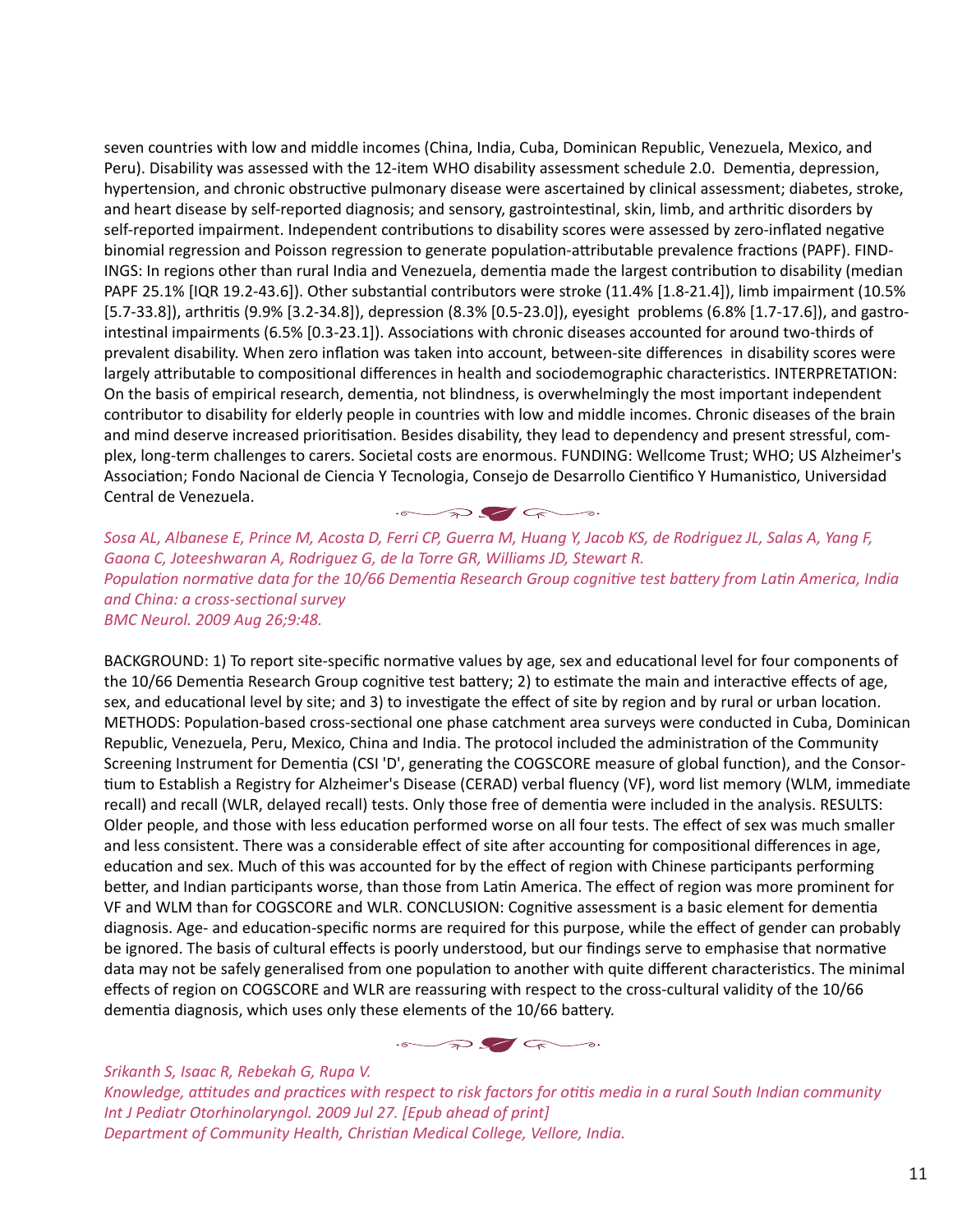OBJECTIVES: (a) To study knowledge, attitudes and practices with respect to risk factors of otitis media in a rural South Indian Community where the prevalence of otitis media is high. (b) To discover the association between parental education, socioeconomic status (SES) and family type (nuclear or joint) with knowledge, attitudes and practices regarding risk factors for otitis media. METHODS: Using a cluster sampling design, the caregivers of 150 children attending daycare were interviewed to note knowledge, attitudes and practices with respect to risk factors for otitis media. Data on level of education of the caregiver, house type (an indicator of SES) and type of family structure were noted. A questionnaire was administered to collect all the relevant data. Statistical analysis of the data obtained was performed to note frequencies. Correlations between sociodemographic parameters and knowledge, attitudes and practices were studied using Chi-square test of proportions. RESULTS: Over 50% of the population showed knowledge deficits with regard to the various risk factors for otitis media. Caregivers from nuclear families were slightly less knowledgeable regarding lack of immunization and household smoke as risk factors for the disease. There was no correlation between any of the sociodemographic factors and attitudes. However, educated mothers were more likely than illiterate mothers to clean their children's ears of wax on a regular basis with the belief that it would prevent ear disease (p=0.05). Treatment practices in the community were more or less uniform in that earache was either disregarded (26.4%) or treated with home remedies (67.2%) by most caregivers, while a doctor's opinion was often sought for ear discharge (50%). Parents of higher SES were more likely to use home remedies than those of lower SES (p=0.008). CONCLUSIONS: Sociodemographic factors as well as poor knowledge and attitudes and unhealthy practices with respect to risk factors of otitis media contribute to the high prevalence of otitis media in this rural South Indian community. Health education regarding risk factors and provision of accessible health care is essential to reduce the disease burden.

*Tate JE, Chitambar S, Esposito DH, Sarkar R, Gladstone B, Ramani S, Raghava MV, Sowmyanarayanan TV, Gandhe S, Arora R, Parashar UD, Kang G. Disease and economic burden of rotavirus diarrhoea in India. Vaccine. 2009 Nov 20;27 Suppl 5:F18-24.*

 $PQQ$ 

We used published and unpublished studies and national statistics to estimate the number of deaths, hospitalizations, and outpatient visits due to rotavirus diarrhoea and the associated national economic burden of disease in India. Annually in India, rotavirus diarrhoea causes an estimated 122,000-153,000 deaths, 457,000-884,000 hospitalizations, and 2 million outpatient visits in children <5 years of age. India spends Rs 2.0-3.4 billion (US\$ 41-72 million) annually in medical costs to treat rotavirus diarrhoea. The use of specific interventions against rotavirus, such as newly available vaccines, would help prevent much of this large disease and economic burden.

 $\overline{\phantom{a}}$ 

*Verghese VP, Friberg IK, Cherian T, Raghupathy P, Balaji V, Lalitha MK, Thomas K, John TJ, Steinhoff MC. Community effect of Haemophilus influenzae type b vaccination in India. Pediatr Infect Dis J. 2009 Aug;28(8):738-40. Department of Child Health, Christian Medical College, Vellore, India. valsan@cmcvellore.ac.in*

 $\mathcal{P}$ 

 $\overline{\cdot}$ 

We assessed the effect of distribution of Haemophilus influenzae type b (Hib) vaccine in the private health care sector on Hib meningitis admissions at a referral hospital in India. The annual mean number of Hib cases was 10.7 before Hib vaccine introduction, falling to 3.8 cases following introduction (P < 0.0001). By contrast, the mean of annual numbers of pneumococcal cases were 3.0 and 4.6, (P = 0.55). Even at relatively low coverage through private sector distribution, Hib vaccine has significant community impact on Hib disease.

 $\sim$ 

*Vivek R, Chandy GM, Brown DW, Kang G. Seroprevalence of IgG antibodies to hepatitis E in urban and rural southern India. Trans R Soc Trop Med Hyg. 2009 Sep 2. [Epub ahead of print] Department of Gastrointestinal Sciences, Christian Medical College, Vellore, Tamil Nadu 632004, India.*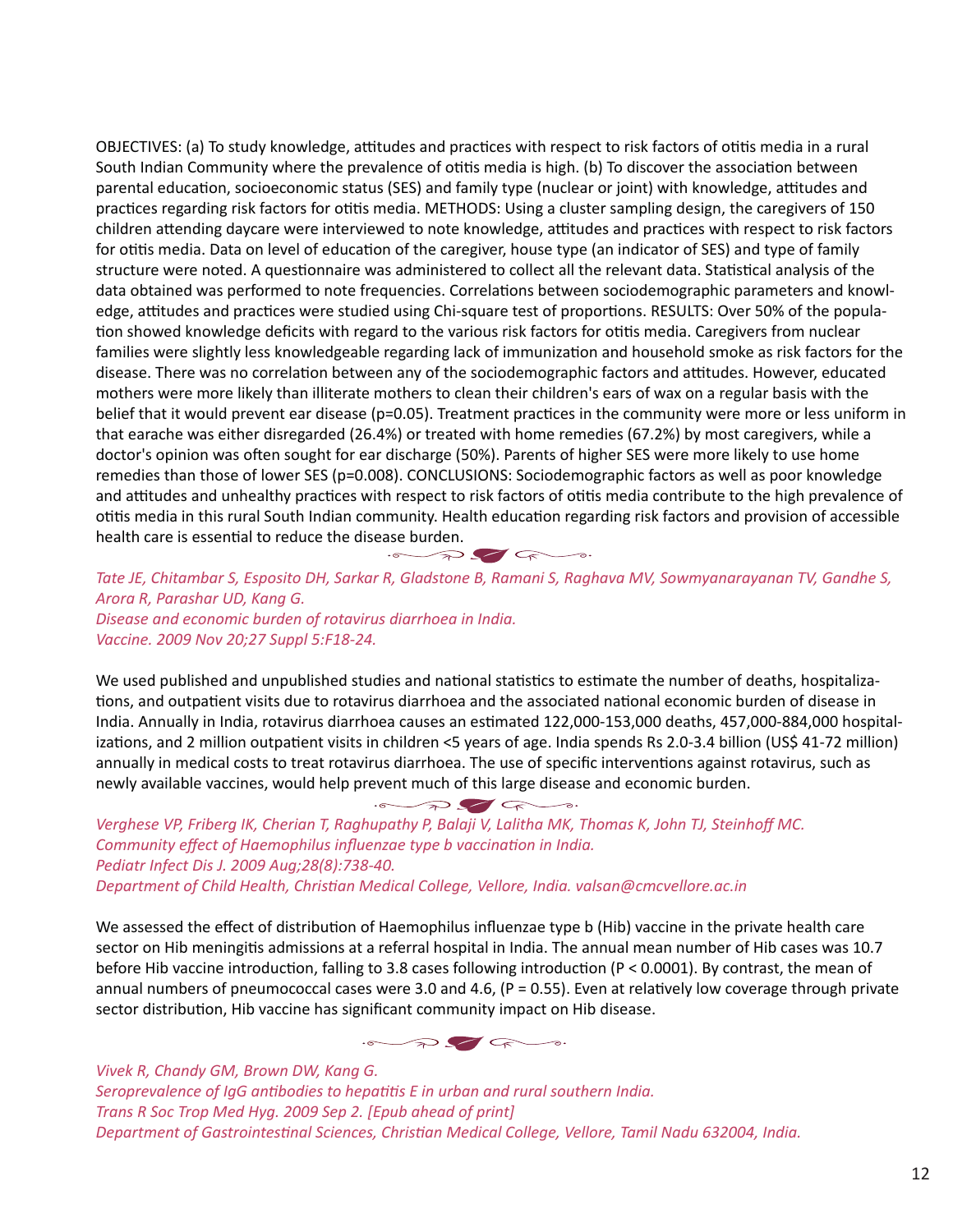Hepatitis E virus (HEV) is an important cause of sporadic and epidemic hepatitis E infection in northern India. Sera, collected from different age groups in rural (n=1144) and urban (n=1135) areas using a probability proportional to size survey, were tested using an ELISA for IgG antibodies. Antibodies increased with age in both populations, but the urban population had higher exposure in all age groups (Mann-Whitney U test, P<0.001 for all age groups except children <5 years). These results indicate that urban populations with higher density and common water supplies may be at greater risk of hepatitis E.  $P = \sqrt{G}$ 

# CLINICAL OBSERVATIONAL

*Abraham R, Ramakrishna B, Balekuduru A, Daniel HD, Abraham P, Eapen CE, Kurian G. Clinicopathological features and genotype distribution in patients with hepatitis C virus chronic liver disease. Indian J Gastroenterol. 2009 Mar-Apr;28(2):53-8. Epub 2009 Aug 21. Department of Pathology, Christian Medical College, Vellore, India.*

BACKGROUND AND OBJECTIVE: Hepatitis C virus (HCV) genotype influences the severity of disease and response to therapy. This retrospective study examined the clinical and histological features and the genotype distribution in biopsied patients with HCV related chronic liver disease. METHODS: Of 105 biopsies from patients with HCV infection, 96 from patients with chronic liver disease were reviewed. The Ishak scoring system was used for histological analysis. RESULTS: Genotype 3 was most common accounting for 77.1%, and genotype 1 for 9.4% of cases. There was no significant association of transaminase levels, viral load or necro-inflammatory activity score with genotype. A severe degree of fibrosis was seen in 77.8% cases of genotype 1 and in 63.5% of genotype 3 (p=0.76). Variable degrees of steatosis were noted in 68.8% of cases. However, severe steatosis was noted only in genotype 3 (7 cases). Serum transaminase levels did not correlate with either histological activity ( $p=0.43$ ) or degree of fibrosis ( $p=0.72$ ). Severe fibrosis / cirrhosis was seen in 74.24% of patients above 40 years of age as compared to 33.3% of patients below 40 years (p=0.001). The frequency of Mallory hyaline was significantly different between genotypes 1 and 3 infection (P<0.001). CONCLUSIONS: This study confirms the preponderance of genotype 3 in Indian patients with HCV related chronic liver disease. Severe steatosis was seen only in genotype 3 and Mallory hyaline was very common in genotype 1. The small numbers of patients in non genotype 3 could be a reason for the apparent lack of histological differences between different HCV genotypes. Severe fibrosis seen in older age groups confirms that HCV infection is progressive and major acceleration of the disease process occurs after 40 years of age.

*Agarwal I, Kumar TS, Ranjini K, Kirubakaran C, Danda D Clinical features and outcome of systemic lupus erythematosus. Indian Pediatr. 2009 Aug;46(8):711-5. Department of Child Health and Medicine, Christian Medical College, Vellore, Tamil Nadu, India. child2@cmcvellore.ac.in*

 $\sim$ 

We report the clinical profile, treatment and outcome of systemic lupus erythematosus in 70 patients between the age of 4-15 years. Fever (94.2%), arthritis (65.7%) and malar rash (57.1%) were the chief extra-renal manifestations. The ESR was raised in 98.5% patients, anemia was seen in 60% and direct Coombs test was positive in 58.3%. Antinuclear antibody was positive in all; anti-double stranded DNA antibody and low C3 levels were seen in 77.1% and 80%, respectively. Renal involvement was noted in 77.1% and included proteinuria (53%), hematuria (42.8%), hypertension (18.5% and elevated serum creatinine (8.6%). Renal histology showed class I nephritis in 3.7%, class II in 44.4%, class III in 4.3%, class IV in 44.4% and class V in 1.8%. On follow up 18.8 months later, 70% patients were in remission, 7.5% had active disease and 7.5% died. The characteristics of childhood lupus erythematosus were similar to those previously reported. The outcome was favorable in most cases.

 $\sim$ *Agarwal S, Stephen E, Selvaraj D, Mathur K, Keshava S, Chandy ST. Visceral ischemia: could it be segmental arterial mediolysis.*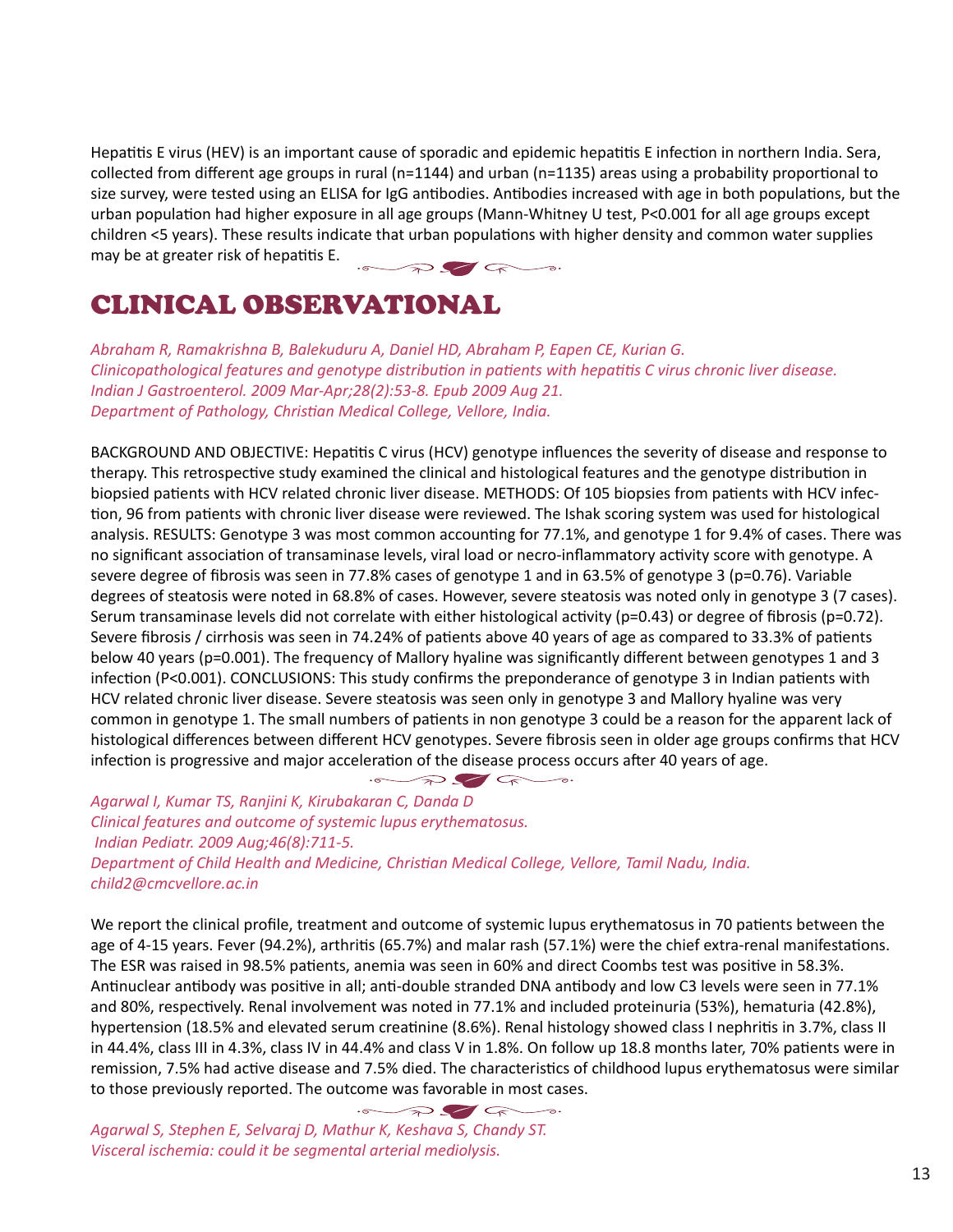#### *Indian J Gastroenterol. 2009 Mar-Apr;28(2):72-3. Epub 2009 Aug 21. Department of Surgery, Christian Medical College Hospital, Vellore, 632 004, Tamil Nadu, India.*

We present two cases of segmental arterial mediolysis, which can present with dissecting aneurysms or thrombosis of the visceral branches of the abdominal aorta. Segmental arterial mediolysis (SAM) causes ischemic bowel disease and has characteristic CT and angiographic features.

*Albanese E, Dangour AD, Uauy R, Acosta D, Guerra M, Guerra SS, Huang Y, Jacob KS, de Rodriguez JL, Noriega LH, Salas A, Sosa AL, Sousa RM, Williams J, Ferri CP, Prince MJ. Dietary fish and meat intake and dementia in Latin America, China, and India: a 10/66 Dementia Research Group population-based study. Am J Clin Nutr. 2009 Aug;90(2):392-400. Epub 2009 Jun 24.*

 $\overline{\mathcal{P}}$ 

BACKGROUND: Evidence of an association between fish and meat consumption and risk of dementia is inconsistent and nonexistent in populations in developing countries. OBJECTIVE: The objective was to investigate associations between fish and meat consumption with dementia in low- and middle-income countries. DESIGN: One-phase cross-sectional surveys were conducted in all residents aged > or =65y

in 11 catchment areas in China, India, Cuba, the Dominican Republic, Venezuela, Mexico, and Peru. A total of 14,960 residents were assessed by using the 10/66 standardized protocol, which includes face-to-face interviews for dietary habits and a cross-culturally validated dementia diagnosis. RESULTS: Dietary intakes and the prevalence of dementia varied between sites. We combined site-specific Poisson regression prevalence ratios (PRs) for the association between fish and meat consumption and dementia in 2 fixed-effect model meta-analyses adjusted for sociodemographic and health characteristics and fish and meat consumption as appropriate. We found a dose-dependent inverse association between fish consumption and dementia (PR: 0.81; 95% CI: 0.72, 0.91) that was consistent across all sites except India and a less-consistent, dose-dependent, direct association between meat consumption and prevalence of dementia (PR: 1.19; 95% CI: 1.07, 1.31). CONCLUSIONS: Our results extend findings on the associations of fish and meat consumption with dementia risk to populations in low- and middle-income countries and are consistent with mechanistic data on the neuroprotective actions of omega-3 (n-3) long-chain polyunsaturated fatty acids commonly found in fish. The inverse association between fish and prevalent dementia is unlikely to result from poorer dietary habits among demented individuals (reverse causality) because meat consumption was higher in those with a diagnosis of dementia.  $\overline{\mathcal{P}}$ 

*Amritanand R, Venkatesh K, Premkumar AJ, Sundararaj GD. Pathological dislocation of the dorsal spine following granulocytic sarcoma in a non-leukaemic patient. Eur Spine J. 2009 Aug 18. [Epub ahead of print] Spinal Disorders Services, Department of Orthopaedics Unit 1, Christian Medical College, Vellore, Tamil Nadu, 632004, India, rohit@cmcvellore.ac.in*

We describe a previously healthy, non-leukaemic young male presenting with neurological deficit and a pathological dislocation of D8 over D9 vertebra. The magnetic resonance imaging showed an enhancing soft tissue tumour. His basic laboratory workup as well as a bone marrow biopsy was normal. Through a single midline posterior approach, he underwent a decompressive laminectomy of D8 and D9 vertebra, anterior column reconstruction with a meshed titanium cage and posterior pedicle screw instrumentation. The histological diagnosis of granulocytic sarcoma was confirmed by appropriate immuno-histochemical studies. He received postoperative radiotherapy following which his wound dehiscesed and the tumour fungated and spread to his left thigh. He declined chemotherapy and unfortunately expired 9 months later. This case is presented to draw attention to the unusual presentation and to stress that granulocytic sarcoma should be kept in mind when making the differential diagnosis in patients with signs of spinal cord compression even in non-leukaemic individuals.

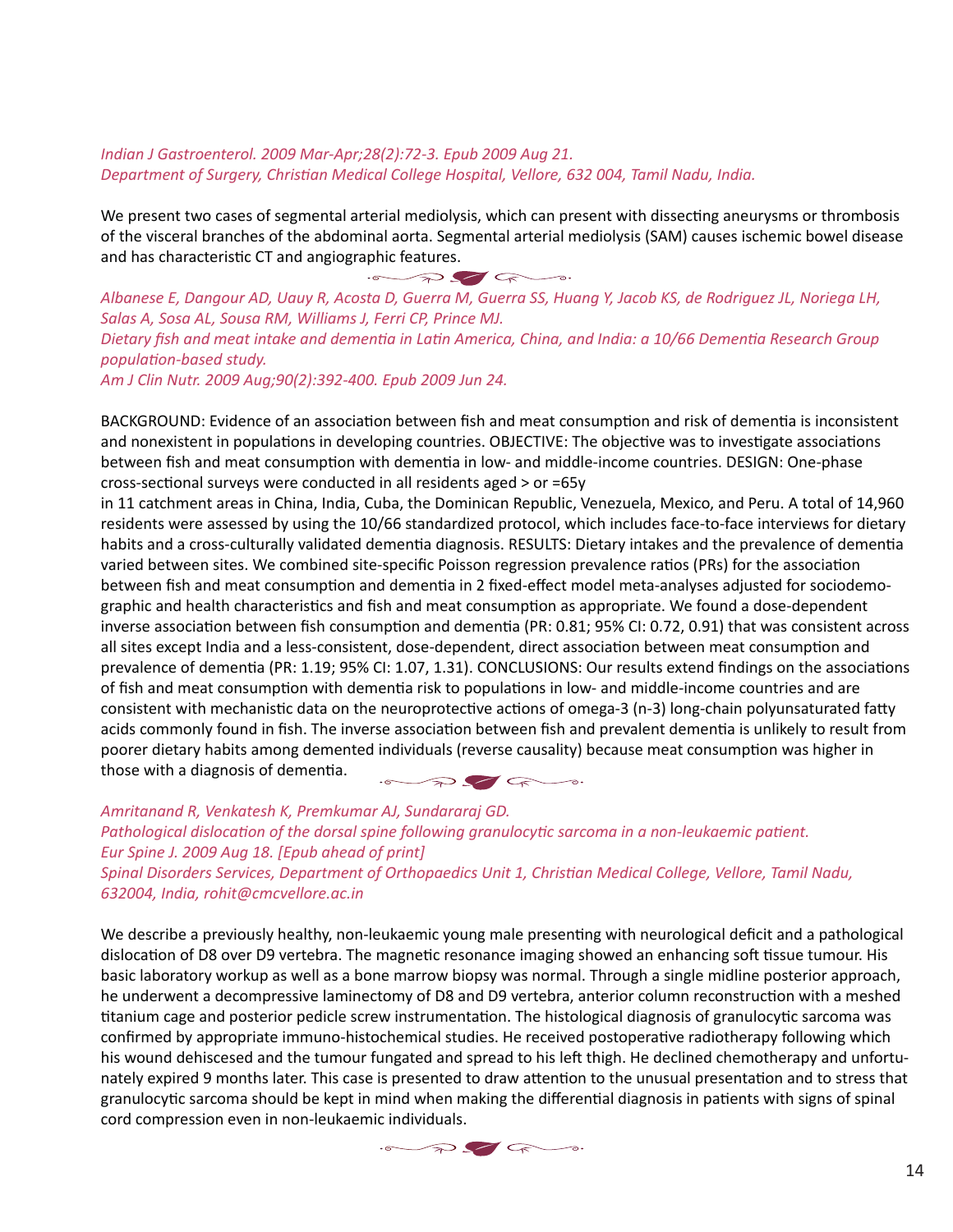*Anandan S, Thomas N, Veeraraghavan B, Jana AK. Prevalence of extended- spectrum beta-lactamase producing Escherichia coli and Klebsiella spp in a neonatal intensive care unit. Indian Pediatr. 2009 Dec;46(12):1106-7. Department of Microbiology, Christian Medical College, Vellore, India.*

This study reports the prevalence of extended-spectrum b-lactamase producing Escherichia coli and Klebsiella spp among septicemic neonates. Over a five year period, there were 94 isolates of Klebsiella spp and E .coli. Of these, 68 (72.3%) were ESBL producers. Forty (80%) of the Klebsiella spp isolates produced ESBL as compared to 28 (63.6%) of E.coli.  $\overline{\mathcal{P}}$ 

*Avinash B, Dutta AK, Chacko A. Pediatric inflammatory bowel disease in South India. Indian Pediatr. 2009 Jul;46(7):639-40. Department of Gastrointestinal Sciences, Christian Medical College, Vellore, Tamil Nadu, India.*

Among 34 children diagnosed to have inflammatory bowel disease (IBD) over past 8 years, 23 had Crohns disease and 11 had ulcerative colitis. Pediatric patients accounted for 7% of new cases of IBD seen annually. Median delay in diagnosis was 15 months. Nutritional impairment was significantly more common in Crohns disease.

*Banerji JS, Gopalakrishnan G, Sriram K, Manipadam MT. Localised retroperitoneal amyloidosis mimicking retroperitoneal fibrosis: a rare cause of obstructive uropathy. Singapore Med J. 2009 Sep;50(9):e332-5. Department of Urology, Christian Medical College, Ida Scudder Road, Vellore, Tamil Nadu 632004, India. johnsbanerji2002@yahoo.co.in*

 $\overline{\mathcal{P}}$ 

Primary localised amyloidosis involving the retroperitoneum is a rare disease. We report a 71-year-old diabetic man who presented with generalised fatigue, malaise and elevated serum creatinine. Investigations confirmed obstructive uropathy secondary to a retroperitoneal mass behind the urinary bladder, causing extrinsic compression of both the ureters, resulting in bilateral hydroureteronephrosis. Following initial bilateral percutaneous nephrostomies to stabilise renal function, a computed tomography-guided biopsy of the pelvic lesion which was done, was suggestive of amyloidosis. We present this case due to the rarity of localised retroperitoneal amyloidosis as a cause of obstructive uropathy.



*Bhowmick K, Kang G, Bose A, Chacko J, Boudville I, Datta SK, Bock HL. Retrospective surveillance for intussusception in children aged less than five years in a South Indian tertiary-care hospital.*

*J Health Popul Nutr. 2009 Oct;27(5):660-5. Christian Medical College, Vellore 632 004, India.*

To facilitate the assessment of the safety profile of rotavirus vaccines effectively, baseline data on intussusception are important for comparison with intussusception rates following the introduction of vaccine. The aim of the study was to describe epidemiological and clinical features of intussusception in children aged less than five years in an Indian medical facility. Hospital data on intussusception for children discharged during 1 January 2001-30 June 2004 from the Christian Medical College Hospital, Vellore, India, were reviewed. Relevant information was extracted from medical records to classify cases according to the criteria of the Brighton Collaboration Intussusception Working Group. Complete review of medical records for clinical and demographic information was only performed for those cases fulfilling level 1 diagnostic certainty (definite intussusception) (Study ID 101245). During the surveillance period, 31 infants and children with definite intussusception were identified. The majority (61.2%) of the cases occurred in the first year of life. The male : female ratio was 3.4 : 1. Intussusception cases occurred round the year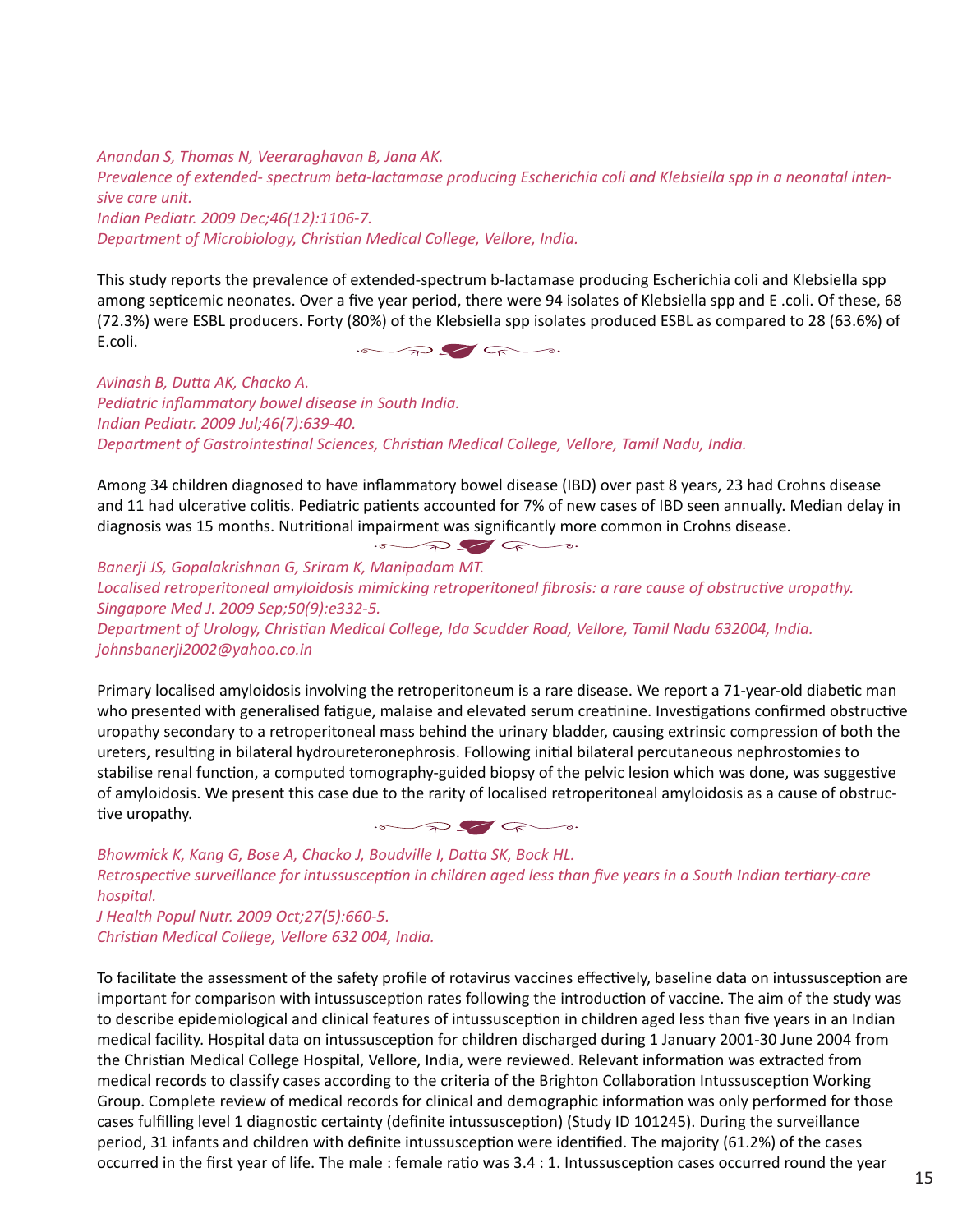with no distinct seasonality. No intussusception-associated death was recorded. This study provides baseline data on intussusception in South India. Cases identified in the study were similar in presentation and demographics as those observed in other Asian settings. Prospective surveillance systems, using standardized case definitions will further increase the understanding of the aetiology and epidemiology of intussusception, especially as new rotavirus vaccines are made available.  $\mathcal{P}$ 

*Cherian RS, Keshava SN, George O, Joseph E Cervical aortic arch in a patient with Turner syndrome. Diagn Interv Radiol. 2009 Oct 19. doi: 10.4261/1305-3825.DIR.1860-08.1. [Epub ahead of print] Department of Radiology, Christian Medical College, Vellore, Tamil-Nadu, India.*

We report a case of a young girl with Turner syndrome presenting with a pulsatile left-sided supraclavicular swelling since birth, which proved to be the rare anomaly of a cervical aortic arch. Though elongation of the transverse aortic arch is well known in Turner syndrome, to the best of our knowledge, a cervical aortic arch has not been described in the literature.  $\overline{\mathcal{P}}$ 

*Chrispal A, Boorugu H, Prabhakar AT, Moses V Amikacin-induced type 5 Bartter-like syndrome with severe hypocalcemia. J Postgrad Med. 2009 Jul-Sep;55(3):208-10. Department of Medicine II, Christian Medical College, Vellore, India. anugrahchrispal@gmail.com*

Aminoglycoside-induced renal toxicity is well known and may manifest with nonoliguric renal failure or renal tubular dysfunction. Aminoglycoside-induced renal tubular dysfunction could result in diffuse damage or manifest as a Fanconi-like syndrome, Bartter-like syndrome, or distal renal tubular acidosis. We discuss a patient who developed severe renal tubular dysfunction secondary to short-term therapy with Amikacin, resulting in refractory hypokalemia, hypocalcemia, hypomagnesemia, metabolic alkalosis, and polyuria. This constellation of biochemical abnormalities mimic Type 5 Bartter's syndrome, where there is activating mutation of the calcium sensing receptor in the thick ascending loop of Henle and the distal tubule. In this case this activation of the calcium sensing receptor was triggered by amikacin. This phenomenon has been described with gentamicin though never with amikacin. Recovery of the tubular dysfunction took 15 days following cessation of the offending drug, Amikacin.

*Chrispal A, Rajan SJ, Sathyendra S. The clinical profile and predictors of mortality in patients with melioidosis in South India. Trop Doct. 2010 Jan;40(1):36-8. Epub 2009 Oct 22. Department of Medicine Unit 2, Christian Medical College, Vellore 632004, India. anugrahchrispal@gmail.com*

 $\sim$ 

Melioidosis is an underdiagnosed and underreported disease in India with protean clinical manifestations. Mortality in this study population was 17%. The predominant risk factor for melioidosis was diabetes mellitus. Multifocal disease was present in 66% and pulmonary involvement in 61% of patients. In a country like India where the conditions are conducive for endemic melioidosis and due to the clinical similarity of melioidosis to diseases like tuberculosis, it is essential for clinicians to have a high degree of suspicion and pursue suitable diagnostic strategies for melioidosis in the appropriate clinical setting.  $P.$ 

*Desire S, Balasubramanian P, Bajel A, George B, Viswabandya A, Mathews V, Srivastava A, Chandy M Frequency of TPMT alleles in Indian patients with acute lymphatic leukemia and effect on the dose of 6-mercaptopurine. Med Oncol. 2009 Oct 15. [Epub ahead of print] Department of Haematology, Christian Medical College, Vellore, India.*

Functional polymorphisms in the thiopurine methyl transferase (TPMT) gene have been associated with varying 16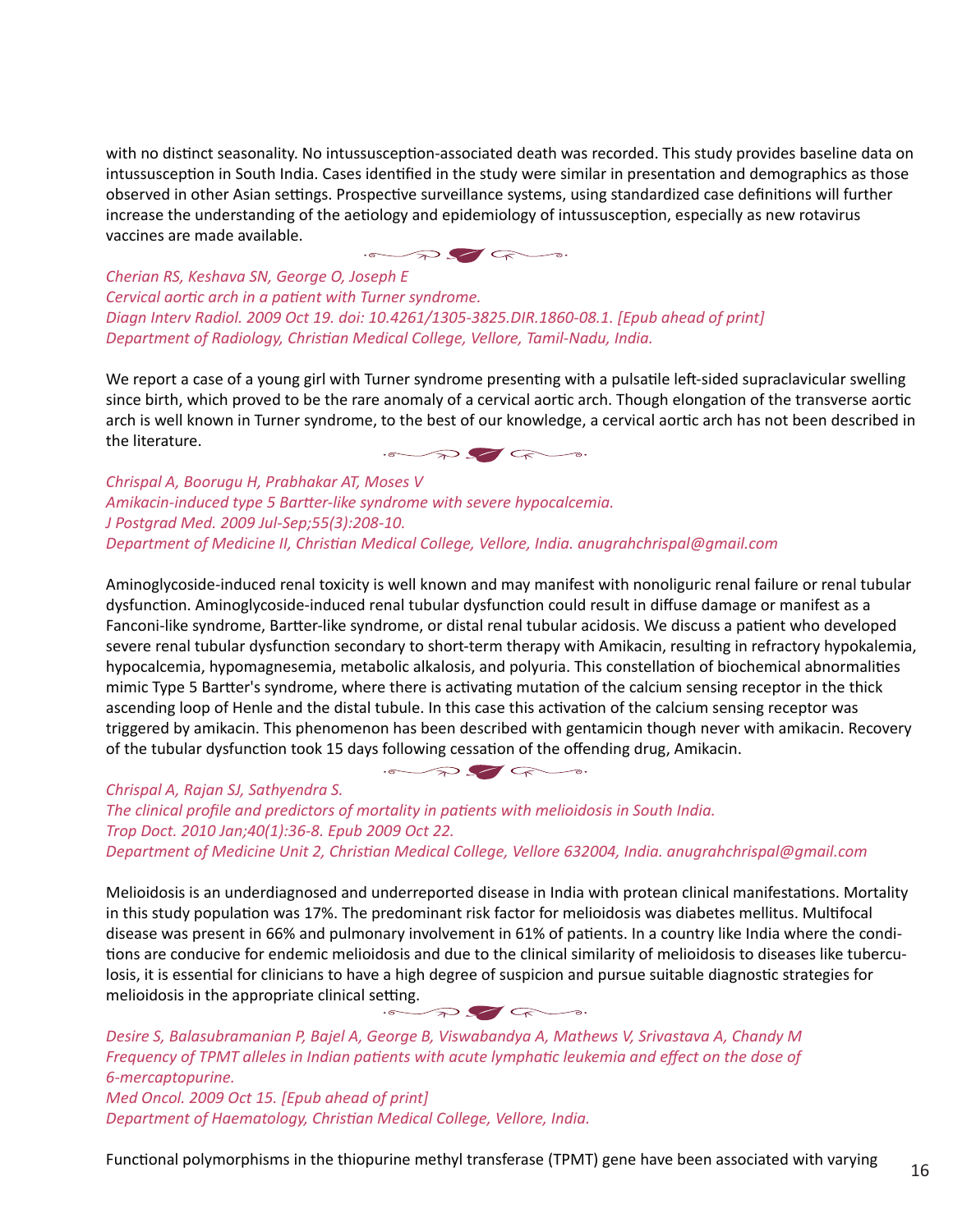levels of enzyme activity and the occurrence of toxicity related to thiopurines. A total of 98 patients (66 pediatric and 32 adults) with precursor B acute lymphoblastic leukemia (Pre-B ALL) were evaluated for TPMT gene polymorphisms. The inability to tolerate 6-mercaptopurine (6-MP) at conventional doses was considered as a surrogate marker of hematologic toxicity. The allele frequency of TPMT\*2, \*3A, \*3B and \*3C in the study population was 0.5, 0, 0 and 2.6%, respectively, similar to the frequency observed in other Asian populations. Five patients were heterozygous for TPMT\*3C variant allele, and one of these patient's was compound heterozygous with TPMT\*2 variant as the other allele. The impact of TPMT polymorphisms on the toxicity and treatment outcome was assessed in 66 pediatric patients only, as there was no variant TPMT detected in the adult patients. Three of the 5 patients (60%) heterozygous for TPMT\*2 or TPMT\*3C polymorphisms and 12/61 patients (20%) with wild type TPMT genotype had more than 10% of reduction of 6-MP dose (P = 0.07). The presence of TPMT polymorphisms did not seem to completely explain the variation in 6-MP toxicity in this small group of patients. Other novel variants in TPMT or variations in the genes involved in transport and biotransformation of 6-MP need to be evaluated in the Indian population.

 $\overline{R}$ *Jacob CE, Kurien M, Varghese AM, Aleyamma TK, Jasper P, Prabu K, Poonnoose SI. Treatment of otogenic brain abscess in pregnancy. Otol Neurotol. 2009 Aug;30(5):602-3. Department of ENT, Speech & Hearing, Head and Neck Surgery, Christian Medical College, Vellore, Tamilnadu, India.*

OBJECTIVE: Otogenic intracranial abscess complicating pregnancy has not been reported in world literature. We report the first case of cerebellar abscess secondary to chronic suppurative otitis media (CSOM) in a 23-year-old lady at 35 weeks of gestation. She was successfully treated by Caesarean section and delivery of a healthy baby, followed by combined neurosurgical and otologic procedures in the same anesthetic sitting. STUDY DESIGN: Case report. SETTING: Tertiary care referral center in a developing country. CONCLUSION: Otogenic intracranial abscess complicating pregnancy is an extremely challenging therapeutic dilemma for the attending health care provider. Concurrent surgical management by multidisciplinary intervention is safe and to be considered the treatment of choice in a tertiary referral center.



*Jayandharan GR, Nair SC, Poonnoose PM, Thomas R, John J, Keshav SK, Cherian RS, Devadarishini M, Lakshmi KM, Shaji RV, Viswabandya A, George B, Mathews V, Chandy M, Srivastava A. Polymorphism in factor VII gene modifies phenotype of severe haemophilia. Haemophilia. 2009 Nov;15(6):1228-36. Epub 2009 Aug 16. Departments of Haematology, Christian Medical College, Vellore, India.*

The basis for 10-15% of patients with severe haemophilia having clinically mild disease is not fully understood. We hypothesized that polymorphisms in various coagulant factors may affect frequency of bleeding while functionally significant polymorphisms in inflammatory and immunoregulatory genes may also contribute to variations in the extent of joint damage. These variables were studied in patients with severe haemophilia, who were categorized as 'mild' (<5 bleeds in the preceding year, <10 World Federation of Haemophilia clinical and <10 Pettersson scores, n = 14) or 'severe' (all others, n = 100). A total of 53 parameters were studied in each individual for their association with the clinical severity. Age, F8:c activity and the incidence of thrombotic markers were comparable between the groups while the median number of bleeds, number of affected joints, clinical, radiological and functional joint scores (P < or = 0.001) and life-time clotting factor use (P < or = 0.007) were different. Patients with severe molecular defects had a 4.1-fold increased risk for a severe phenotype (95% CI: 1.18-14.42, P = 0.026) compared with other mutations. Of the polymorphisms studied, the FVII353Q (RR = 3.5, 95% CI: 1.04-12.05, P = 0.044) allele was associated with a severe phenotype. This data shows that apart from the F8/F9 genotype, functional polymorphisms in FVII gene affect the phenotype of patients with severe haemophilia.



*Jose R, Chacko B, Iyyadurai R, Peter JV. Polythene Predicament.*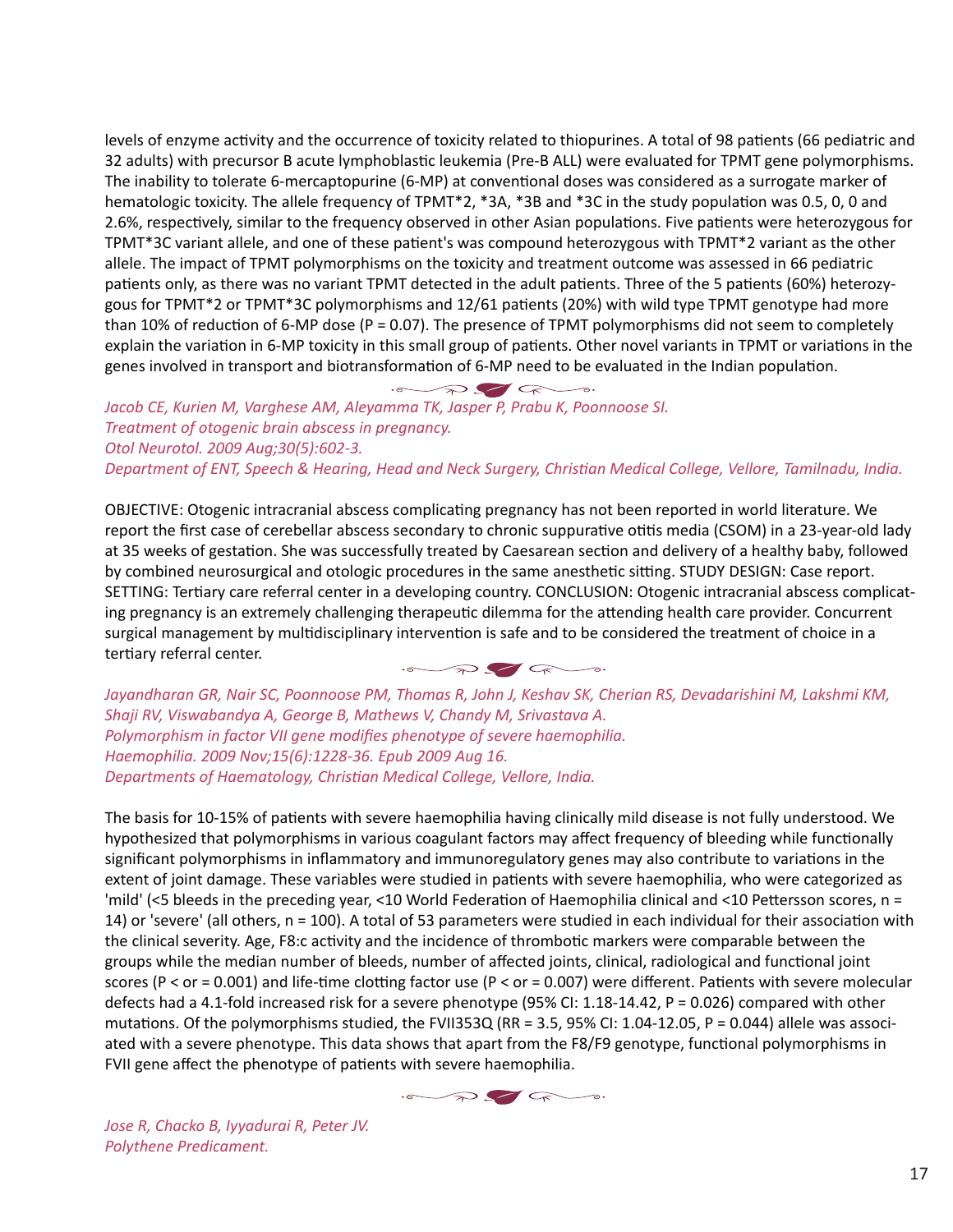#### *J Emerg Med. 2009 Sep 16. [Epub ahead of print] Department of Medical Intensive Care, Christian Medical College & Hospital, Vellore, India.*

Background: Hypoxemia complicating care during ventilation is a common problem. Objective: To describe an unusual cause of hypoxemia with fluctuating airway pressures in an invasively ventilated, organophosphate-poisoned patient. Case Report: A 40-year-old man being treated for organophosphate poisoning developed episodes of high airway pressure during mechanical ventilation. These episodes initially settled spontaneously. Detailed evaluation failed to reveal any patient-, airway-, or ventilator-related cause for the high airway pressures. On the fourth hospital day, one such episode of high peak airway pressures persisted and was associated with low tidal volumes and oxygen desaturation. Several attempts at suctioning were unsuccessful and the suction catheter could not be advanced. When the endotracheal tube was removed, a piece of polythene was found at the lower end of the endotracheal tube. This polythene probably resulted in this unusual problem by behaving like a flap valve, causing fluctuating airway pressures initially, and high airway pressures subsequently. There were no further episodes of high airway pressure, and a bronchoscopy did not reveal any residual pieces of polythene. On subsequent questioning, it was revealed that the patient was discovered unconscious with a stuffed polythene cover containing the poison in his mouth. It was likely that the polythene was aspirated when the patient was drowsy, or it was pushed into the airway during intubation. Conclusion: The importance of careful visualization of the oral cavity before intubation is illustrated in this report. A bronchoscopy may aid in the evaluation of intermittent high airway pressures once pneumothorax and bronchospasm are excluded and should be considered early if an obvious cause for the high airway pressure is not evident.  $\sim$ 

*Joseph AJ, George B, Pulimood AB, Seshadri MS, Chacko A. 25 (OH) vitamin D level in Crohn's disease: association with sun exposure & disease activity. Indian J Med Res. 2009 Aug;130(2):133-7. Department of Gastrointestinal Sciences, Christian Medical College, Vellore, India.*

BACKGROUND & OBJECTIVE: Western studies show that up to 65 per cent of patients with Crohn's disease have low serum 25-hydroxy vitamin D concentrations, and 45 per cent of these patients have metabolic bone disease. No data are available from India or from any country with comparable climatic conditions or ethnicity. We carried out this study to measure the serum 25 (OH) vitamin D levels of Crohn's disease patients and compare with matched controls and to assess the consequences of low 25 (OH) vitamin D levels on bone and mineral metabolism in these patients. METHODS: Adult patients with Crohn's disease were compared with age and sex matched patients diagnosed to have irritable bowel syndrome. Serum 25 (OH) vitamin D, the effect of disease characteristics, sunlight exposure and milk consumption on 25 (OH) vitamin D level, and the consequences of low 25 (OH) vitamin D level on bone and mineral metabolism were assessed. RESULTS: Thirty four patients with Crohn's disease (M:F, 24:10, age 39.2 +/- 12.9 yr) and 34 controls (M:F, 24:10, age 38.9 +/- 13.4 yr) were studied. 25 (OH) vitamin D levels were significantly lower in patients with Crohn's disease as compared to controls (Crohn's disease vs controls: 16.3 +/- 10.8 vs 22.8 +/- 11.9 ng/ml; P<0.05). The severity of disease activity as assessed by the Harvey Bradshaw score correlated negatively (Correlation coefficient -0.484, significance P<0.004), and the duration of sunlight exposure correlated positively (Correlation coefficient 0.327, significance P=0.007) with the serum 25 (OH) vitamin D level. INTERPRETATION & CONCLUSION: Serum 25 (OH) vitamin D levels were significantly lower among patients with Crohn's disease as compared to age and sex matched controls. Further, 25 (OH) vitamin D levels in patients with Crohn's disease were lower in those with severe disease activity and less sun exposure. Further studies need to be done to correlate low 25 (OH) vitamin D level with bone density and assess the effect of vitamin D supplementation in these patients.  $\overline{P}$ 

*Koshy B, Oommen SP, Jasper S, Danda S, Surendrababu NR. Development and Dysmorphism in Joubert Syndrome--Short Case Series from India. J Trop Pediatr. 2009 Nov 9. [Epub ahead of print] Department of Developmental Paediatrics, Christian Medical College, Vellore 632004, Tamil Nadu, India, Department of Ophthalmology, Christian Medical College, Vellore 632004, Tamil Nadu, India, Department of Clinical Genetics,*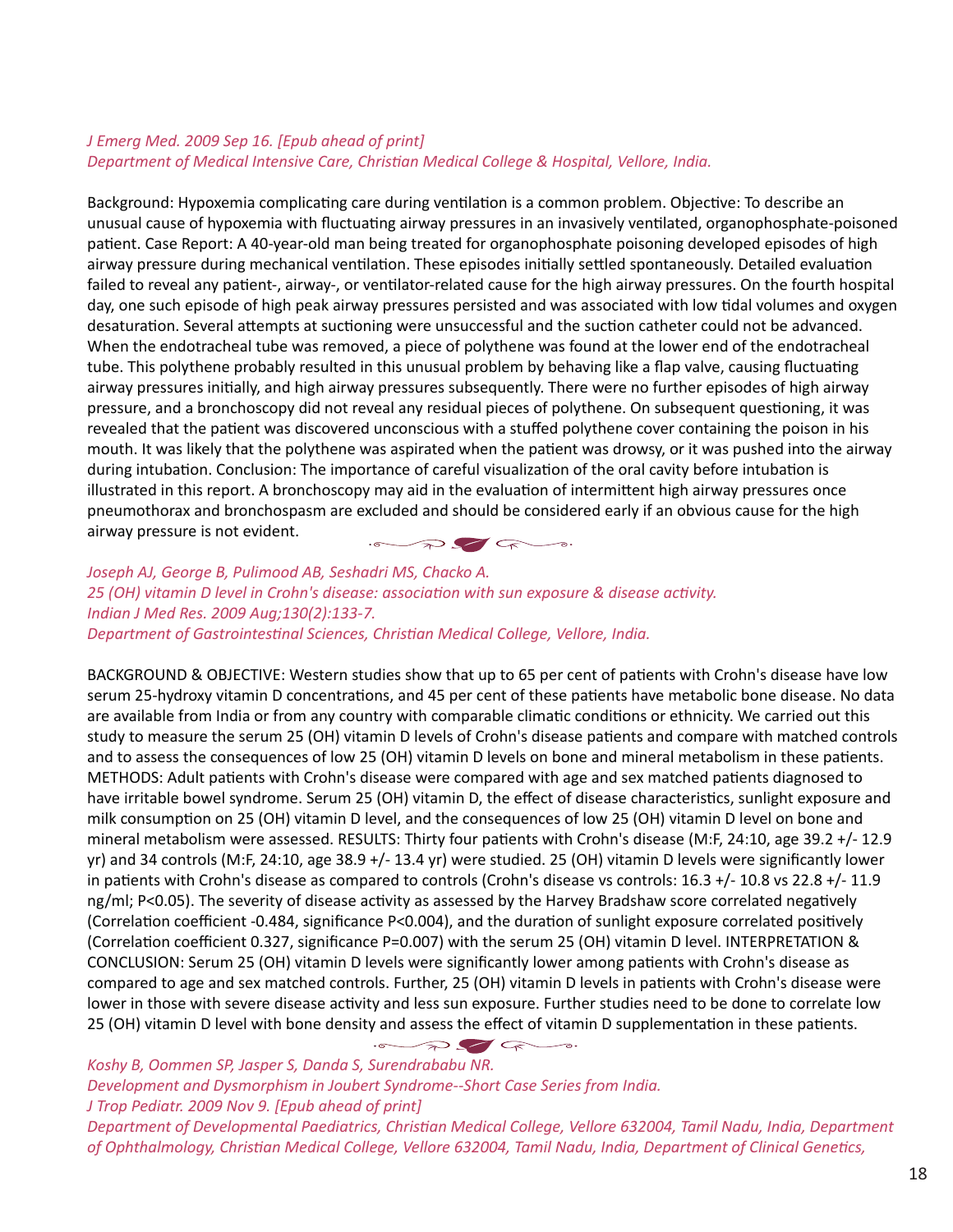#### *Christian Medical College, Vellore 632004, Tamil Nadu, India, Department of Radiodiagnosis, Christian Medical College, Vellore 632004, Tamil Nadu, India.*

Five children with Joubert syndrome (JS), who fulfilled the criteria and had molar tooth sign (MTS) on magnetic resonance imaging were included in the study. Prominent forehead, open mouth and low set ears were consistent facial features. Severe developmental delay was seen in three children (66%). A differential developmental delay was noticed in all children and was independent of the radiological features. The children who had complications in the neonatal period were found to have more developmental delay on follow-up. The optimal control of sleep disturbances and hyperkinesis in one child resulted in a better cognitive performance. A regular neuro-developmental follow-up and interventions can optimize the potential of children with JS. In addition to the regular screening for retinal, renal and hepatic functions in JS, there is a need to monitor cognitive functions, sleep and behavior.

 $\cdot \infty$ 

*Kurien R, Manipadam MT, Rupa V Oncogenic osteomalacia in a patient with an ethmoid sinus tumour. J Laryngol Otol.:1-5. [Epub ahead of print] Department of ENT, Christian Medical College, Vellore, Tamilnadu, India.*

Objective:To highlight the clinical presentation and management of a rare case of oncogenic osteomalacia due to an ethmoid sinus tumour.Materials and methods:We examined the case records of a 55-year-old man who presented with progressive fatigue, weakness and bone pain, and noted the clinical presentation, laboratory investigations, computed tomography findings, operative notes and follow-up details.Conclusion:Oncogenic osteomalacia secondary to a paranasal sinus neoplasm is a rare entity. The causative tumour is often occult and may be missed by routine clinical examination. This case report illustrates the appropriate pattern of evaluation and management to ensure a successful outcome.



*Leena RV, Shyamkumar NK. Glove Perforations During Interventional Radiological Procedures. Cardiovasc Intervent Radiol. 2009 Oct 1. [Epub ahead of print] Department of Radiodiagnosis, Christian Medial College, Vellore, Tamil Nadu, 632004, India, leenarv\_76@yahoo.co.uk.*

Intact surgical gloves are essential to avoid contact with blood and other body fluids. The objective of this study was to estimate the incidence of glove perforations during interventional radiological procedures. In this study, a total of 758 gloves used in 94 interventional radiological procedures were examined for perforations. Eleven perforations were encountered, only one of which was of occult type. No significant difference in the frequency of glove perforation was found between the categories with varying time duration.

 $\cdot \circ \rightarrow \bullet \bullet \bullet$ 

*Madhu K, Avinash B, Ramakrishna B, Eapen CE, Shyamkumar NK, Zachariah U, Chandy G, Kurian G Idiopathic non-cirrhotic intrahepatic portal hypertension: common cause of cryptogenic intrahepatic portal hypertension in a Southern Indian tertiary hospital.*

*Indian J Gastroenterol. 2009 May-Jun;28(3):83-7. Epub 2009 Nov 12. Department of Gastrointestinal Sciences, Christian Medical College, Vellore, India.*

BACKGROUND AND AIM: Patients with intrahepatic portal hypertension and negative etiological work-up for liver disease are often labeled as having cryptogenic cirrhosis. The aim of this study was to evaluate causes of liver disease in patients with unexplained intrahepatic portal hypertension. METHODS: We retrospectively analyzed cause of liver disease in all patients with cryptogenic intrahepatic portal hypertension who underwent liver biopsies between June 2005 to June 2007 in our center. RESULTS: Five hundred and seventeen patients underwent liver biopsies of whom 227 had portal hypertension. Of these, the cause of liver disease could not be detected prior to liver biopsy in 62 patients. Causes of liver disease identified after liver biopsy in these 62 patients were: idiopathic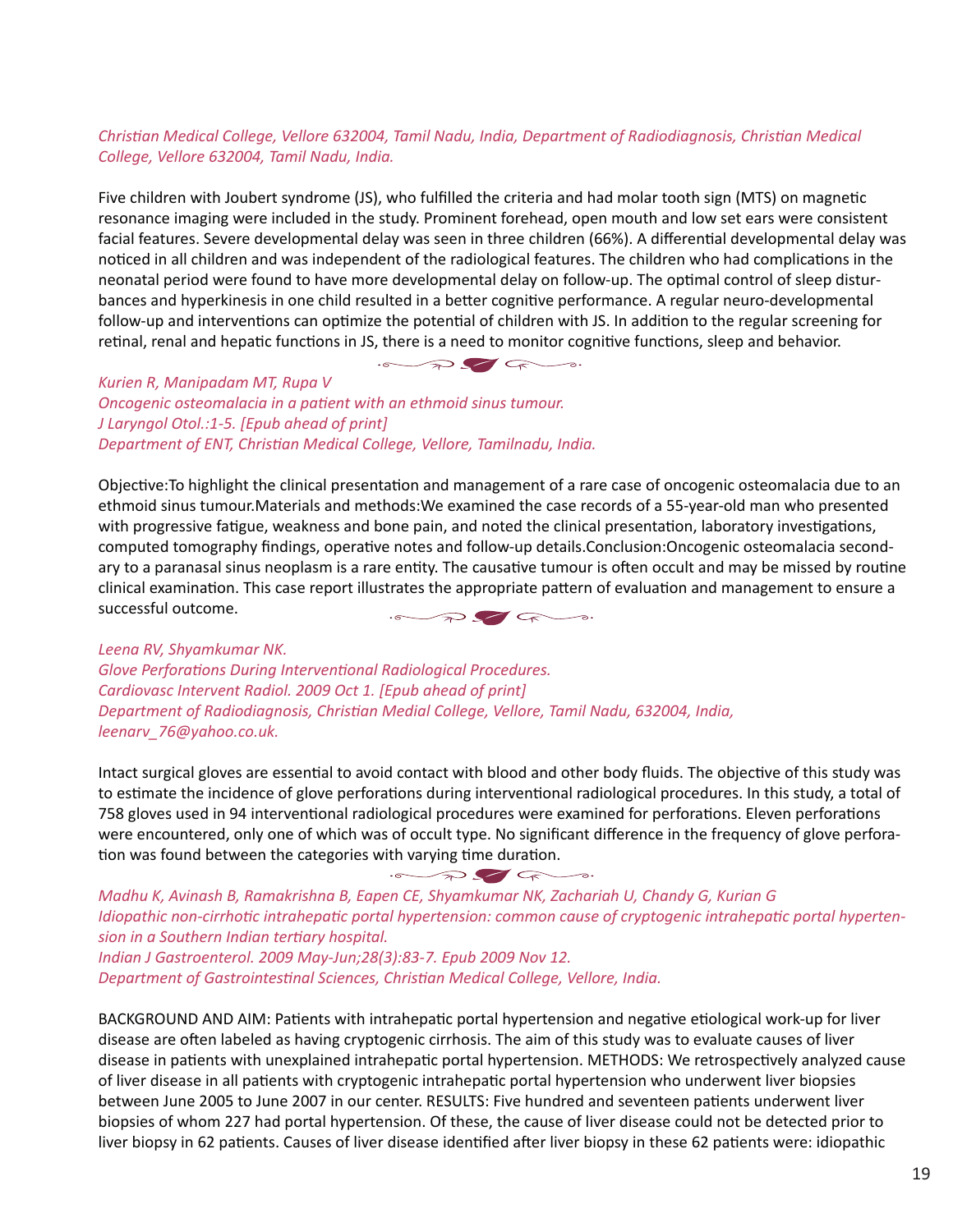non-cirrhotic intrahepatic portal hypertension (NCIPH) (30 patients, 48%), cirrhosis (14), fatty liver disease (7) and other causes (11). Initial presentations in idiopathic NCIPH patients were splenomegaly and anemia (18 patients), variceal bleed (9) and ascites (3). Median age (range) of patients at first presentation was 32 (15-57) years, and 19 were male. Majority (90%) were in Child's class A. Hepatic vein pressure gradient was <5 mmHg in 2 of 7 NCIPH patients tested. CONCLUSIONS: We identified 30 patients with idiopathic NCIPH at our center over the 2 year study period. The clinical presentation and investigations of NCIPH closely mimic cryptogenic cirrhosis. Idiopathic NCIPH should be considered as a differential diagnosis of cryptogenic cirrhosis in India.

 $\overline{\mathcal{P}}$ 

*Mathew LG, Pulimood S, Thomas M, Acharya MA, Raj PM, Mathews MS Disseminated protothecosis. Indian J Pediatr. 2009 Nov 20. [Epub ahead of print] Department of Child Health, Christian Medical College, Vellore, South India, lenimathew@cmcvellore.ac.in*

We report a rare case of disseminated protothecosis in a 10-year-old boy with combined immunodeficiency, hitherto unreported from India. Even though it is difficult to diagnose clinically, observation of the sporangiospores within the sporangium in culture gives the accurate laboratory identification of Prototheca spp. In this patient, failure to eradicate the infection with amphotericin B and recurrence with olecranon bursitis along with skin lesions and splenomegaly was observed. Disseminated protothecosis in a child with combined immunodeficiency and failure to eradicate the infection with amphotericin B is reported.

*Merritta C, Cherian B, Macaden AS, John JA.*

*Measurement of physical performance and objective fatigability in people with mild-to-moderate traumatic brain injury.*

 $\overline{\mathcal{P}}$ 

*Int J Rehabil Res. 2009 Jul 9. [Epub ahead of print] Department of Physical Medicine and Rehabilitation, Christian Medical College, Vellore, Tamil Nadu, India.*

The aims of this study were to objectively measure the physical performance and physical endurance of patients with traumatic brain injury with minimization of cognitive and psychological fatigue, and to compare the physical performance of brain injured patients with that of healthy controls. This was a nonrandomized partially blinded controlled study. The study setting was the Outpatient Multidisciplinary Brain Injury Clinic in the Department of Physical Medicine and Rehabilitation of a tertiary care university teaching hospital. Participants included an experimental group that comprised independently ambulant men (age 18-55 years) with mild-to-moderate traumatic brain injury (n = 24) who complained of greater fatigue than before their injury and an age-matched and sex-matched control group (n = 24). The intervention included the Six-Minute Walk Test. The primary outcome measures were the Six-Minute Walk Distance, the Fatigue Severity Scale, Addenbrooke's Cognitive Examination, and the Fatigue Visual Numeric Scale; the secondary outcome measures were the Physiological Cost Index of Walking and the Borg Scale of Perceived Exertion. The Six-Minute Walk Distance of the experimental group (452.33+/-68.816) when compared with that of the control group (518.08+/-92.114) was reduced by 12.7 and 30.5%, respectively, when compared with the predicted Six-Minute Walking Distance (650.04+/-79.142) for the same age and sex. The mean Fatigue Severity Scale values were 2.51 and 1.62 for the experimental and control groups, respectively. The mean Addenbrooke's Cognitive Examination Score for the patients was 85.5+/-7.265. In conclusion, the Six-Minute Walk Test is useful in segregating physical fatigue from cognitive and psychological aspects of fatigue when cognitive and psychological dimensions are known. The Six-Minute Walk Test can be used as a tool for exercise intensity prescription in men with mild-tomoderate brain injury, to avoid the deleterious effects of fatigue.

*Michael RC, Shah S*



*Angioleiomyoma of the nasal cavity. Indian J Pathol Microbiol. 2009 Jul-Sep;52(3):386-8. Department of ENT, Christian Medical College and Hospital, Vellore, Tamilnadu, India. rajmike28@gmail.com*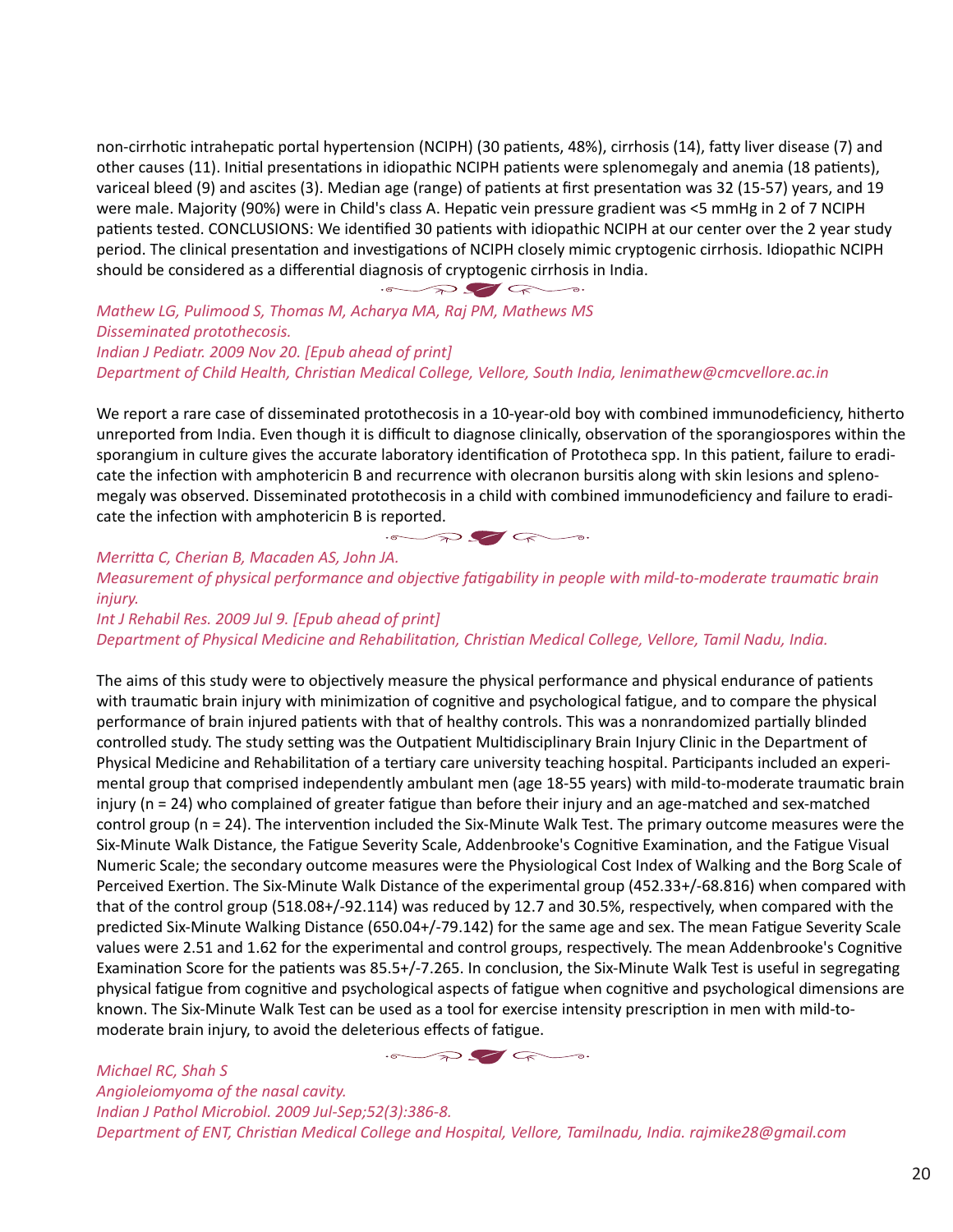Angioleiomyoma is a rare benign tumor in the nasal cavity. There are very few reports in literature. A 34 year old male presented with left sided nasal obstruction and epistaxis. Clinical evaluation revealed a lesion replacing the anterior two-third of the Left inferior turbinate. An endoscopic excision under hypotensive anesthesia was performed. Histopathology confirmed a diagnosis of Angioleiomyoma. The cause and site of origin of angioleiomyomas when they arise from the inferior turbinate remains unclear. We review the literature available on nasal angioleiomyoma. When limited to the nasal cavity endoscopic excision is the treatment of choice.

*Mir KA, Pugazhendhi S, Paul MJ, Nair A, Ramakrishna BS. Heat-shock protein 70 gene polymorphism is associated with the severity of diabetic foot ulcer and the outcome of surgical treatment. Br J Surg. 2009 Oct;96(10):1205-9. Department of Surgical Endocrinology, Christian Medical College, Vellore, India.*

 $\overline{\mathcal{P}}$ 

BACKGROUND: Foot ulcer is a significant cause of morbidity in diabetics. Genetic make-up can determine inflammatory and healing responses. This study examined the hypothesis that specific polymorphisms of the heat-shock protein 70 gene could predispose to the severity of diabetic foot ulceration. METHODS: Some 106 consecutive diabetic patients (101 evaluable) with foot ulceration admitted to a tertiary care hospital were managed according to a standard protocol. DNA was extracted from venous blood and examined by polymerase chain reaction-restriction fragment length analysis for two specific polymorphisms: G1538A in the HSPA1B and C2437T in the HSPA1L gene. RESULTS: HSPA1B genotyping showed that 70 patients were AG and 30 GG (one not amplified). The AG genotype was significantly associated with the severity of foot ulceration (Wagner grade) ( $P = 0.008$ , chi(2) test), need for amputation (relative risk 2.02, 95 per cent confidence interval 1.02 to 4.01; P = 0.025) and median length of hospital stay (8 versus 5 days for GG; P = 0.043). HSPA1L genotypes (78 TT, 22 CT, one CC) did not show any significant association with these parameters. CONCLUSION: The HSPA1B genotype, was associated with the severity of diabetic foot ulceration, need for amputation and duration of hospitalization in these patients.

 $\overline{\phantom{a}}$ 

*Mody GN, Anderson GA, Thomas BP, Pallapati SC, Santoshi JA, Antonisamy B Carpal tunnel syndrome in Indian patients: use of modified questionnaires for assessment. J Hand Surg Eur Vol. 2009 Oct;34(5):671-8. Epub 2009 Aug 17. Dr Paul Brand Centre for Hand Surgery and Leprosy Reconstructive Surgery (Inclusive of Peripheral Nerve Surgery), Christian Medical College Hospital, Vellore, Tamil Nadu, India.*

This study was conducted to assess the use of a modified carpal tunnel syndrome questionnaire (the Boston Carpal Tunnel Questionnaire, BCTQ) in an Indian patient population. Seventy-six Indian patients with carpal tunnel syndrome (CTS) were recruited to this prospective study. On a scale of one to five, the average score for the severity of symptoms was 2.09 (0.89). The average score for functional disability was 1.94 (0.74), which was lower than the average function score reported for Western CTS patients (Levine et al., 1993). The symptom severity and function disability scores were higher in patients with positive Tinel's sign and Phalen's test. The function disability score was moderately correlated with other clinical tests for CTS. The average modified BCTQ scores for Indian CTS patients was established through this study. This modified questionnaire might assist physicians in developing countries to assess disability from CTS, although socioeconomic and cultural differences will have to be taken into account when comparing assessments across different populations.



*Nirmal TJ, Krishnamoorthy S, Korula A Primary intrarenal teratoma in an adult: A case report and review of literature. Indian J Urol. 2009 Jul;25(3):404-6. Department of Urology, Christian Medical College, Vellore, India.*

A 35-year-old male presented with left loin pain. On evaluation, he was diagnosed to have a left renal lower polar mass. He underwent partial nephrectomy. The histopathological examination was suggestive of teratoma of the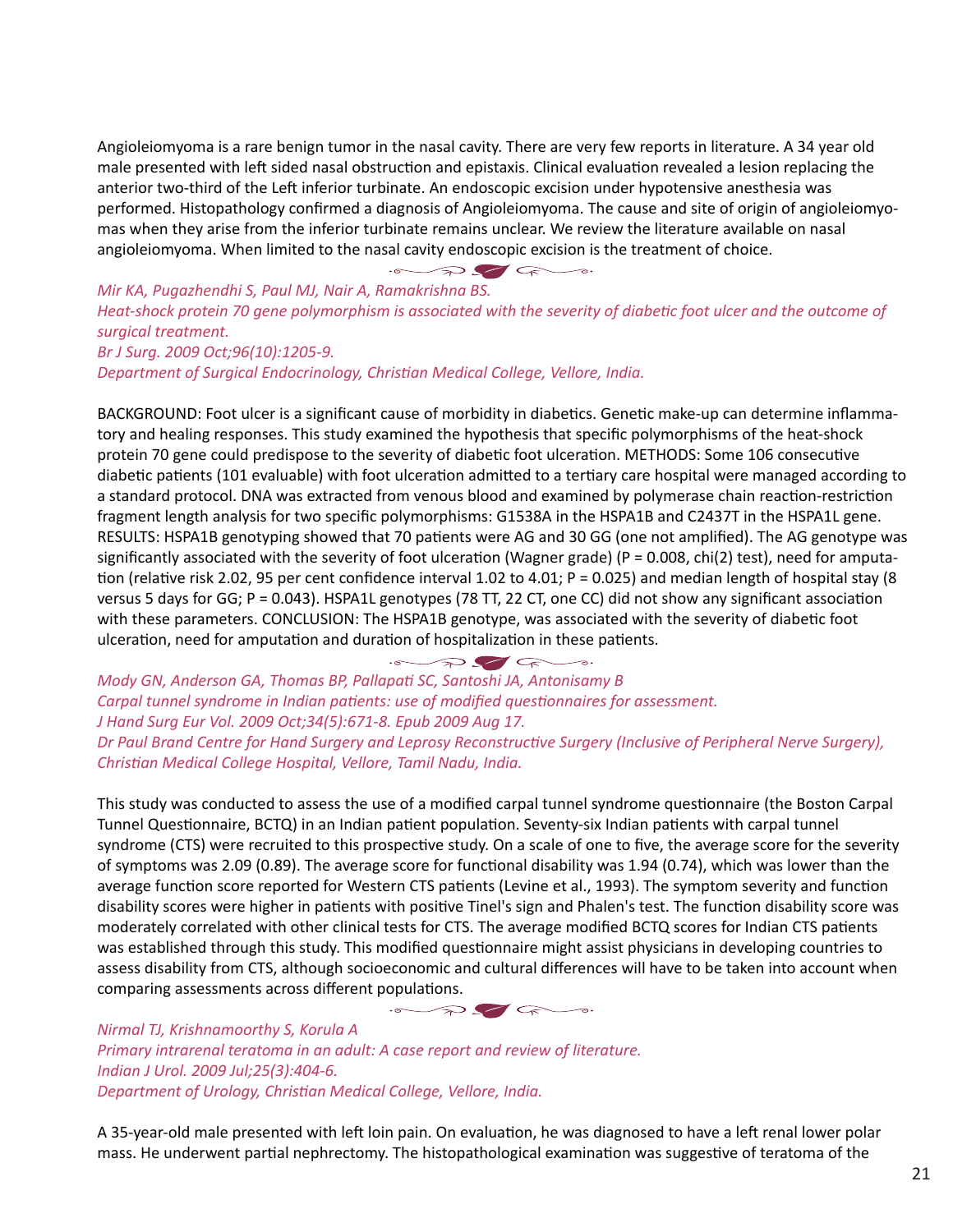kidney. We present this case, as intrarenal teratomas in adults are extremely rare and only a very few cases are reported in literature.  $\mathcal{P}$ 

*Oommen AT, Madhuri V, Walter NM. Benign tumors and tumor-like lesions of the calcaneum: a study of 12 cases. Indian J Cancer. 2009 Jul-Sep;46(3):234-6. Department of Orthopedics Unit 2, Christian Medical College, Ida Scudder Road, Vellore - 632004, India. lillyanil@cmcvellore.ac.in*

Benign tumors of the calcaneum are rare. Cystic lesions such as simple bone cysts and aneurysmal bone cysts are commonly seen. AIMS AND OBJECTIVES: To evaluate tumors of the calcaneum, which were seen over a 12-year period. MATERIALS AND METHODS: We analyzed noninfectious, noninflammatory, benign lesions of the calcaneum seen in the Orthopedic Out Patient Department from 1991 to 2003. Twelve such tumors were encountered. There were 11 males and one female and their ages varied from 18 to 53 years with a median of 31. Data was collected from the histopathology reports, radiographs, and inpatient and outpatient records. One of the coauthors reviewed the histopathologic findings of all the tumors. RESULTS: Twelve benign lesions were seen in 12 patients. In our series, cysts predominated, with three aneurysmal bone cysts and five simple bone cysts. The other benign tumors were: one fibrous dysplasia, one vascular hamartoma, one osteoblastoma, and one chondromyxoid fibroma. The bone cysts were treated by curettage, with or without bone grafting, except for one large aneurysmal bone cyst, which was treated by excision of the calcaneum. The postoperative function in this patient was good, with modified footwear. CONCLUSION: The calcaneum is an uncommon site for most bone tumors, and in our series, bone cysts were the most common benign lesions. Curettage and bone grafting or the use of bone substitutes can be effectively used in the treatment of symptomatic bone cysts of the calcaneum.

*Prabhu K, Daniel RT, Chacko G, Chacko AG.*

*Optic nerve haemangioblastoma mimicking a planum sphenoidale meningioma. Br J Neurosurg. 2009 Aug 19:1-3. [Epub ahead of print] Section of Neurosurgery, Department of Neurological Sciences, Christian Medical College, Vellore, Tamil Nadu, India.*

 $\overline{\mathcal{P}}$ 

Haemangioblastomas are rarely seen in the suprasellar region, arising from the optic apparatus or pituitary stalk, mimicking meningiomas on the preoperative MRI scan. They may be suspected in the presence of large flow voids and the absence of a dural tail. Intraoperatively, the extreme vascularity and compressibility of the tumour with no dural attachment should alert the surgeon to the diagnosis. A complete resection with preservation of vision may be successfully attempted because of the well-demarcated tumour-nerve interface.

 $\overline{\mathcal{P}}$ 

*Prabhu K, Daniel RT, Mani S, Chacko AG Dermoid tumor with diastematobulbia. Surg Neurol. 2009 Dec;72(6):717-21; discussion 721. Epub 2009 Jul 15. Department of Neurosurgery, Christian Medical College, Vellore, Tamil Nadu 632004, India.*

BACKGROUND: Dermoid tumors are rare congenital lesions and account for 0.2% to 1.8% of all intracranial tumors. Dermoid tumor with diastematobulbia is very rare. CASE DESCRIPTION: We report a dermoid tumor in an adult female with an unusual location and morphology. The lesion had 2 major components with different material within the cysts. The posterior part of the dermoid had presented on the floor of the fourth ventricle and had split the pons into 2 distinct halves. The anterior part of the lesion was situated in the prepontine cistern and encircling the anterior half of the brainstem. The lesion was radically excised, and the postoperative images showed return of the 2 halves of the pons to appose each other in the midline. CONCLUSION: This case report demonstrates the anatomical peculiarities of this extremely unusual presentation of a dermoid cyst with diastematobulbia. Total excision of the lesion through a dorsal approach resulted in a good outcome.

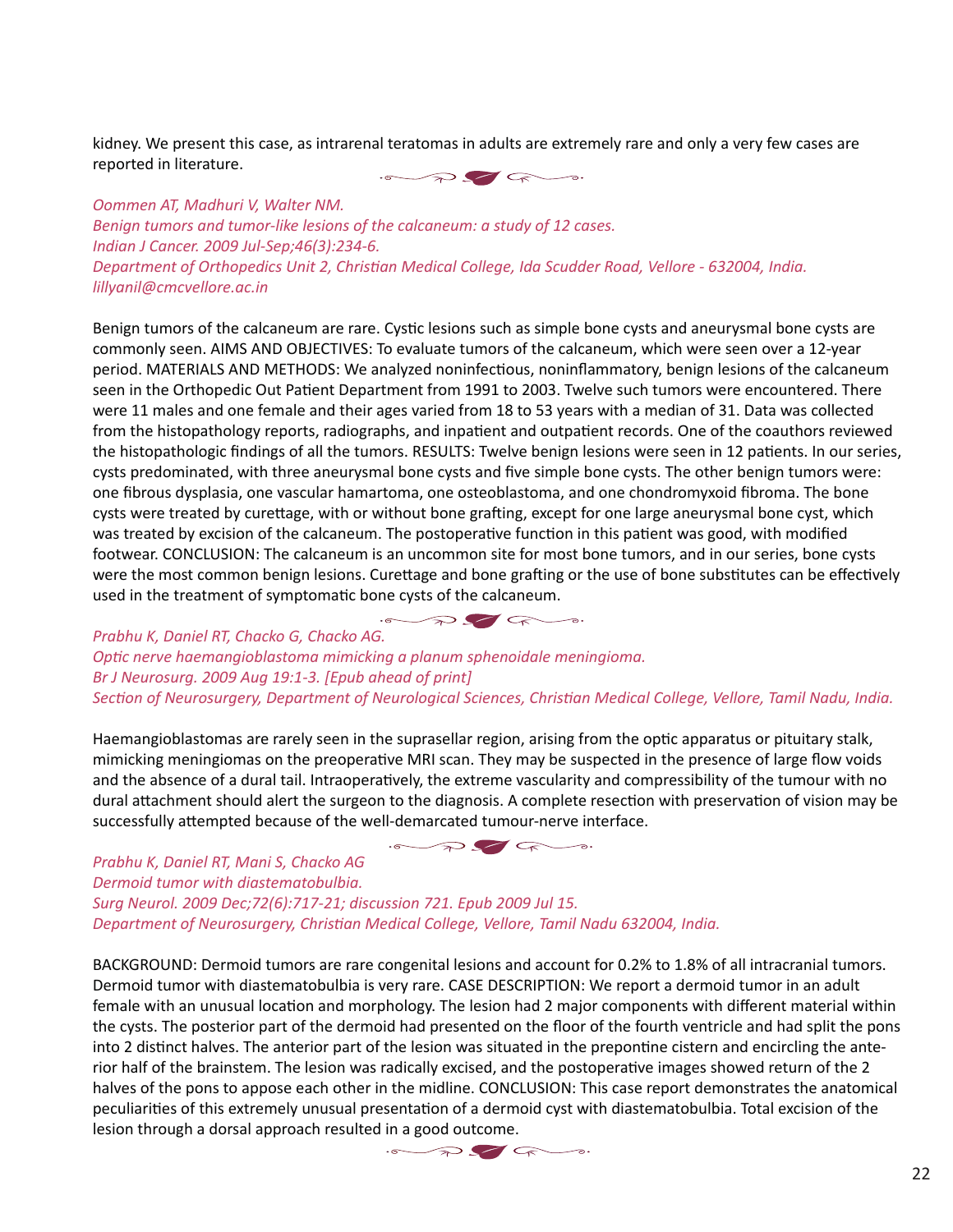*Pratheesh R, Moorthy RK, Singh R, Rajshekhar V Choroid plexus papilloma presenting as a non-contrast-enhancing fourth ventricular mass in a child. Neurol India. 2009 Jul-Aug;57(4):486-8. Department of Neurological Sciences, Christian Medical College, Vellore, India.*

Choroid plexus papilloma (CPP) is a rare benign tumor of the central nervous system with a propensity for location within the lateral ventricle in children. We report a case of a 14-year-old girl who presented with transient facial paresis and ataxia. Her imaging showed a non-enhancing intra fourth ventricular mass, the histology of which was reported as CPP. The atypical clinical and radiological features in this case are discussed. Choroid plexus papillomas should be considered in the differential diagnosis of non-enhancing fourth ventricular masses.

 $\overline{\mathcal{P}}$ 

*Puliyel MM, Rose W, Kumar S, Moses PD, Gibikote S. Prolonged neurologic course of familial hemophagocytic lymphohistiocytosis. Pediatr Neurol. 2009 Sep;41(3):207-10. Department of Child Health, Christian Medical College and Hospital, Vellore 632004, Tamil Nadu, India. mammen.puliyel@gmail.com*

Familial hemophagocytic lymphohistiocytosis is a very unusual cause for demyelination and the clinician would do well to be aware of the condition, especially when children present with atypical findings on magnetic resonance imaging associated with fever, pancytopenia, and hepatosplenomegaly. This is a rare autosomal recessive, multisystem inflammatory disorder characterized by widespread organ infiltration by macrophages and activated lymphocytes. It is usually diagnosed in the first 2 years of life and is rapidly fatal if untreated. Reported here is the case of a 12-year-old boy, from a poor family, with a 6-year history of visual loss and fever for 5 months, and transient hemiparesis with hepatosplenomegaly and pancytopenia. Cranial magnetic resonance imaging showed multiple areas of hyperintense signal, predominantly involving white matter. The boy also had elevated triglycerides and ferritin, with low fibrinogen level. Bone marrow aspiration revealed hemophagocytosis. He was diagnosed as having familial hemophagocytic lymphohistiocytosis and treated with the HLH 2004 protocol. A sibling also had evidence of hemophagocytosis. Remission was achieved, but his parents could not afford the cost of hematopoietic stem cell transplantation. He relapsed after 8 months and later died.

*Rajaian S, Gopalakrishnan G, Kekre NS.*

*Auto amputation of penis due to advanced penile carcinoma. Urology. 2010 Feb;75(2):253-4. Department of Urology, Christian Medical College Hospital, Vellore, Tamil Nadu, India.*

A middle-aged man presented with progressively enlarging ulcer on the tip of penis over a year's duration and sloughing of whole penis subsequently. Examination revealed complete loss of penis and purulent discharge at its base. Biopsy of the base of the penis confirmed penile carcinoma. Imaging studies revealed extensive metastatic lesions. Palliative care was given, but he succumbed later. In this era of advanced medical care, symptoms of penile cancer are still being ignored and have lead to autoamputation of penis.

 $\overline{\mathcal{P}}$ 

 $\cdot$  $\mathcal{P}$ 

*Selvaraj AD, Stephen E, Keshava SN, Agarwal S, Shah S An unusual etiology of a subclavian artery aneurysm. Vasc Med. 2009 Nov;14(4):377-9. Surgery Unit 2 (Vascular Surgery), Christian Medical College, India. drdevdeepak2000@yahoo.com*

A 22-year-old woman presented with a 3-month history of a pulsatile swelling in the right supraclavicular region. A CT angiogram revealed an aneurysm arising from the distal right subclavian artery. At surgery, the subclavian artery was almost entirely replaced by a well-vascularized tumor mass. The vascular tumor along with the native vessel was excised and replaced with a vascular prosthesis. Biopsy was suggestive of an epithelioid hemangioma (EH). In conclu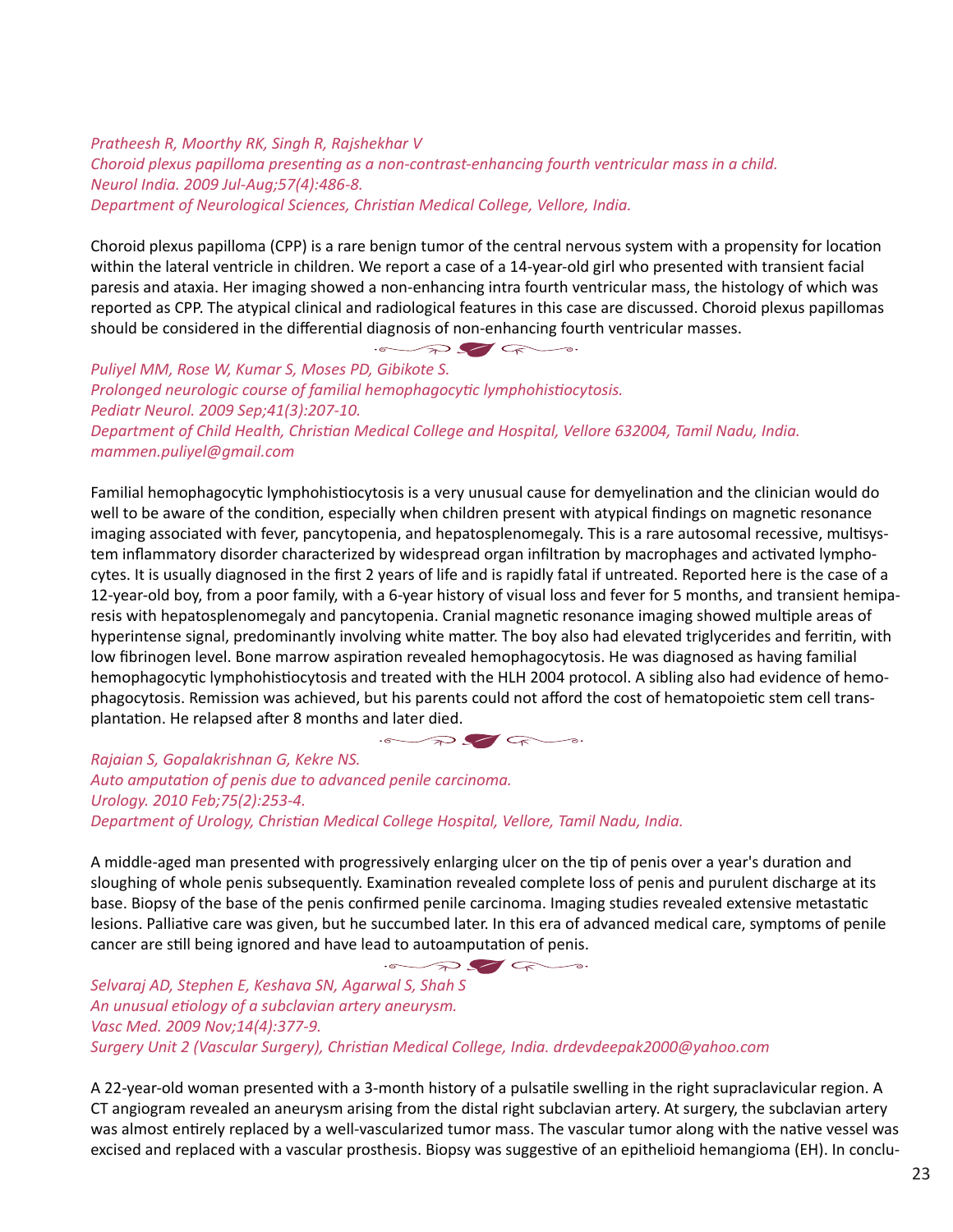sion, an EH is a rare vascular tumor. The presence of vascular hyperplasia with plump endothelial cells protruding into the lumen is the most important discriminator in establishing the diagnosis of EH. Vascular neoplasms presenting as aneurysms should be considered, especially if other etiologies can be excluded.

 $\overline{\mathcal{P}}$ 

*Shyamsundar G, Raghuthaman G, Rajkumar AP, Jacob KS. Validation of memorial delirium assessment scale. J Crit Care. 2009 Dec;24(4):530-4. Epub 2009 Mar 27.*

PURPOSE: Delirium is common but underdiagnosed in critical care units, which results in increased morbidity and mortality. This study aimed to evaluate the reliability and validity of diagnosing delirium with the Memorial Delirium Assessment Scale (MDAS) in India. MATERIALS AND METHODS: One hundred twenty consecutive patients admitted to medical and cardiac intensive care units of a tertiary care hospital, who were neither mute nor intubated, participated in this study. A trained junior resident screened for delirium using MDAS. A consultant psychiatrist established the reference diagnosis of delirium in accordance with International Classification of Diseases, 10th Revision diagnostic criteria for research. RESULTS: Interrater agreement and test-retest reliability of MDAS were 0.92 (95% confidence interval, 0.81-0.96) and 0.93 (95% confidence interval, 0.83-0.97), respectively. The MDAS had good internal consistency, with Cronbach alpha of .89 and Guttman split-half coefficient of 0.71. Factor analysis revealed a 2-factor structure, namely, cognitive disturbances and behavioral abnormalities. A receiver operating characteristic curve obtained the optimal threshold for screening as MDAS total score of at least 10. The sensitivity,specificity, positive predictive value, and negative predictive value were 100%, 95.45%, 75%, and 100%, respectively. CONCLUSIONS: Our findings suggest that training junior residents to use a brief screening instrument to diagnose delirium is a reliable and valid option in resource-poor critical care settings.

 $\overline{\mathcal{P}}$ 

*Singh A, Chatterjee P, Pai MC, Chacko RT. Gastrointestinal stromal tumours: a clinico-radiologic review from a single centre in South India. J Med Imaging Radiat Oncol. 2009 Dec;53(6):522-9. Department of Medical Oncology, Christian Medical College, Tamil Nadu, India.*

Gastrointestinal stromal tumours (GISTs) are rare tumours but are the commonest mesenchymal neoplasms in the gastrointestinal tract. To our knowledge, there is no large case series in Asian countries in which a clinico-radiological descriptive analysis of these tumours has been carried out. In this retrospective study, we analysed our experience of 70 patients with histopathologically proven GISTs, who were presurgically investigated by using CT, and describe the demography, anatomical distribution, imaging features and clinical course of the GIST. We found an unusually large predominance of males in our study, stomach and small bowel appeared to have been involved similarly and small bowel tumours had a higher rate of metastases. We also highlight some unusual CT features of these tumours that we encountered during the study, such as the presence of metastatic lymphadenopathy and satellite nodules, relapse in appendices epiploicae of the bowel, metachronous liposarcoma, adrenal and lung metastases, multiplicity of lesions and aneurysmal dilatation of the bowel. Two of our patients also had multiple neurofibromas, whose association with GIST has been seen in earlier reports. To the best of our knowledge, this article presents one of the largest series of articles on GISTs, to date, in Asian countries. We conclude with a differential diagnosis of GIST, with salient features distinguishing each entity.  $PQQ$ 

*Sundararaj GD, Venkatesh K, Babu PN, Amritanand R. Extended posterior circumferential approach to thoracic and thoracolumbar spine. Oper Orthop Traumatol. 2009 Sep;21(3):323-34. Orthopaedic Surgery Unit I and Spinal Disorders Surgery, Christian Medical College,Vellore, India. gdsundararaj@hotmail.com*

OBJECTIVE: Posterior spinal surgical approach to achieve a retropleural/ retroperitoneal corpectomy with circumferential spinal cord decompression following subtotal vertebrectomy, posterior instrumentation and interbody spacer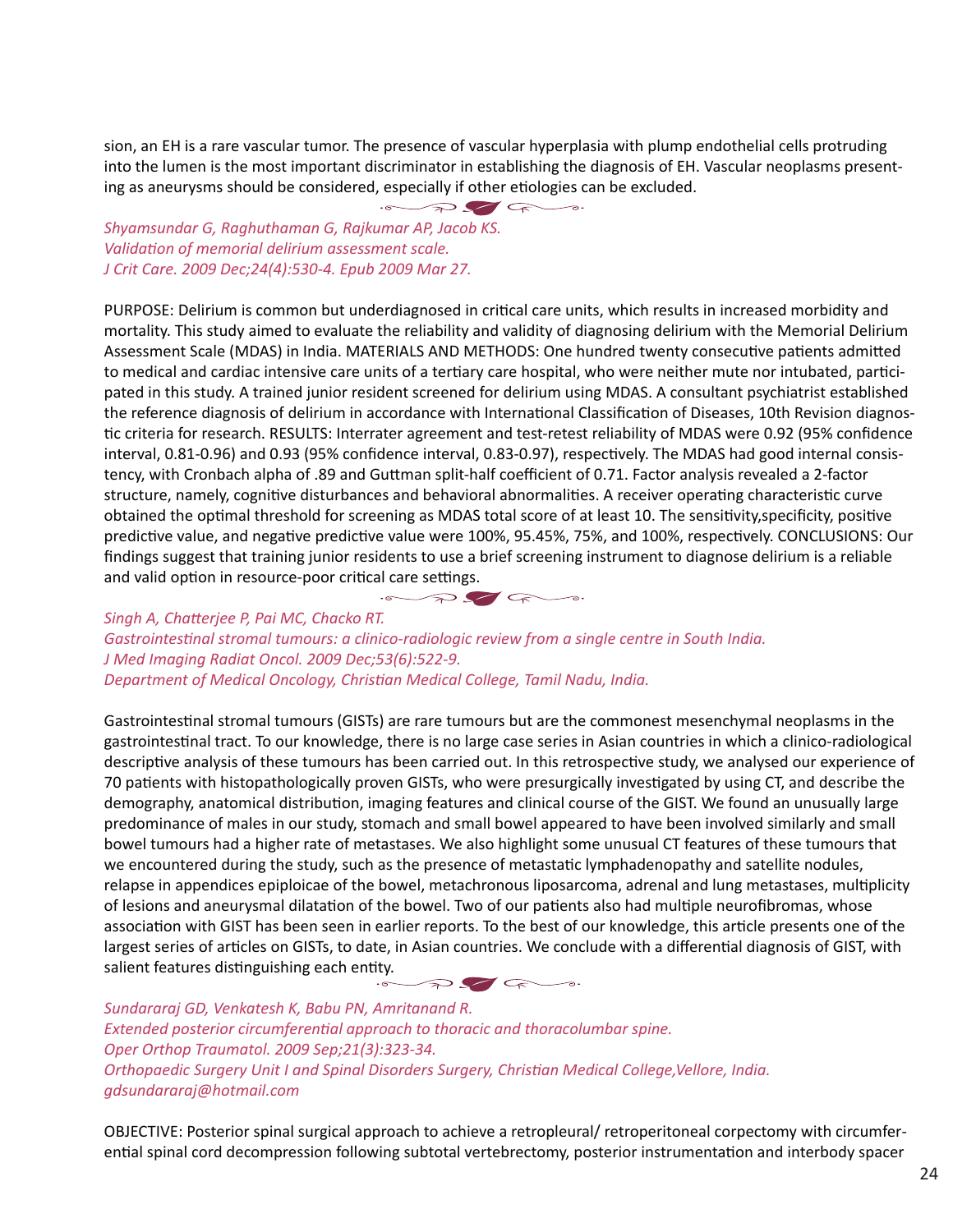placement under compression as well as kyphosis correction with spinal column shortening. INDICATIONS: Infective, traumatic or neoplastic lesions of the vertebral body that lead to vertebral body destruction, instability and neurologic deficit. Need for immediate postoperative loading stability to permit ambulation and rehabilitation. CONTRAIN-DICATIONS: Multiple contiguous vertebral disease. Instances where the graft bed preparation and stable interbody spacer placement may be suboptimal due to the limited access offered by this approach. SURGICAL TECHNIQUE: Posterior midline exposure two to three levels above and below lesion, dissection at level of lesion extended bilaterally exposing transverse processes, costotransverse articulations and medial 5-8 cm of ribs. Placement of pedicle screws at proximal and distal levels; in case of osteoporotic bone augment screws with cement. Bilateral costotransversectomy at one or more levels to drain prevertebral abscess and expose diseased vertebral bodies. After temporary stabilization, laminectomy and corpectomy are carried out from both sides to permit circumferential decompression. A temporary rod is placed on the contralateral side in the position of deformity to prevent any inadvertent translatory movements during the subsequent surgical step. After completion of the procedure an appropriately contoured rod is placed. The interbody spacer is positioned. Kyphosis correction by spinal column shortening and compression along the posterior implant is performed. POSTOPERATIVE MANAGEMENT: By day 3 ambulation and rehabilitation are initiated. RESULTS: 22 patients were operated in the last 8 years with tuberculosis (18 patients twelve paraplegics), osteoporotic fractures (two patients), congenital kyphosis and Ewing's sarcoma (one patient each). All patients were followed up at 3, 6, 9, and 12 months and then annually. At each followup, clinical, hematologic and radiologic parameters were assessed. All interbody grafts and cages incorporated without significant loss of correction. Ten of twelve tuberculous paraplegics recovered. No patient had postoperative infection, interbody spacer- or implant-related complications.

*Thakar S, Christopher S, Rajshekhar V.*

*Quality of life assessment after central corpectomy for cervical spondylotic myelopathy: comparative evaluation of the 36-Item Short Form Health Survey and the World Health Organization Quality of Life-Bref. J Neurosurg Spine. 2009 Oct;11(4):402-12.*

 $\overline{\mathcal{P}}$ 

*Department of Neurological Sciences, Christian Medical College, Vellore, India.*

OBJECT: In this study, the authors assessed the construct validity and the reliability of the World Health Organization Quality of Life-Bref (WHOQOL-Bref) questionnaire in patients with cervical spondylotic myelopathy (CSM) and compared the performance of the WHOQOL-Bref and the 36-Item Short Form Health Survey (SF-36) in assessing quality of life (QOL) in patients with CSM. METHODS: In this prospective study, 70 patients with CSM were assessed preoperatively and again 1 year after central corpectomy using the Nurick scale, the SF-36, and the WHOQOL-Bref. Construct validity and reliability of the WHOQOL-Bref, its responsiveness compared with that of the SF-36, and the correlations between the 2 scales were studied. RESULTS: The WHOQOL-Bref was found to be valid (p < 0.001, Cuzick test for trend between the physical domain of the WHOQOL-Bref and Nurick grade) and reliable (Cronbach alpha > 0.7). It had smaller floor and ceiling effects (ranges 1.4-7.1% and 0-7.1%, respectively) than the SF-36 (ranges 2.9-71.4% and 0-14.1%, respectively). There was significant postoperative improvement in patient scores on all the SF-36 scales (p < 0.001) and the physical, psychological, and environment domains of the WHOQOL-Bref (p < 0.001). The SF-36 scales were more responsive to change (relative efficiency range 0.24-1) than the WHOQOL-Bref domains (relative efficiency range 0.002-0.73). Among scales measuring similar concepts, only the physical functioning and bodily pain scales of the SF-36 had a moderate correlation (r = 0.57 and 0.53, respectively; p < 0.001) with the physical domain of WHOQOL-Bref. Many of the scales of these 2 QOL instruments unexpectedly had a fair correlation with one another (r range = 0.2-0.4). CONCLUSIONS: The WHOQOL-Bref, like the SF-36, is valid and reliable in assessing outcome in patients with CSM. It measures impairment in CSM in a more uniform manner than the SF-36, but its domains are less responsive to postoperative changes. Because the WHOQOL-Bref measures different constructs and has additive value, it should be used along with the SF-36 for QOL assessment in patients with CSM.  $\overline{\mathcal{P}}$ 

*Thirugnanam R, George B, Chendamarai E, Lakshmi KM, Balasubramanian P, Viswabandya A, Srivastava A, Chandy M, Mathews V*

*Comparison of clinical outcomes of patients with relapsed acute promyelocytic leukemia induced with arsenic trioxide*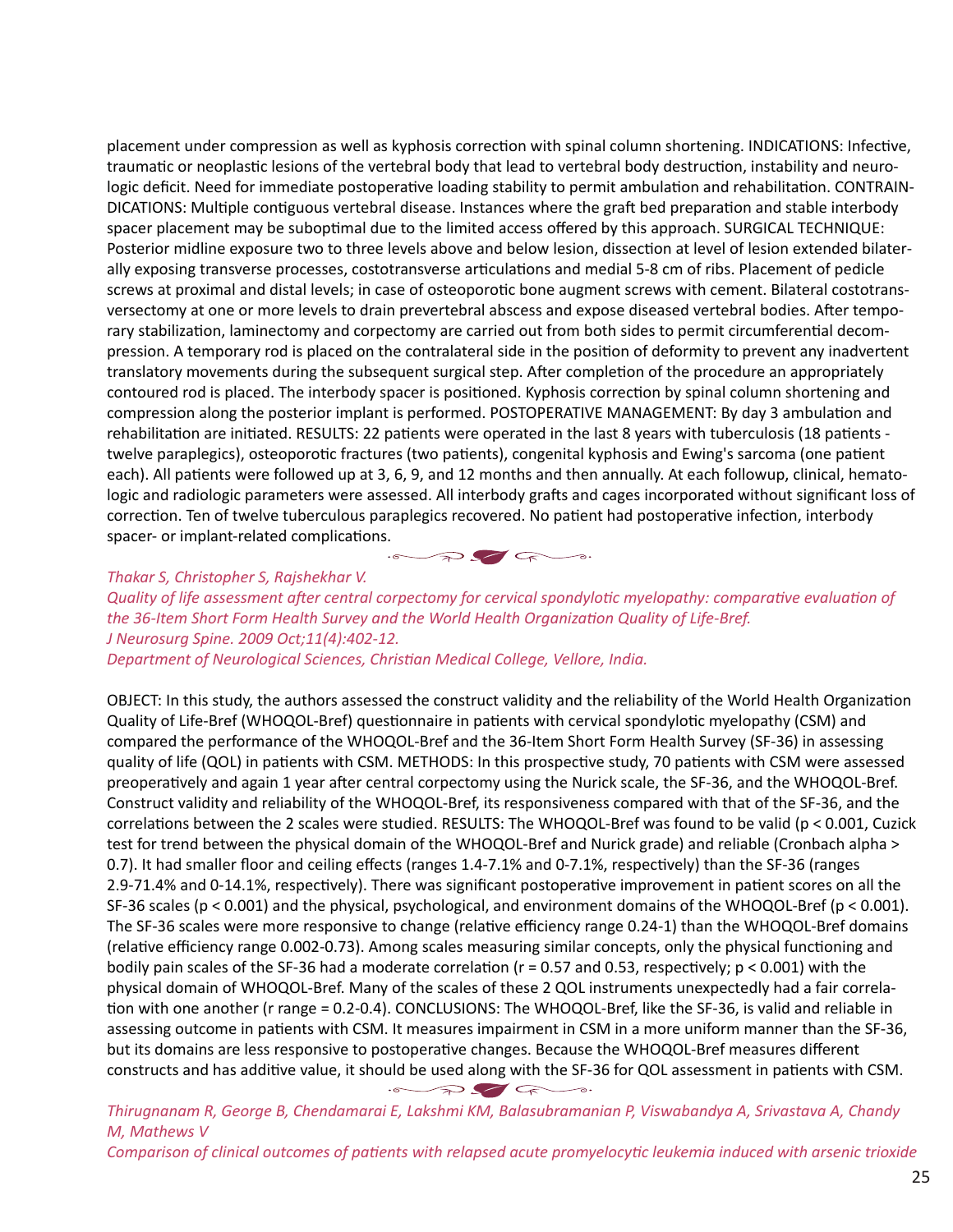*and consolidated with either an autologous stem cell transplant or an arsenic trioxide-based regimen. Biol Blood Marrow Transplant. 2009 Nov;15(11):1479-84. Epub 2009 Sep 1. Department of Haematology, Christian Medical College, Vellore, India.*

In patients with relapsed acute promyelocytic leukemia (APL), the best consolidation regimen following induction of remission with arsenic trioxide (ATO) remains to be defined. Since January 2000, 37 patients with relapsed APL were treated at our center. The median age was 34 years (range, 6-57 years), and there were 20 males (54.1%). The median duration of first remission was 20.3 months (range, 2.9-81.2 months). Relapse was treated with single-agent ATO in 22 patients (59.5%), ATO+ATRA in 5 patients (13.5%), and ATO+ATRA + anthracycline in 10 patients (27%). Thirty-three patients (89%) achieved molecular remission after induction and a consolidation course. Fourteen patients opted to undergo autologous stem cell transplantation (SCT), and the remaining 19 patients received monthly cycles of ATO as a single agent (n=13) or ATO+ATRA (n=6) for 6 months. At a median follow-up of 32 months, the 5-year Kaplan-Meier estimate of event-free survival (EFS) was 83.33% +/- 15.21% in those who underwent autologous SCT versus 34.45% +/- 11.24% in those who did not (P=.001; log-rank test). Following remission induction with ATO-based regimens in patients with relapsed APL, consolidation with autologous SCT is associated with a significantly superior clinical outcome compared with ATO- and ATO+ATRA-based maintenance regimens.

 $\widehat{\phantom{a}}$ 

*Thomson VS, Gopinath KG, Joseph E, Joseph G Primary aorto-enteric fistula: a rare complication of abdominal aortic aneurysm. J Postgrad Med. 2009 Oct-Dec;55(4):267-9. Department of Cardiology, CMC, Vellore, India.*

A 70-year-old lady presented with recurrent gastrointestinal bleeding and septicemia caused by multiple enteric pathogens. She was diagnosed to have primary aorto-enteric fistula (PAEF) complicating abdominal aortic aneurysm. Endovascular aneurysm repair was carried out that arrested gastrointestinal bleeding, but despite prolonged antibiotic therapy the patient died a month later of probable sepsis. PAEF refers to abnormal communication between the aorta and the intestine resulting from disease at either site; this rare condition should be suspected in patients with abdominal aortic aneurysm who present with unexplained life-threatening gastrointestinal bleeding. Computerized tomography is the most sensitive investigation. Presence of ectopic gas adjacent to or within the aorta and of contrast within the gastrointestinal tract is the pathognomonic finding. Definitive treatment consists of surgical intervention, but it is associated with high risk in the acute setting. Endovascular therapy using stent-grafts is safe and effective in arresting gastrointestinal bleeding. However, it is frequently associated with recurrent sepsis even with continued antibiotic therapy, and should be considered as a bridge to more definitive surgical repair at a later time, after optimization of the patient's condition.  $PQQ$ 

*Thomson VS, John B, George P, Joseph G, Jose J. Aspirin resistance in Indian patients with coronary artery disease and cardiovascular events. J Postgrad Med. 2009 Oct-Dec;55(4):252-6. Department of Cardiology, Christian Medical College and Hospital, Vellore, India.*

Background : Aspirin resistance is a major problem and its incidence and clinical significance in Indian patients with documented coronary artery disease are not known. Aim : We sought to study the incidence of aspirin resistance and its clinical significance in a cohort of Indian patients with coronary heart disease on therapy with aspirin using urinary 11-Dehydrothromboxane B2 levels as a surrogate marker for antiplatelet efficacy. Setting and Design : Non randomized single center prospective study in cohort of patients with stable cardiovascular disease on chronic aspirin therapy attending the cardiology outpatient clinic of a tertiary care hospital. Materials and Methods : Urinary dehydrothromboxane levels were analyzed in a cohort of 63 patients with stable documented coronary artery disease and in 21 healthy volunteers. The cases were followed up prospectively for a median period of 36 (1-53) months. The clinical endpoint was a composite of acute coronary syndrome, stroke, revascularization and death. Statistical Analysis : Comparison of urinary dehydrothromboxane concentration values between various risk factors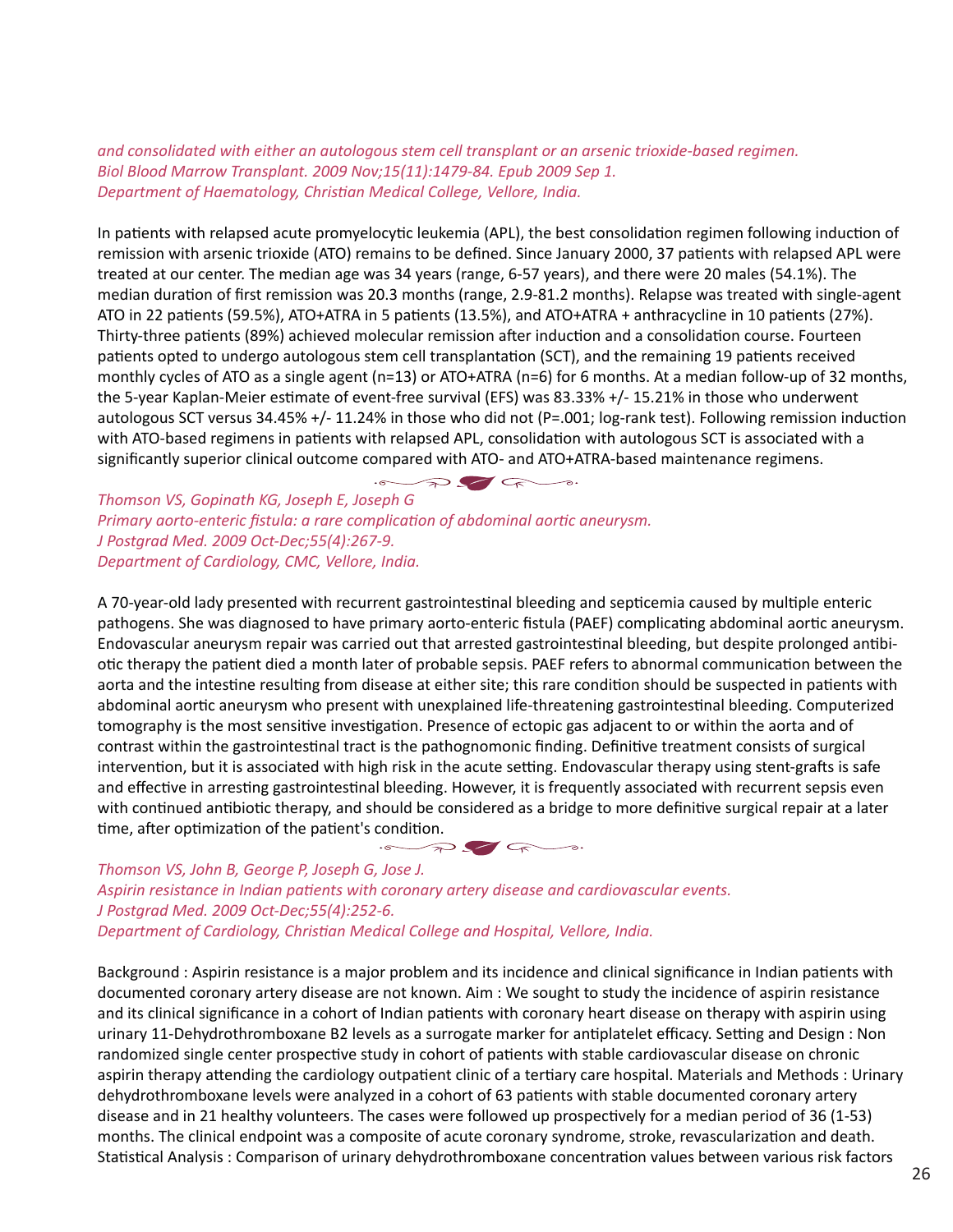was done using Mann Whitney U test, a non parametric alternative of independent t test. All statistical analyses were done using SPSS 11.0 (Chicago, USA) software. Results : The median (range) absolute values of urinary11 dehydrothromboxane B2 levels for the healthy volunteers and cases were 440 (286-2050) pg/ml and 320 (72-2600) pg/ml (P=0.007). The corresponding normalized values were 87.3 (43-143) and 60.8 (16.7-943) ng/mmol of creatinine (P=0.131). Among the various vascular risk factors, patients who were overweight had higher absolute levels of 11- urinary dehydrothomboxane B2 levels (P=0.016). There were significantly more clinical events in patients with absolute urinary 11-dehydrothromboxane B2 levels in the upper two quartiles compared to the lower two quartiles (P=0.04). Conclusion : The incidence of aspirin resistance in the cohort of patients with documented heart disease was 38.1%. Patients with elevated absolute urinary dehydrothomboxane levels (>320 pg/ml) on chronic aspirin therapy constitute a high risk subset for recurrent vascular events.

 $PQQ$ 

*Vedantam A, Subramanian V, Vijay Rao N, John K. Malnutrition in free-living elderly in rural south India: prevalence and risk factors. Public Health Nutr. 2009 Oct 7:1-5. [Epub ahead of print] Department of Community Health, Christian Medical College, Vellore - 632002, Tamil Nadu, India.*

 $-\epsilon$ 

OBJECTIVE: To estimate the prevalence of malnutrition among free-living elderly in a rural population of south India. DESIGN: Cross-sectional study. Nutritional status was assessed using the Mini Nutritional Assessment (MNA) questionnaire, which is an eighteen-item nutritional screening instrument used in the elderly. SETTING: Kaniyambadi block, a rural development block in the state of Tamil Nadu, south India. SUBJECTS: Community-dwelling elderly (aged 60 years and above). RESULTS: As evaluated by the MNA, 14 % of the 227 subjects were malnourished and 49 % were at risk of malnourishment. No significant difference was found between men and women. The majority of the elderly were living with their children, had no income and consumed three meals per day. Older age (P < 0.001), decreased food intake (P < 0.001) and consuming fewer meals (P < 0.001) were independently associated with lower MNA scores. CONCLUSIONS: More than 60 % of the subjects had low MNA scores (<23.5) indicating that deficient protein-energy intake is common among rural elderly of south India and requires more attention.



### ABSTRACT NOT AVAILABLE

*Ganesamoni R, Turel M, Agarwal S, Stephen E, Moses V, Mammen T Controlled study of conventional surgery and ultrasound guided foam sclerotherapy for the treatment of primary SVI of lower limbs J Hainan Med College 2009; 15(7); 725 – 728*



*Ilango N, Jacob J, Gupta AK, Choudhrie L Acrochordon--a rare giant variant. Dermatol Surg. 2009 Nov;35(11):1804-5. Epub 2009 Sep 1. Department of Plastic and Reconstructive Surgery, Christian Medical College, Tamilnadu, India. Nambi75@indiatimes.com*



*Koshy G, Thomas N, Rajaratnam S, Simha A, Thomas M, Viswabandya A, Nagaraj C. Proptosis and polyuria. Hong Kong Med J. 2009 Dec;15(6):494-5. Department of Endocrinology, Diabetes and Metabolism, Christian Medical College, Vellore, Tamil Nadu, India.*

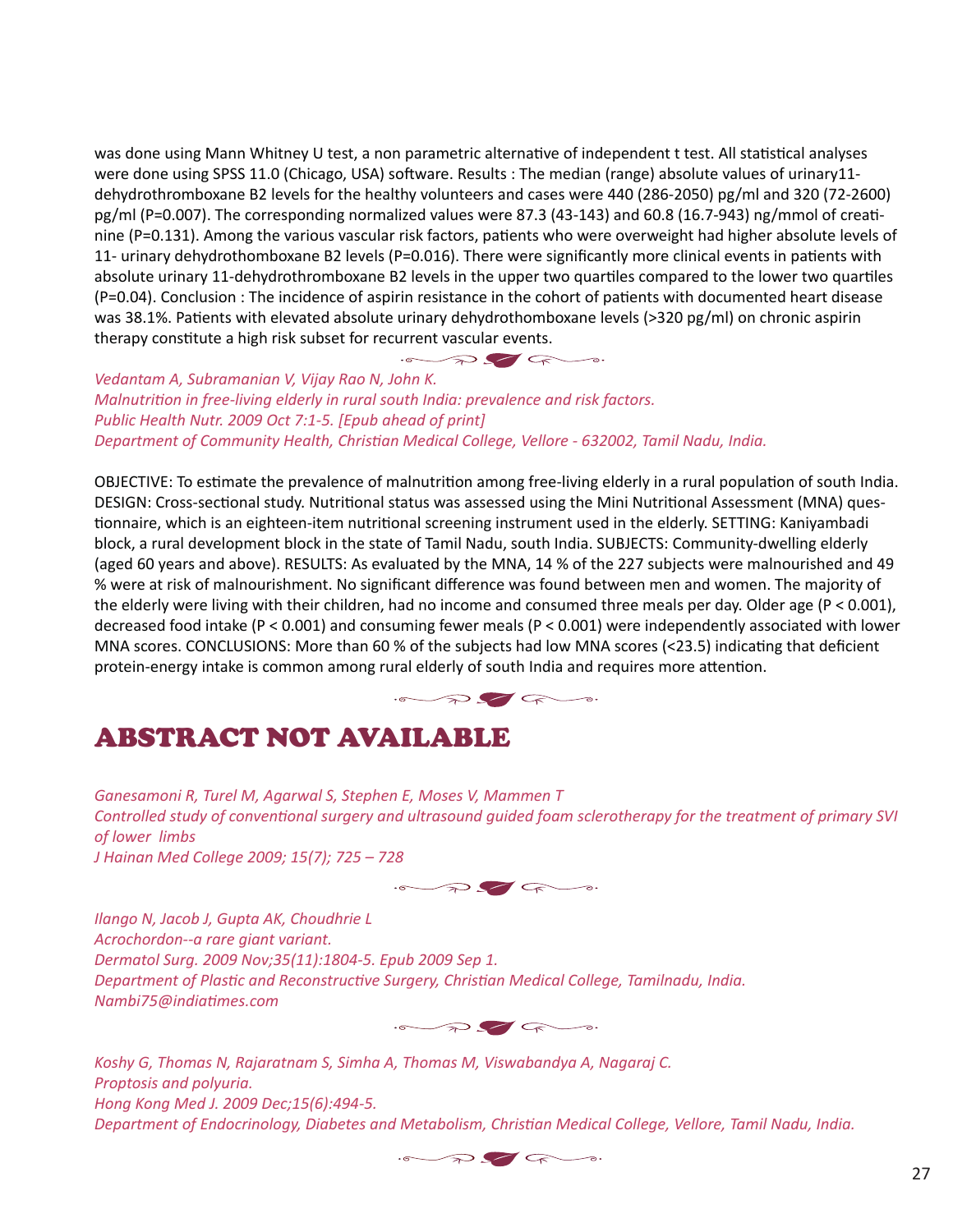*Mukha RP, Kumar S, Ramani MK, Kekre NS. Isolated Malacoplakia of the bladder: a rare case report and review of literature. Int Urol Nephrol. 2009 Aug 8. [Epub ahead of print] Department of Urology, Christian Medical College and Hospital Vellore, Vellore, Tamil Nadu, 632004, India, mukhas@gmail.com*



*Rai E.*

*Effect of neck movement on endotracheal tube position. Can J Anaesth. 2010 Feb;57(2):180. Epub 2009 Oct 31. Department of Anaesthesiology, Christian Medical College, Vellore, Tamil Nadu, 632004, India, drektarai@yahoo.com*



*Rajaian S, Kekre NS. Images in clinical medicine. Staghorn calculus. N Engl J Med. 2009 Oct 8;361(15):1486. Christian Medical College, Vellore, India.*



*Santoshi JA, Justin AS, Jacob JI, Pallapati SC, Thomas BP. Purple glove syndrome: a case report. Hand surgeons and physicians be aware. J Plast Reconstr Aesthet Surg. 2010 Mar;63(3):e340-2. Epub 2009 Jul 10. Dr. Paul Brand Centre for Hand Surgery, Christian Medical College, Dr. Ida Scudder Road, Vellore, Tamil Nadu 632004, India.*



*Thomas N, Ravan JR, Jebaraj P, Braganza D Clozapine producing weight loss: a case series with possible clinical implications - a hypothesis. .J Postgrad Med. 2009 Oct-Dec;55(4):317. Department of Psychiatry, Christian Medical College, Vellore - 632 002, Tamil Nadu, India*



*Tjandrajana E, Agarwal S, Danda S Gallstones in a patient with homocystinuria. Indian J Gastroenterol. 2009 Jul-Aug;28(4):157-8. Clinical Genetics Unit, Department of Gastrointestinal Sciences, Christian Medical College, Vellore, 632 004, India.*



## CLINICAL INTERVENTIONS

*Dutta AK, Verghese VP, Pemde HK, Mathew LG, Ortiz E. Immunogenicity and safety of a pentavalent diphtheria, tetanus, acellular pertussis, inactivated poliovirus, Haemophilus influenzae type B conjugate combination vaccine (Pentaxim) with hepatitis B vaccine. Indian Pediatr. 2009 Nov;46(11):975-82.*

OBJECTIVE: To obtain immunogenicity and safety data for a pentavalent combination vaccine (diphtheria, tetanus, acellular pertussis, inactivated poliovirus, Hib polysaccharide-conjugate). DESIGN: Multicenter, open, Phase III clinical study. A DTaP-IPV//PRP-T vaccine (Pentaxim) was given at 6,10,14 weeks of age; and Hepatitis B vaccine at 0,6,14 or at 6,10,14 weeks of age Immunogenicity assessed 1 month post-3rd dose; safety assessed for 30 minutes by the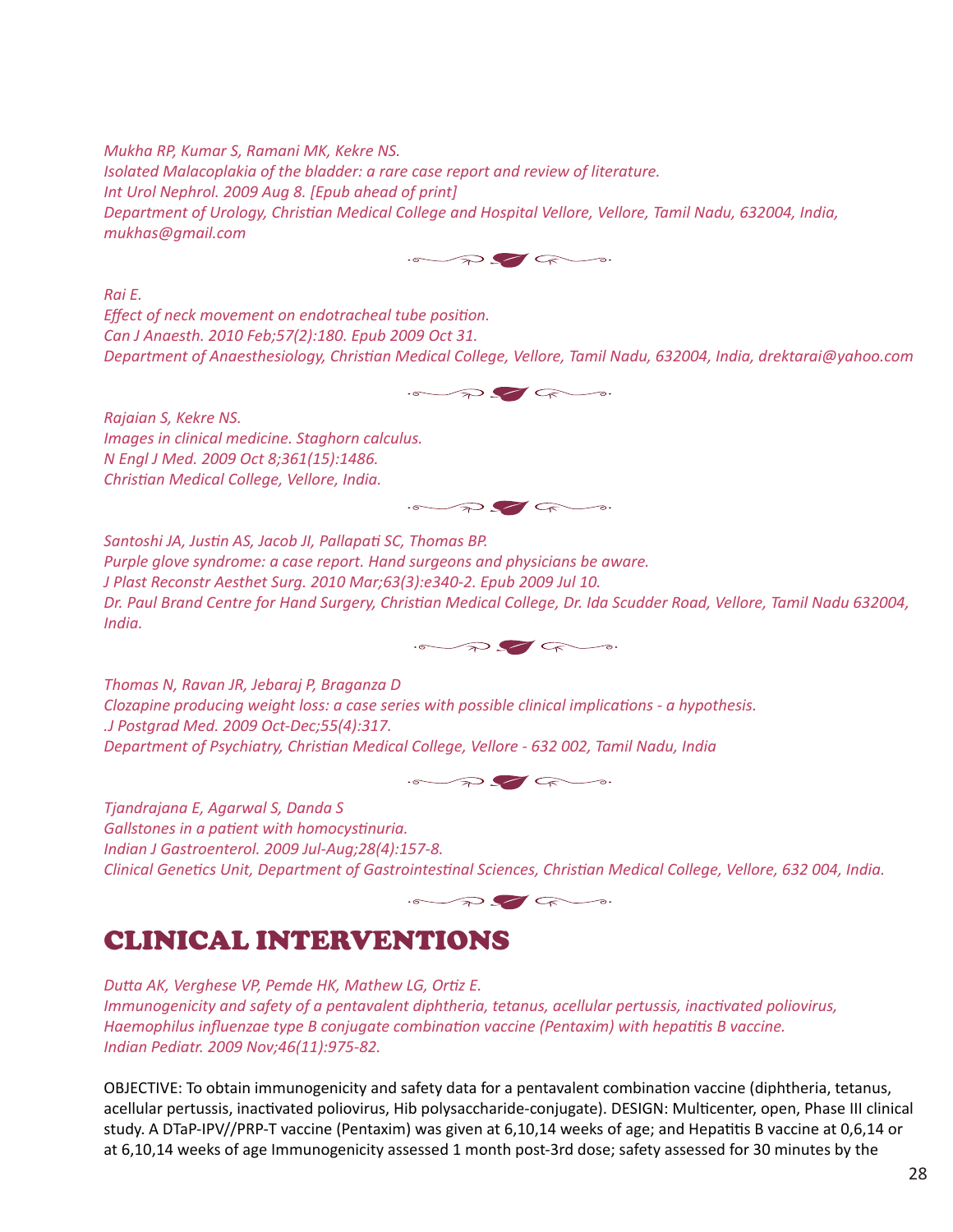investigator, then by parents and investigators to 8 days and 30 days post-vaccination. SETTING: Tertiary-care hospitals. PARTICIPANTS/PATIENTS: 226 healthy Indian infants (6 weeks of age). MAIN OUTCOME MEASURES: Immunogenicity and safety. RESULTS: Immunogenicity was high for each vaccine antigen, and similar to a historical control study (France) following a 2,3,4 month of age administration schedule. Post-3rd dose, 98.6% of subjects had anti-PRP >0.15 mg/mL and 90.0% had titers >1.0 mg/mL; the anti-PRP GMT was 4.1 micrograms/mL. Seroprotection rates for diphtheria and tetanus (>0.01 IU/mL) were 99.1% and 100%; and 100%, 99.1% and 100%, for polio types 1,2 and 3 (>8 [1/dil]) respectively. Anti-polio GMTs were 440.5,458.9, and 1510.7 (1/dil) for types 1,2 and 3 respectively. The vaccine response rates to pertussis antigens (4-fold increase in antibody concentration) were 93.7% for PT and 85.7% for FHA; the 2-fold increase was 97.1% and 92.4%. Vaccine reactogenicity was low with adverse reaction incidence not increasing with subsequent doses. CONCLUSION: The DTaP-IPV//PRP-T vaccine, given concomitantly with monovalent hepatitis B vaccine, was highly immunogenic at 6, 10 and 14 weeks of age in infants in India. The vaccine was well tolerated.  $\sim$ 

#### *Mathew AJ, Samuel B, Jacob KS.*

*Perceptions of illness in self and in others among patients with bipolar disorder. Int J Soc Psychiatry. 2009 Aug 3. [Epub ahead of print] Department of Psychiatry, Christian Medical College, Vellore, India.*

AIM: The study aimed to examine the perceptions of illness in self and among others in patients with bipolar disorder in remission. The effect of a structured educational programme on the perceptions of illness was also tested. METHOD: We examined the perceptions of illness in self and in others (using a vignette) among patients with bipolar disorder in remission attending the Department of Psychiatry, Christian Medical College, Vellore, India. We also examined the effect of a structured educational programme on explanatory models in a randomized controlled trial. Explanatory models were assessed using the Tamil version of the Short Explanatory Model Interview. RESULTS: Eighty two subjects were recruited for the trial; half of them received structured education while the other half received treatment as usual. There was agreement between perceptions related to the individual's own illness and their opinion of illness in others as assessed using a vignette at baseline and at follow-up. There were no significant differences in explanatory models between patients who received education and those who did not. CONCLUSIONS: The results of this study show that during periods of remission, patients can clearly see the relationship between their own illness and that de-scribed in others, suggesting that insight is state dependent and may be related to psychopathology with good recovery of insight during periods of remission. These findings also argue for the fact that the current multi-dimensional models of insight which focus on biomedical explanations and treatments are not culturally sensitive. The assessment of insight demands universal conventions with comparison to the local cultural standards rather than universal definitions and yardsticks which employ Western and biomedical perspectives.

 $\sim$ 



*Christopher PR, David KV, John SM, Sankarapandian V. Antibiotic therapy for Shigella dysentery. Cochrane Database Syst Rev. 2009 Oct 7;(4):CD006784. Family Medicine, Christian Medical College, Vellore, Tamilnadu, India, 632004.*

BACKGROUND: Shigella dysentery is a relatively common illness and occasionally causes death, worldwide. Mild symptoms are self-limiting but in more severe cases, antibiotics are recommended for cure and preventing relapse. The antibiotics recommended are diverse, have regional differences in sensitivity, and have side effects. OBJECTIVES: To evaluate the efficacy and safety of antibiotics for treating Shigella dysentery. SEARCH STRATEGY: In June 2009 we identified all relevant trials from the following databases: Cochrane Infectious Diseases Group Specialized Register; Cochrane Central Register of Controlled Trials (CENTRAL) (The Cochrane Library 2008, issue 4), MEDLINE, EMBASE,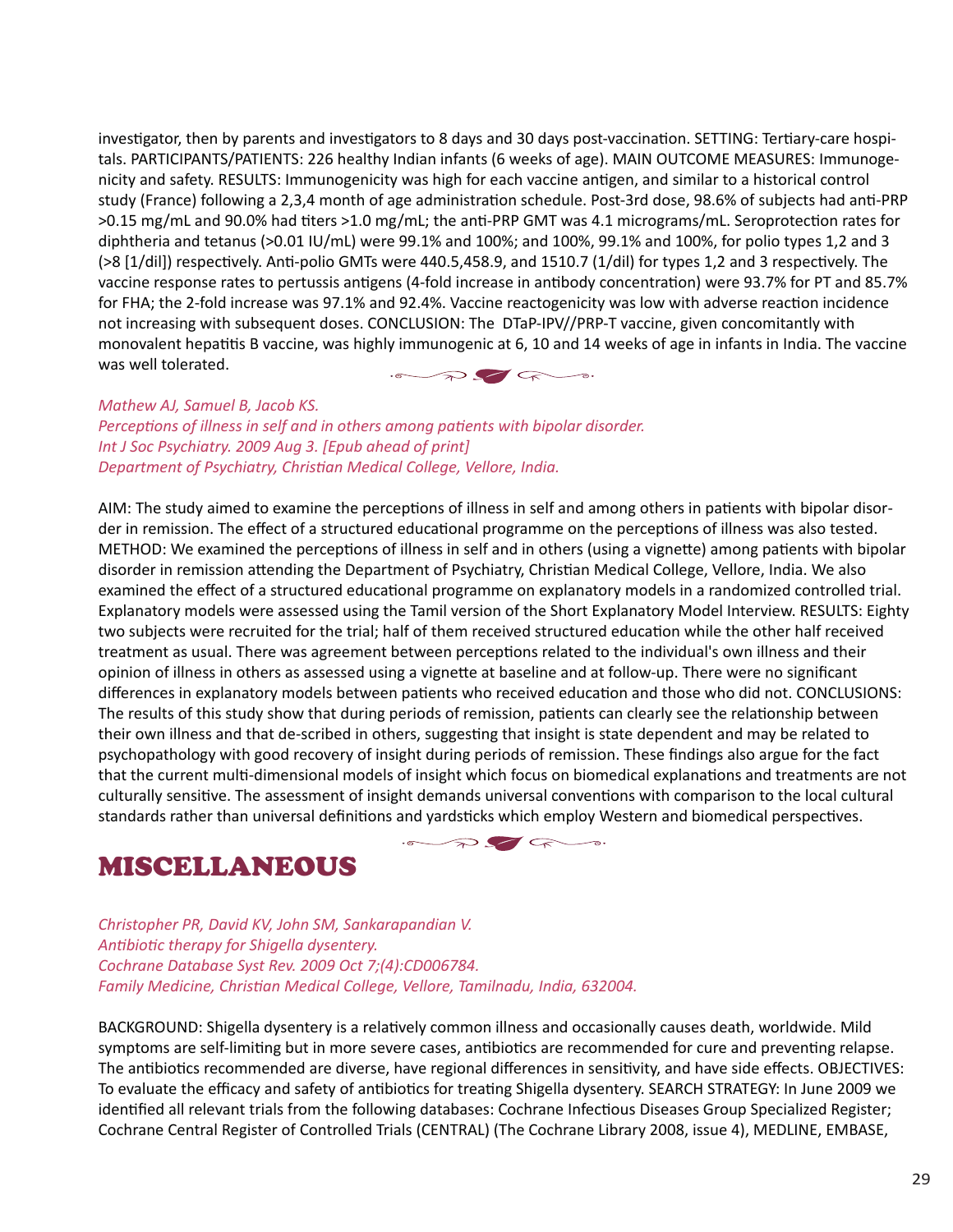LILACS and the metaRegister of Controlled Trials (mRCT). We also checked conference proceedings for relevant abstracts, and contacted researchers, organizations, and pharmaceutical companies. SELECTION CRITERIA: Randomized controlled trials of antibiotics for Shigella dysentery. DATA COLLECTION AND ANALYSIS: Four authors, working in pairs, independently assessed trial eligibility, methodological quality, and extracted data. We calculated risk ratios (RR) with 95% confidence intervals (CI) for dichotomous data, and used the random-effects model for significant heterogeneity. We explored possible sources of heterogeneity, when present, in subgroup analyses of participant age and percentage of participants with confirmed Shigella infection. MAIN RESULTS: Sixteen trials (1748 participants), spanning four decades and with differing sensitivity to Shigella isolates, met the inclusion criteria. Seven were judged to be at risk of bias due to inadequate allocation concealment or blinding, and 12 due to incomplete reporting of outcome data. Limited data from one three-armed trial of people with moderately severe illness suggest that antibiotics reduce the episodes of diarrhoea at follow-up (furazolidone versus no drug RR 0.21, 95% CI 0.09 to 0.48, 73 participants; cotrimoxazole versus no drug RR 0.30, 95% CI 0.15 to 0.59, 76 participants).There was insufficient evidence to consider any class of antibiotic superior in efficacy in treating Shigella dysentery, but heterogeneity for some comparisons limits confidence in the results. All the antibiotics studied were safe. There was inadequate evidence regarding the role of antibiotics in preventing relapses. AUTHORS' CONCLUSIONS: Antibiotics reduce the duration of Shigella dysentery.Regularly updated local or regional antibiotic sensitivity patterns to different species and strains of Shigella are required to guide empiric therapy. More trials adhering to standard guidelines are required to evaluate the role of antibiotics in the treatment of severe forms of Shigella dysentery and in groups who are at high risk of complications.



*Gupta G, Grover S, Kumar S, Kekre NS*

*Role of open nephron sparing surgery in the era of minimal invasive surgery. Indian J Urol. 2009 Oct-Dec;25(4):508-15. Department of Urology, Christian Medical College and Hospital, Vellore - 632004, Tamilnadu, India.*

Objective : The study aims to review the current status of nephron sparing surgery - open partial nephrectomy (OPN) for renal cell carcinoma in the minimal invasive era. The literature search was done using National Library of Medicine database (PubMed). Results : Early experience with laparoscopic partial nephrectomy is promising. It has an inherent advantage of less operative time, decreased operative blood loss and a shorter hospital stay at the expense of prolonged ischemia and operative time. Complex scenarios for partial nephrectomy such as centrally located tumor, tumor in a solitary kidney, predominantly cystic tumor, and multifocal disease probably are managed best with an open technique. All these challenging situations have been addressed successfully by experienced laparoscopic surgeons, therefore these conditions are best considered relative rather than absolute contraindications for laparoscopic partial nephrectomy. Conclusions : Laparoscopic partial nephrectomy faces the problem of technical complexity and availability of expertise. Open partial nephrectomy continues to be the gold standard for nephron sparing surgery.  $\overline{\mathcal{P}}$ 

*John G, Peter JV, Chacko B, Pichamuthu K, Rao A, Subbalakshmi K, George KE, Agarwal SK, Anouncia SM, Sunderraj E, Siromoney A*

*A computer-assisted recording, diagnosis and management of the medically ill system for use in the intensive care unit: A preliminary report.*

*Indian J Crit Care Med. 2009 Jul-Sep;13(3):136-42. Medical Intensive Care Unit, Christian Medical College Hospital, Medical Intensive Care group, Vellore, India.*

Background: Computerized medical information systems have been popularized over the last two decades to improve quality and safety, and for decreasing medical errors. Aim: To develop a clinician-friendly computer-based support system in the intensive care unit (ICU) that incorporates recording, reminders, alerts, checklists and diagnostic differentials for common conditions encountered in critical care. Materials and Methods: This project was carried out at the Medical ICU CMC Hospital, Vellore, in collaboration with the Computer Science Department, VIT University. The first phase was to design and develop monitoring and medication sheets. Terminologies such as checklists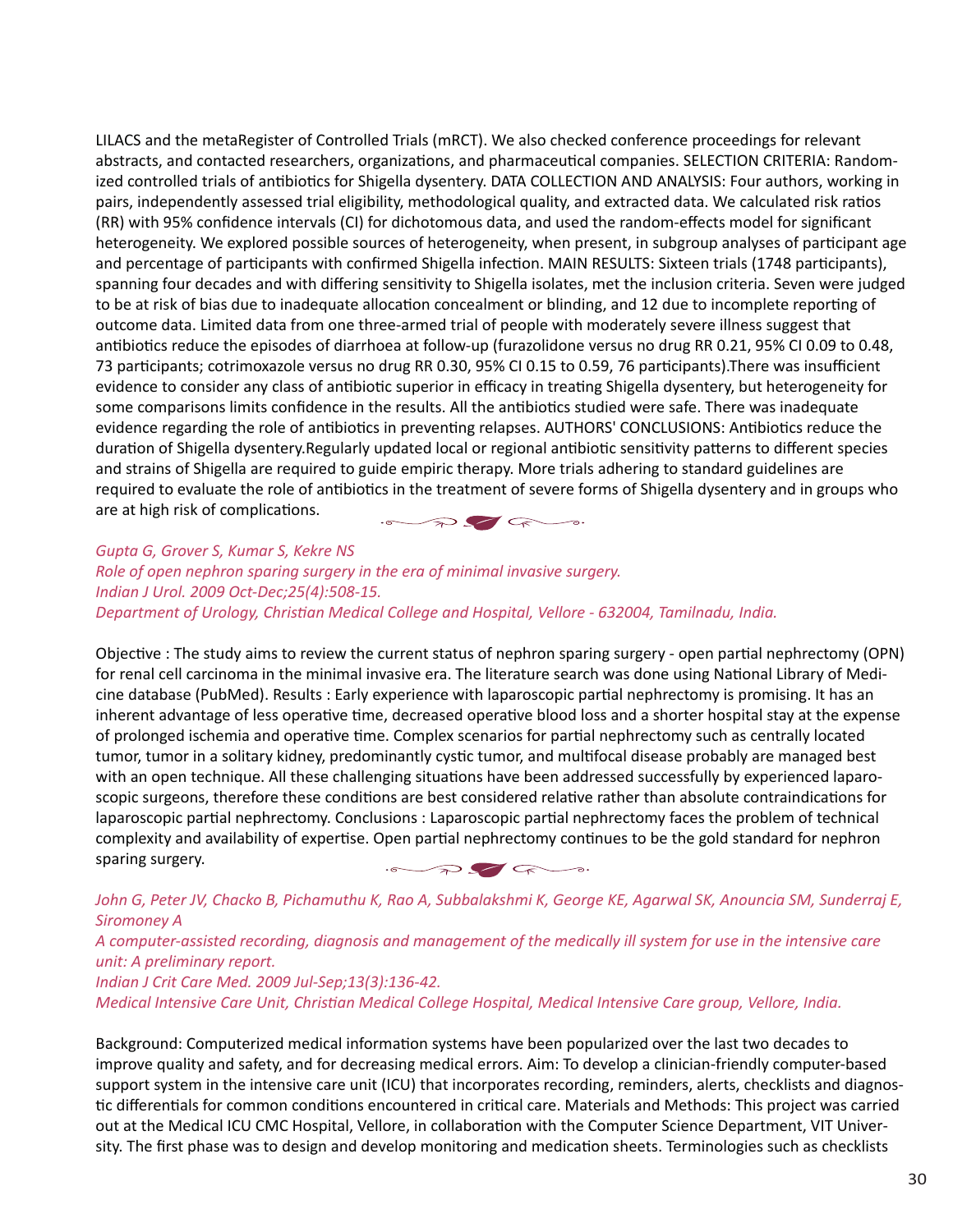(intervention list that pops up at defined times for all patients), reminders (intervention unique to each patient) and alerts (time-based, value-based, trend-based) were defined. The diagnostic and intervention bundles were characterized in the second phase. The accuracy and reliability of the software to generate alerts, reminders and diagnoses was tested in the third phase. The fourth phase will be to integrate this with the hospital information system and the bedside monitors. Results: Alpha testing was performed using six scenarios written by intensivists. The software generated real-time alerts and reminders and provided diagnostic differentials relevant to critical care. Predefined interventions for each diagnostic possibility appeared as pop-ups. Problems identified during alpha testing were rectified prior to beta testing. Conclusions: The use of a computer-assisted monitoring, recording and diagnostic system appears promising. It is envisaged that further software refinements following beta testing would facilitate the improvement of quality and safety in the critical care environment.

 $\sim$ 

*Koshy CG, Keshava SN, Surendrababu NR, Moses V, Stephen E, Agarwal S Endovascular management of posttraumatic arteriovenous fistulae. Cardiovasc Intervent Radiol. 2009 Sep;32(5):1042-52. Epub 2009 Jul 14. Department of Radiology, Christian Medical College, Vellore, Tamil Nadu, India. gkchiramel@gmail.com*

Surgery is considered to be the treatment of choice for vascular injuries caused by trauma. However, endovascular techniques are emerging as an alternative means of treatment. In this article, we describe three patients with posttraumatic arteriovenous fistulae in different body regions that were managed using endovascular techniques. Each case had its unique set of associated problems requiring innovative methods and a multidisciplinary approach. While the short-term results are encouraging, long-term follow-up of posttraumatic arteriovenous fistulae that have been treated with endovascular techniques is still required.



*Krishnamoorthy S, Kekre NS. Detrusor underactivity: To tone or not to tone the bladder? Indian J Urol. 2009 Jul;25(3):407-8. Department of Urology, Christian Medical College, Vellore, Tamil Nadu, India.*

Objectives: The aim of this review was to review the available evidence in literature for the clinical effectiveness of Bethanechol Chloride in patients with detrusor underactivity. Materials& Methods: We searched all relevant data from Medline and peer-reviewed journals available online on the use of bethanechol in patients with detrusor underactivity. Results: Most reports that suggest a therapeutic clinical benefit with use of bethanechol have all been anecdotal reports and there is no definite clinical evidence available till date to support its clinical usefulness. Conclusion: The current available data have shown to offer no definite benefit with the use of parasympathomimetic agents in patients with DU. One of the meta-analysis has shown bethanechol to be ineffective in promoting bladder emptying.  $\overline{\mathcal{P}}$ 

#### *Rajshekhar V.*

*Management of hydrocephalus in patients with tuberculous meningitis. Neurol India. 2009 Jul-Aug;57(4):368-74. Department of Neurological Sciences, Christian Medical College, Vellore, India. rajshekhar@cmcvellore.ac.in*

Hydrocephalus is one of the commonest complications of tuberculous meningitis (TBM) occurring in up to 85% of children with the disease. It is more severe in children than in adults. It could be either of the communicating type or the obstructive type with the former being more frequently seen. The Vellore grading system for clinical grading of patients with TBM and hydrocephalus with grade I being the best grade and grade IV being the worst grade has been validated by several authors. The management of hydrocephalus can include medical therapy with dehydrating agents and steroids for patients in good grades and those with communicating hydrocephalus. However, surgery is required for patients with obstructive hydrocephalus and those in poor grades. Surgery can involve either a ventriculo-peritoneal shunt or endoscopic third ventriculostomy (ETV). Complications of shunt surgery in patients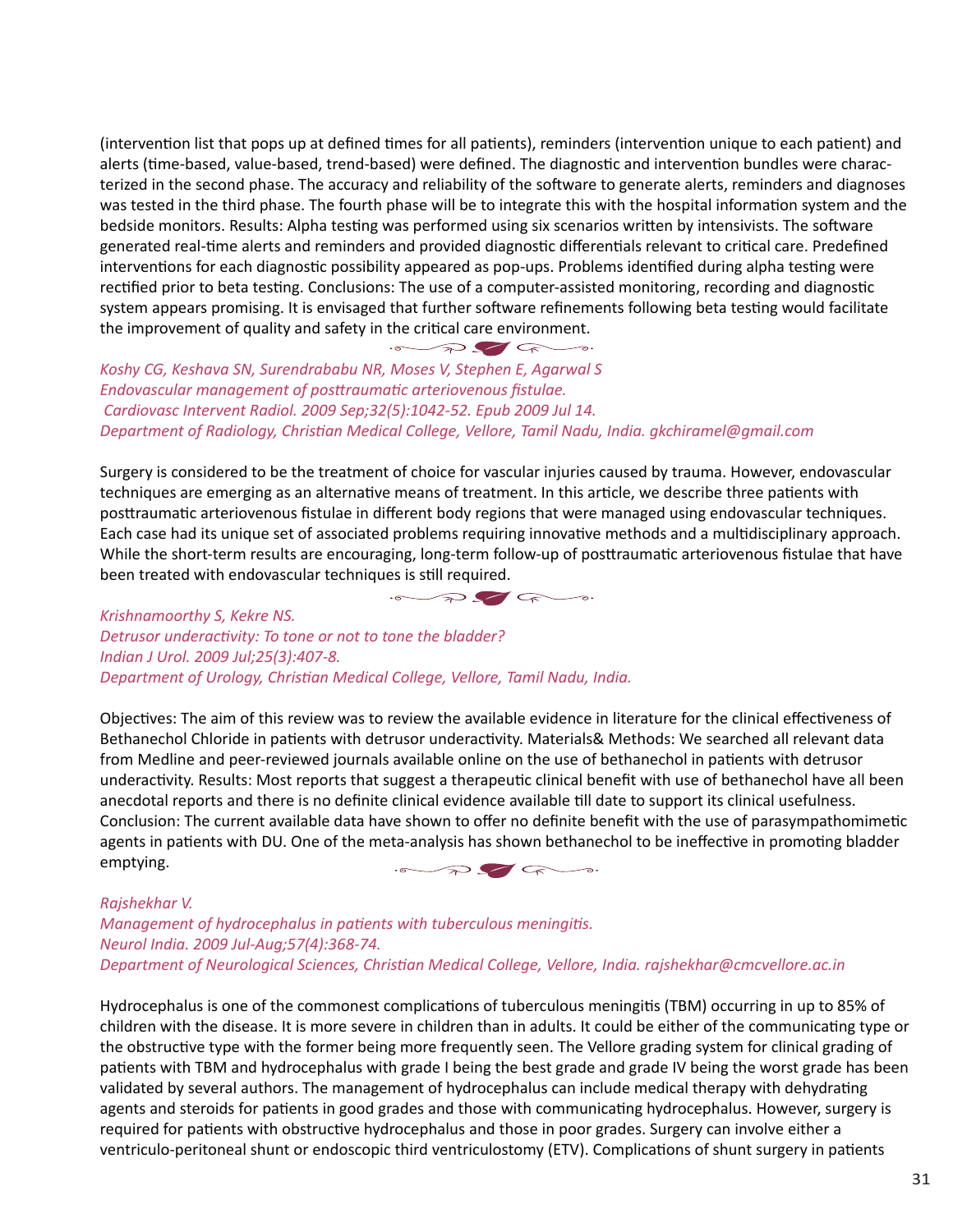with TBM and hydrocephalus are high with frequent shunt obstructions and shunt infections requiring repeated revisions. ETV has variable success in these patients and is generally not advisable in patients in the acute stages of the disease. Mortality on long-term follow up has been reported to vary from 10.5% to 57.1% in those with altered sensorium prior to surgery and 0 to 12.5% in patients with normal sensorium. Surgery for patients in Vellore grade IV is usually associated with a poor outcome and high mortality and therefore, its utility in these patients is debatable.

 $\overline{P}$ 

#### *Ramani S, Kang G*

*Viruses causing childhood diarrhoea in the developing world. Curr Opin Infect Dis. 2009 Oct;22(5):477-82 Department of Gastrointestinal Sciences, Christian Medical College, Vellore, Tamil Nadu, India.*

PURPOSE OF REVIEW: Acute gastroenteritis is one of the leading causes of morbidity and mortality in children in the developing world. With improvements in hygiene and sanitation, the burden of disease due to bacterial and parasitic infections has decreased and an increasing proportion of diarrhoea hospitalizations are attributed to viruses. This review focuses on enteric viruses and their role in childhood diarrhoea in the developing world. RECENT FINDINGS: With the use of sensitive molecular techniques, it is evident that a significant proportion of childhood diarrhoea is attributable to enteric viruses, with at least one viral agent in nearly 43% of samples from childhood diarrhoea in developing countries. Rotaviruses remain the most common pathogens in children, followed by noroviruses in almost all countries. There is increasing evidence that both rotaviruses and caliciviruses spread beyond the gut in a large proportion of infections. SUMMARY: The review highlights the importance of viral agents of gastroenteritis in developing countries. Wider use of molecular techniques is resulting in rapid identification of new or emerging strains and in the detection of extra-intestinal spread. There is a need to better understand susceptibility and immune response to these agents to be able to design suitable interventions.

 $\overline{\mathcal{P}}$ 

*Thomson VS, Narayanan K, Singh JC Contrast induced nephropathy in urology. Indian J Urol. 2009 Oct-Dec;25(4):437-45. Department of Urology, Christian Medical College, Vellore, India.*

Intravenous contrast agents have a distinct role in urological imaging: to study precise anatomical delineation, vascularity, and to assess the function of the renal unit. Contrast induced nephropathy (CIN) is a known adverse effect of intravenous contrast administration. The literature on incidence, pathophysiology, clinical features, and current preventive strategies available for CIN relevant to urologists was reviewed. A search of the PubMed database was done using the keywords nephropathy and media, prevention and control or prevention Contrast media (explode), all adverse effects, and kidney diseases (explode). An online search of the EMBASE database for the time ranging from 1977 to February 2009 was performed using the keywords ionic contrast medium, adverse drug reaction, major or controlled clinical study, human, nephrotoxicity, and kidney disease. Current publications and data most relevant to urologists were examined. CIN was the third most common cause of hospital-acquired renal failure. The incidence is less common with intravenous contrast administration as compared with intra-arterial administration. The pathogenesis of contrast mediated nephropathy is due to a combination of toxic injury to renal tubules and medullary ischemic injury mediated by reactive oxygen species. CIN most commonly manifests as a nonoliguric and asymptomatic transient decline in renal function. Patients who developed CIN were found to have increased mortality, longer hospital stay, and complicated clinical course. An overview of risk factors and risk prediction score for prognostication of CIN are elaborated. Preventive strategies including choice of contrast agents, maximum tolerated dose, role of hydration, hydration regime, etc. are discussed. The role of N- acetyl cysteine, Theophylline, Fenoldapam, Endothelin receptor antagonists, iloprost, atrial natriuretic peptide, and newer therapies such as targeted renal therapy (TRT) are discussed. A working algorithm based on current evidence is proposed. No current treatment can reverse or ameliorate CIN once it occurs, but prophylaxis is possible.

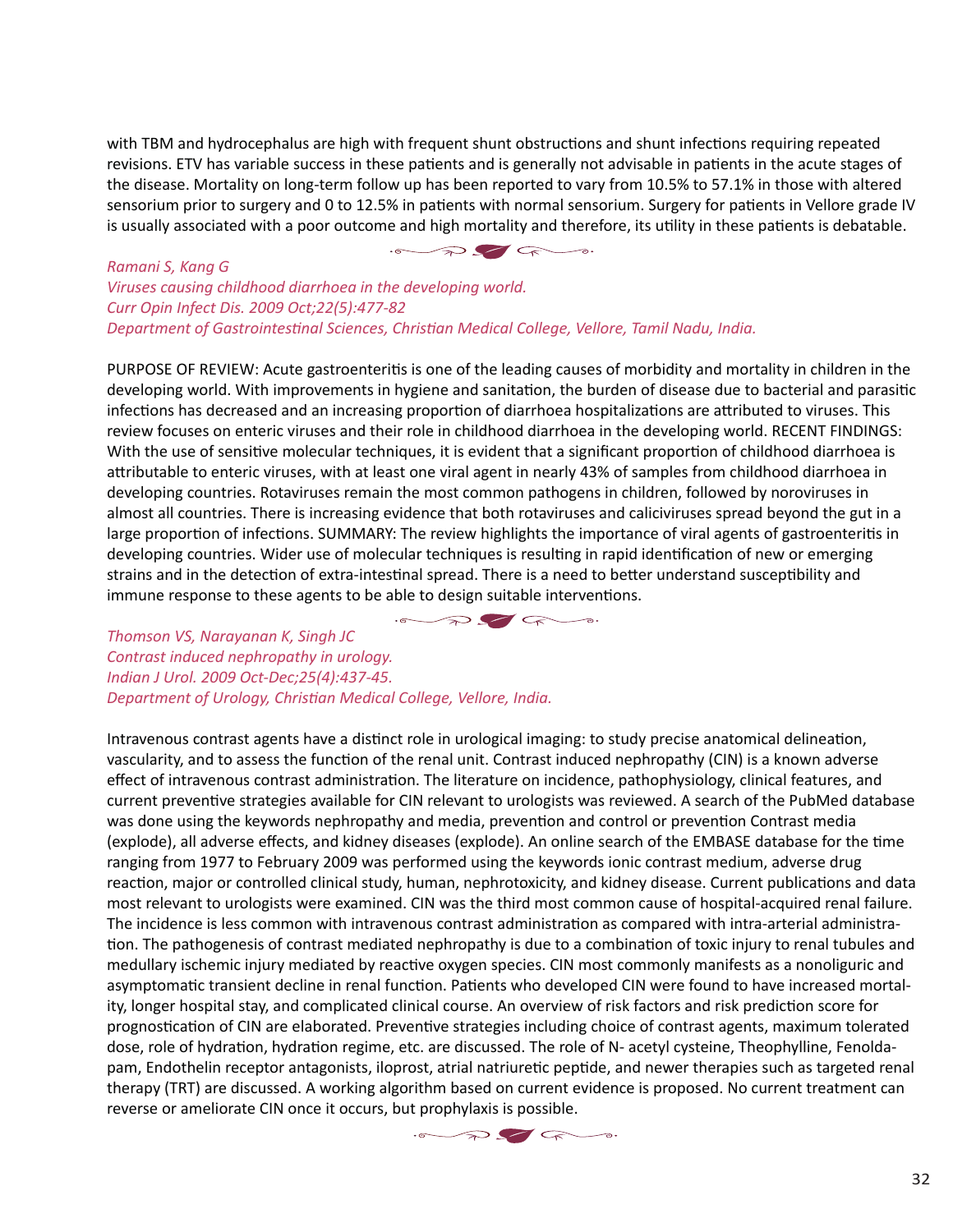#### *Vyas R, Tharion E, Sathishkumar S.*

*Improving the effectiveness of physiology record books as a learning tool for first-year medical students in India. Adv Physiol Educ. 2009 Dec;33(4):329-34 Department of Physiology, Christian Medical College, Vellore, Tamil Nadu, India. rashmifvyas@yahoo.co.in*

In compliance with the Medical Council of India, preclinical medical students maintain a record of their laboratory work in physiology. The physiology record books also contain a set of questions to be answered by the students. Faculty members and students had indicated that responding to these questions did not serve the intended purpose of being an effective learning tool. The purpose of this study was to obtain the views of the medical students and faculty members at our institution concerning the usefulness of responding to the questions and to gather suggestions for possible improvement. Data were collected through focus groups and questionnaires to first-year medical students and faculty members in physiology and were analyzed using qualitative and quantitative methods. The students and faculty members viewed the physiology record books as a potentially useful learning aid, but lack of time led the students to write the answers without understanding the topic rather than generating their own responses to the questions. Faculty members and students recommended that the students should write the responses to the questions on site during the practical classes, using relevant on-site resources and interacting with faculty members. The findings of the present study may be of value to other medical colleges in India and outside India with modifications based on their specific needs to improve the effectiveness of physiology record books as a learning tool.  $\overline{\mathcal{P}}$ 

### ABSTRACT NOT AVAILABLE

#### *Banerji JS, Devasia A*

*Re: Guido Dalbagni, Kinjal Vora, Matthew Kaag, et al. Clinical Outcome in a Contemporary Series of Restaged Patients with Clinical T1 Bladder Cancer. Eur Urol 2009;56:903-10. Eur Urol. 2009 Dec 30. [Epub ahead of print] Department of Urology, Christian Medical College, Vellore, Tamil Nadu, India.*



 $\overline{P}$ 

*Gopalakrishnan G. Letter from hugh j jewett. Indian J Urol. 2009 Oct-Dec;25(4):547-8. Christian Medical College, Dr. Ida Scudder Road, Vellore - 632 004, Tamilnadu, India.*

*John TJ, Muliyil J. Pandemic influenza exposes gaps in India's health system. Indian J Med Res. 2009 Aug;130(2):101-4.*

 $\overline{\phantom{a}}$ 

 $\overline{\rightarrow}$ 

 $\cdot$ 

*Jacob John T, Muliyil J. Public health is infrastructure for human development. Indian J Med Res. 2009 Jul;130(1):9-11.*

*Jacob KS.*

*Public health in low- and middle-income countries and the clash of cultures. J Epidemiol Community Health. 2009 Jul;63(7):509. Christian Medical College, Vellore 632002 India. ksjacob@cmcvellore.ac.in*

*Kekre NS. Peer reviewers - The gate keepers of science. Indian J Urol. 2009 Oct-Dec;25(4):425-6.*